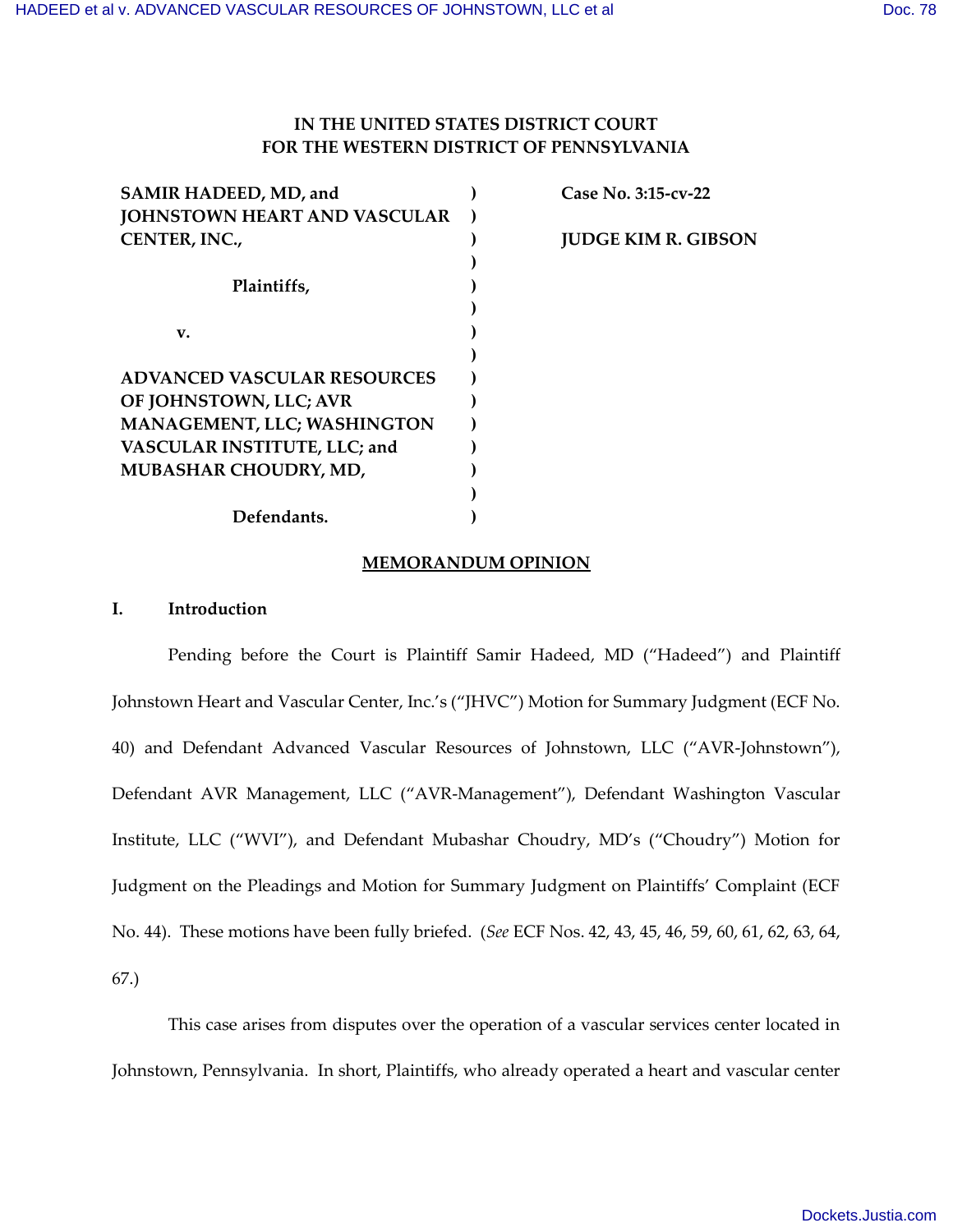in Johnstown, entered into a series of contracts with Defendants (or, at least, some of the Defendants) by which Plaintiffs would operate the "medical side" of the vascular services center and Defendants would manage the "business side" of the center. The present case ensued because Plaintiffs and Defendants argue that the other side of the dispute failed to comply with the duties imposed by these contracts.

For the reasons that follow, Plaintiffs' Motion for Summary Judgment (ECF No. 40) is **GRANTED IN PART** and **DENIED IN PART**, and Defendants' Motion for Judgment on the Pleadings and Motion for Summary Judgment on Plaintiffs' Complaint (ECF No. 44) is **GRANTED IN PART** and **DENIED IN PART**.

## **II. Jurisdiction and Venue**

The Court has diversity jurisdiction over this case pursuant to 28 U.S.C.  $\S$  1332(a)(1) because Plaintiffs are citizens of different states than Defendants and the amount in controversy exceeds \$75,000. (*See* ECF Nos. 1 ¶¶ 1-7, 55-56; 10 ¶¶ 1-6.) Because a substantial part of the events underlying this case—namely, the alleged mismanagement of AVR-Johnstown—occurred in the Western District of Pennsylvania, venue is proper in this district pursuant to 28 U.S.C.  $§ 1391(b)(2).$ 

## **III. Procedural History**

Plaintiffs initiated this lawsuit by filing their Complaint on January 23, 2015. (ECF No. 1.) In essence, the Complaint alleged severe mismanagement of AVR-Johnstown by Defendants. (*See id.* at  $\P\P$  44-64.) The Complaint is divided into five counts: (1) breach of contract based on Defendants' mismanagement of AVR-Johnstown; (2) an accounting; (3) partition/dissolution of AVR-Johnstown; (4) breach of contract based on Defendants' failure to pay Plaintiffs' wages; and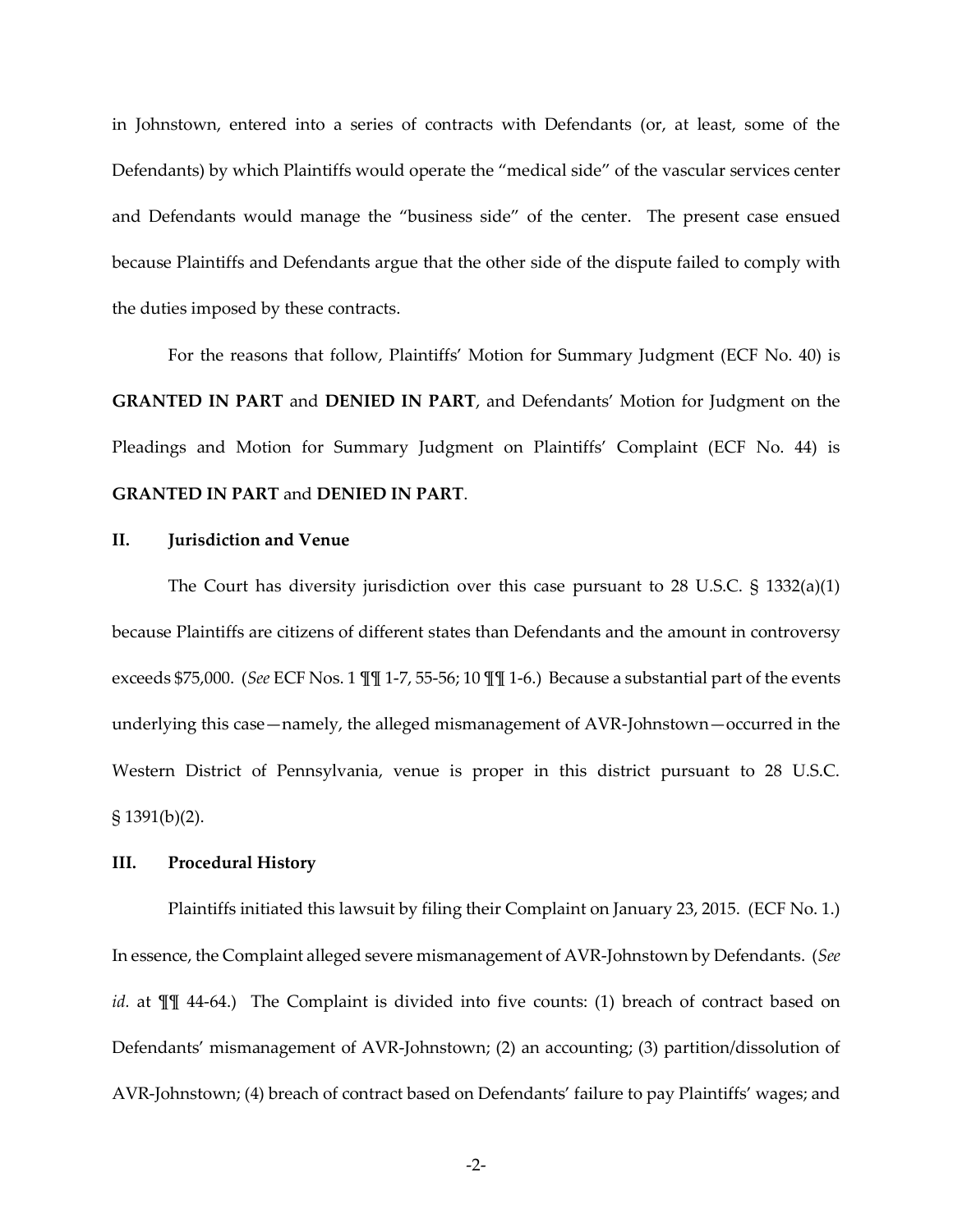(5) fraudulent misrepresentation. (ECF No. 1 ¶¶ 44-64.) Plaintiffs seek damages for lost profits and revenues, diminution in ownership value, and attorneys' fees and costs. (Id. at 8-13.) Plaintiffs also seek a full and accurate accounting and the dissolution and distribution of the assets of AVR-Johnstown. (*Id.* at 9-10.)

In response, Defendants filed their Answer on March 16, 2015, denying all liability and bringing five counterclaims against Plaintiffs, namely (1) breach of contract based on the Sublease and JHVC's Group Physician Agreement with WVI; (2) tortious interference with contractual relations; (3) conversion; (4) unjust enrichment; and (5) breach of fiduciary duty. (ECF No. 10 ¶¶ 114-36.)

The Court denied Defendants' Motion for Leave to Amend Defendants' Answer, Affirmative Defenses and Counter-Claims to Plaintiff's Complaint (ECF No. 47) by Memorandum Opinion and Order of September 26, 2017. (ECF No. 77.)

Most pertinent here, on October 17, 2016, Plaintiffs filed their Motion for Summary Judgment (ECF No. 40) and Defendants filed their Motion for Judgment on the Pleadings and Motion for Summary Judgment on Plaintiff's Complaint (ECF No. 44). The extensive briefing and responses on these motions concluded on November 17, 2016. (*See* ECF Nos. 42, 43, 45, 46, 59, 60, 61, 62, 63, 64, 67.)

### **IV. Factual History**

 $\overline{a}$ 

The following facts are undisputed unless otherwise noted.<sup>1</sup>

<sup>&</sup>lt;sup>1</sup> The Court derives these facts from a combination of Plaintiffs' Concise Statement of Undisputed Material Facts in Support of Motion for Summary Judgment (ECF No. 42), Defendants' Concise Statement of Undisputed Material Facts in Support of Defendants' Motion for Summary Judgment on Plaintiffs' Complaint (ECF No. 46), Plaintiffs' Response to Defendants' Statement of Undisputed Material Facts in Support of Defendants' Motion for Summary Judgment on Plaintiffs' Complaint (ECF No. 61), Defendants'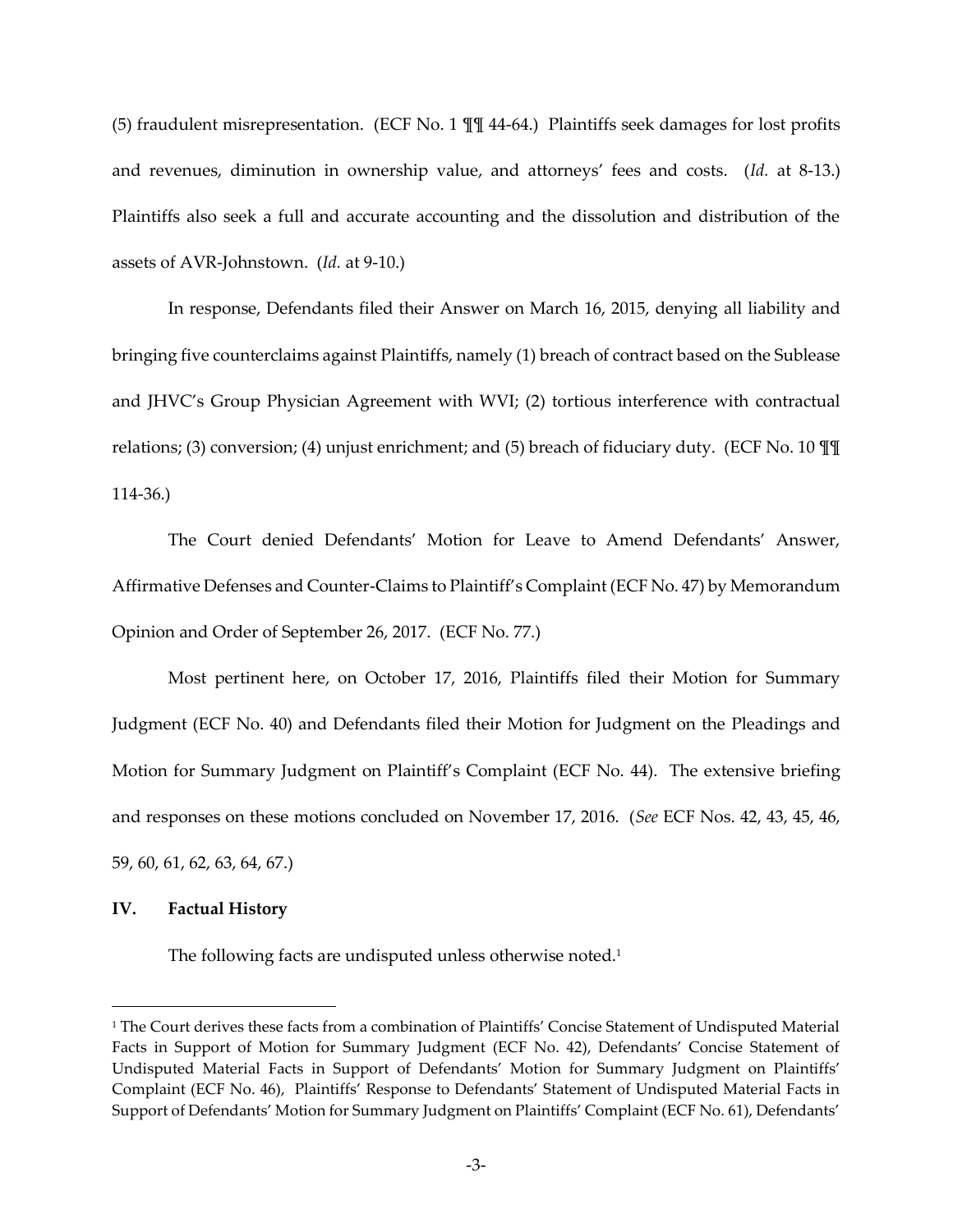The present case arises from various disputes relating to the operation of AVR-Johnstown-a limited liability company created under Delaware law to operate and manage a vascular center within Hadeed's already existing solo cardiovascular practice in Johnstown, Pennsylvania. (ECF No. 46 \leq 1; ECF No. 61 \leq 1.) Hadeed's cardiovascular practice is conducted through JHVC. (ECF No.  $46 \text{ } \frac{1}{2}$ ; ECF No.  $61 \text{ } \frac{1}{2}$ .)

Choudry formed Advanced Vascular Resources, LLC ("AVR")<sup>2</sup> to develop vascular facilities on a national level. (ECF No. 46  $\mathbb{I}$  5; ECF No. 61  $\mathbb{I}$  5.) AVR-Johnstown is one such facility. (ECF No. 46 ¶ 5; ECF No. 61 ¶ 5.) To foster the development and operation of vascular facilities across the country, Choudry also formed AVR-Management to oversee the management of AVR's vascular labs and formed WVI to oversee compensation, namely the compensation for JHVC. (ECF No. 42 ¶¶ 25-26; ECF No. 63 ¶¶ 25-26.)

Sometime in 2013, Donald Greer ("Greer"), the Chief Operating Officer of AVR, flew to Johnstown, Pennsylvania to meet with Hadeed to discuss opening an outpatient vascular center in the Johnstown area. (ECF No. 42 ¶ 11; ECF No. 63 ¶ 11.) After numerous discussions and negotiations, Hadeed and JHVC reached an agreement with AVR to open a vascular lab in Johnstown, which would become AVR-Johnstown. (ECF No. 42 ¶ 13; ECF No. 63 ¶ 13.) Numerous contracts were executed to govern the relationships between the various parties, including (1) a Sublease between JHVC and AVR-Johnstown governed by Pennsylvania law, (2)

Response to Plaintiffs' Concise Statement of Undisputed, Material Facts in Support of Motion for Summary Judgment (ECF No. 63), and Plaintiffs' Response to Defendants' Additional Facts in Support of Defendants' Opposition to Plaintiffs' Motion for Summary Judgment (ECF No. 67).

<sup>2</sup> AVR is not a party to the present action, but is an owner of AVR-Johnstown and AVR-Management. (ECF No. 42 ¶ 9; ECF No. 63 at ¶ 9.) Choudry was the Chief Medical Officer and 90% owner of AVR. (ECF No. 42 ¶ 10; ECF No. 63 ¶ 10.)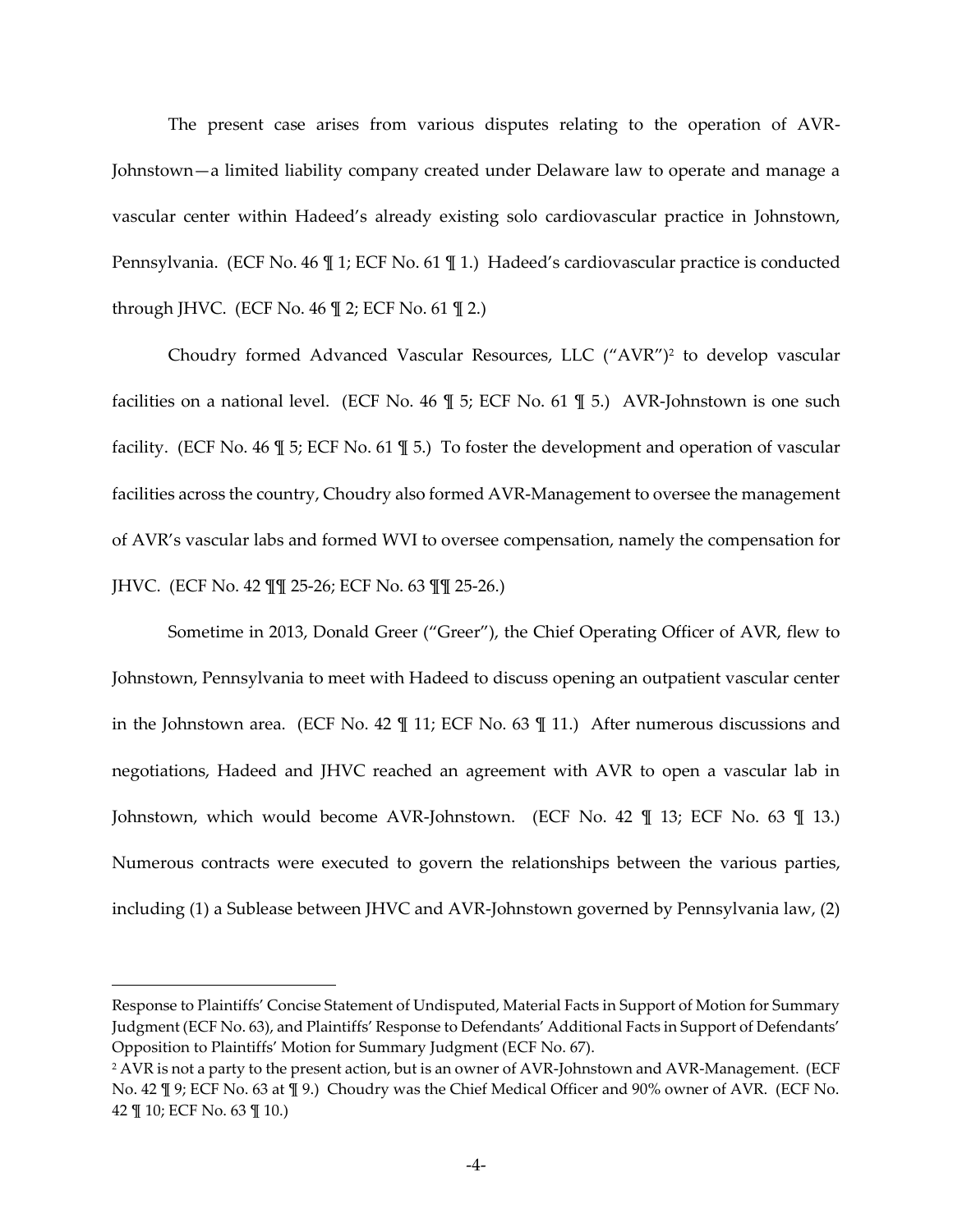a Group Physician Agreement ("GPA") between JHVC and WVI governed by Maryland law, (3) an Operating Agreement between AVR, AVR-Management, and JHVC governed by Delaware law, (4) a Management Agreement between AVR-Johnstown and AVR-Management governed by Delaware law, and (5) a Subscription Agreement between AVR-Johnstown and JHVC governed by Delaware law. (ECF No. 42 ¶¶ 15, 46; ECF No. 46 ¶ 12; ECF No. 61 ¶ 12; ECF No. 63 ¶¶ 15, 46.) Under the Operating Agreement, JHVC owns a 55% majority ownership interest in AVR-Johnstown and AVR holds a 45% ownership interest. (ECF No. 46 ¶ 17; ECF No. 61 ¶ 17.)

After opening in April 2014, AVR-Johnstown was an immediate success. (ECF No. 46 ¶ 6; ECF No. 61 ¶ 5.) Both parties directly attribute this success to Hadeed and recognize him as "one of the best" physicians. (ECF No. 42  $\P$  70; ECF No. 63  $\P$  70.) However, complications soon arose.

While it is undisputed that AVR-Johnstown soon experienced cash flow problems, the parties disagree as to whether these problems were naturally caused by the great success of AVR-Johnstown or by Defendants' failure to properly fund AVR-Johnstown as required by contract. (ECF No. 46 ¶ 7; ECF No. 61 ¶ 7.) Despite having the contractual duty and authority to manage the business affairs of AVR-Johnstown-including staffing, accounting, management of employees, credentialing, billing, coding, compliance, and marketing of AVR-Johnstown (ECF No. 46 ¶¶ 20-21; ECF No. 61 ¶¶ 20-21), Defendants failed to timely pay at least some bills and invoices, including bills relating to contractors retained to build-out the vascular lab, vendors and/or suppliers of medical supplies and equipment, rent payments, and compensation to JHVC for physician services. (ECF No. 42 ¶¶ 73-94; ECF No. 63 ¶¶ 73-94.).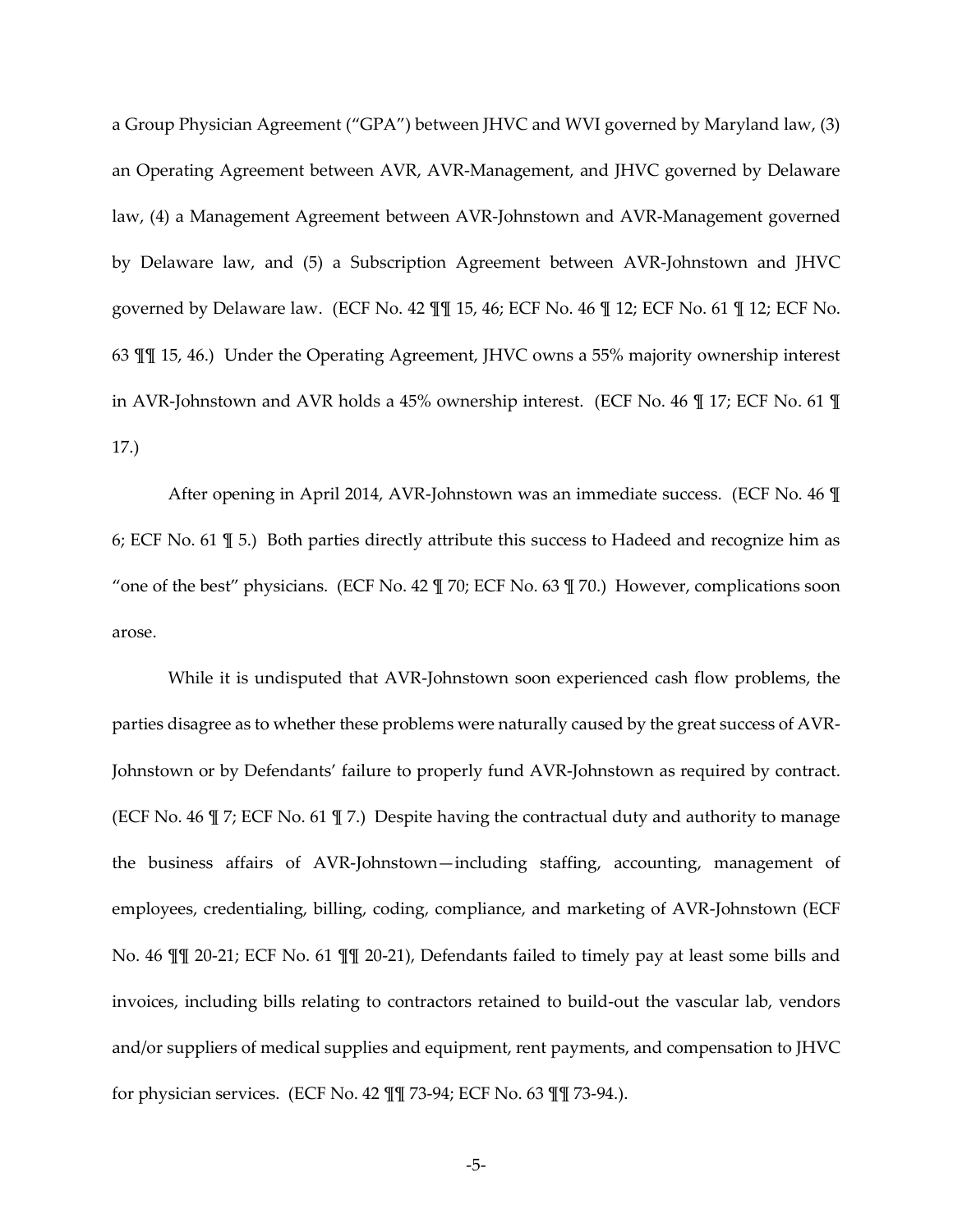As a consequence, various third parties dealing with AVR-Johnstown placed credit holds on AVR-Johnstown, preventing AVR-Johnstown from receiving medical supplies and equipment for at least some period of time and inducing threats of mechanic's liens against the vascular lab. (ECF No. 42 ¶¶ 73-94; ECF No. 63 ¶¶ 73-94.) However, the parties dispute the duration of this non-payment, i.e., whether and, if so, when nonpayment issues were resolved, the cause of the non-payment/untimely payment, and whether the lack of supplies and equipment resulted in patients being turned away or other detriment to the business. (*See* ECF No. 42. ¶¶ 91-85; ECF No. 63 ¶¶ 91-95.)

Despite having a contractual responsibility for insurance credentialing and informing AVR-Johnstown that it was approved for UPMC insurance, AVR-Management failed to secure credentialing and approval for UPMC insurance, resulting in AVR-Johnstown not being reimbursed for procedures performed on patients insured by UPMC. (ECF No. 42 ¶¶ 100-105; ECF No. 63 ¶¶ 100-105.) Additionally, WVI stopped remitting any salary payment for Hadeed after the end of November 2014. (ECF No. 42. ¶ 106; ECF No. 63 ¶ 106.) Although the parties dispute the extent of the issue, there were at least some issues with the payment of AVR-Johnstown's employees' health care coverage (ECF No. 42 ¶ 108; ECF No. 63 ¶ 108.)

After encountering these problems,<sup>3</sup> on or around November 3, 2014, JHVC gave 90 days' notice to WVI that JHVC was exercising its option to terminate the GPA. (ECF No. 42 ¶¶ 117- 118; ECF No. 61 ¶¶ 117-118.) JHVC also terminated the Sublease,<sup>4</sup> effective December 1, 2014, but

<sup>3</sup> The Court notes that its summary of the problems that arose between the parties is not comprehensive; issues not mentioned here will noted *supra* in the Court's discussion if relevant.

<sup>4</sup> Under the Sublease, JHVC subleased AVR-Johnstown a portion of the premises leased by JHVC from 1001 Broad Street Johnstown Limited Partnership. (ECF No. 42 ¶¶ 60-61; ECF No. 63 ¶¶ 60-61.)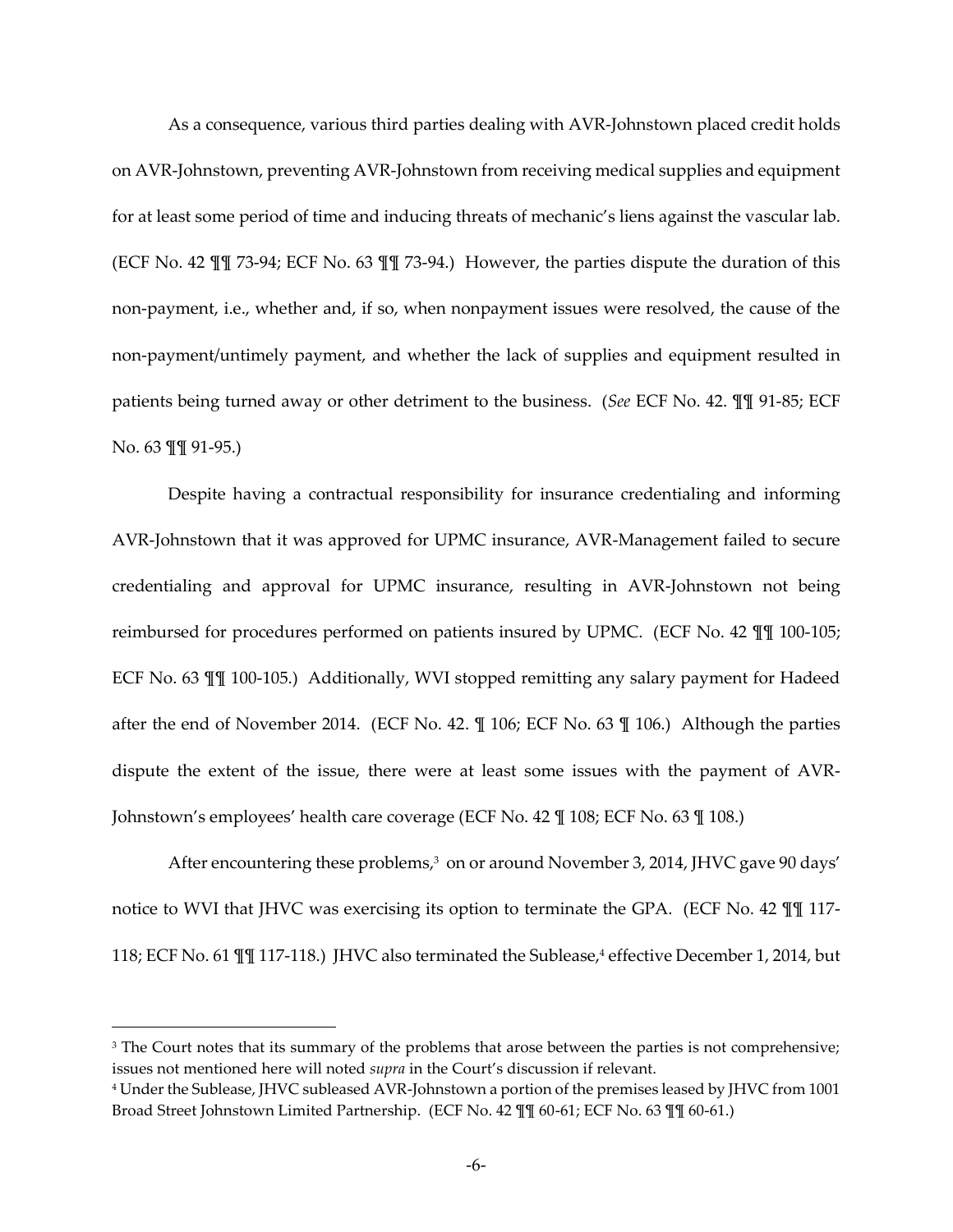did not do so with 120 days' notice. (ECF No. 42  $\P$  119; ECF No. 63  $\P$  119.) Shortly thereafter, in December 2014, regardless of the state of the parties' legal relationship, the parties' actual business relationship ended as a practical matter. Plaintiffs changed the locks on the vascular center premises (ECF No. 42 ¶ 120; ECF No. 63 ¶ 120) and ran a profitable business at the same physical location without Defendants' meaningful involvement (ECF No. 46  $\P$  ¶ 8-11; ECF No. 61 ¶¶ 8-11.) Plaintiffs are also currently creating a vascular center in Richland Township, seven miles from the prior place of business. (ECF No. 46 ¶ 11; ECF No. 61 ¶¶ 8-11.)

## **V. Legal Standard**

### **A. Judgment on the Pleadings**

Federal Rule of Civil Procedure 12(c) provides that "[a]fter the pleadings are closed - but early enough not to delay trial  $-a$  party may move for judgment on the pleadings." Fed. R. Civ. P. 12(c). Under Rule 12(c), judgment will not be granted unless the movant clearly establishes that no material issue of fact remains to be resolved and that he is entitled to judgment as a matter of law. *Minnesota Lawyers Mut. Ins. Co. v. Ahrens*, 432 F. App'x 143, 147 (3d Cir. 2011) (quoting *Rosenau v. Unifund Corp.,* 539 F.3d 218, 221 (3d Cir. 2008)). Courts must view the facts presented in the pleadings and the inferences to be drawn therefrom in the light most favorable to the nonmoving party. *Id.* (quoting *Rosenau*, 539 F.3d at 221).

# **B. Summary Judgment**

 ⦆Summary judgment is appropriate only where . . . there is no genuine issue as to any material fact . . . and the moving party is entitled to judgment as a matter of law." Melrose, Inc. v. *Pittsburgh*, 613 F.3d 380, 387 (3d Cir. 2010) (quoting *Ruehl v. Viacom, Inc*., 500 F.3d 375, 380 n.6 (3d Cir. 2007)); *see also Celotex Corp. v. Catrett*, 477 U.S. 317, 322 (1986); Fed. R. Civ. P. 56(a). Issues of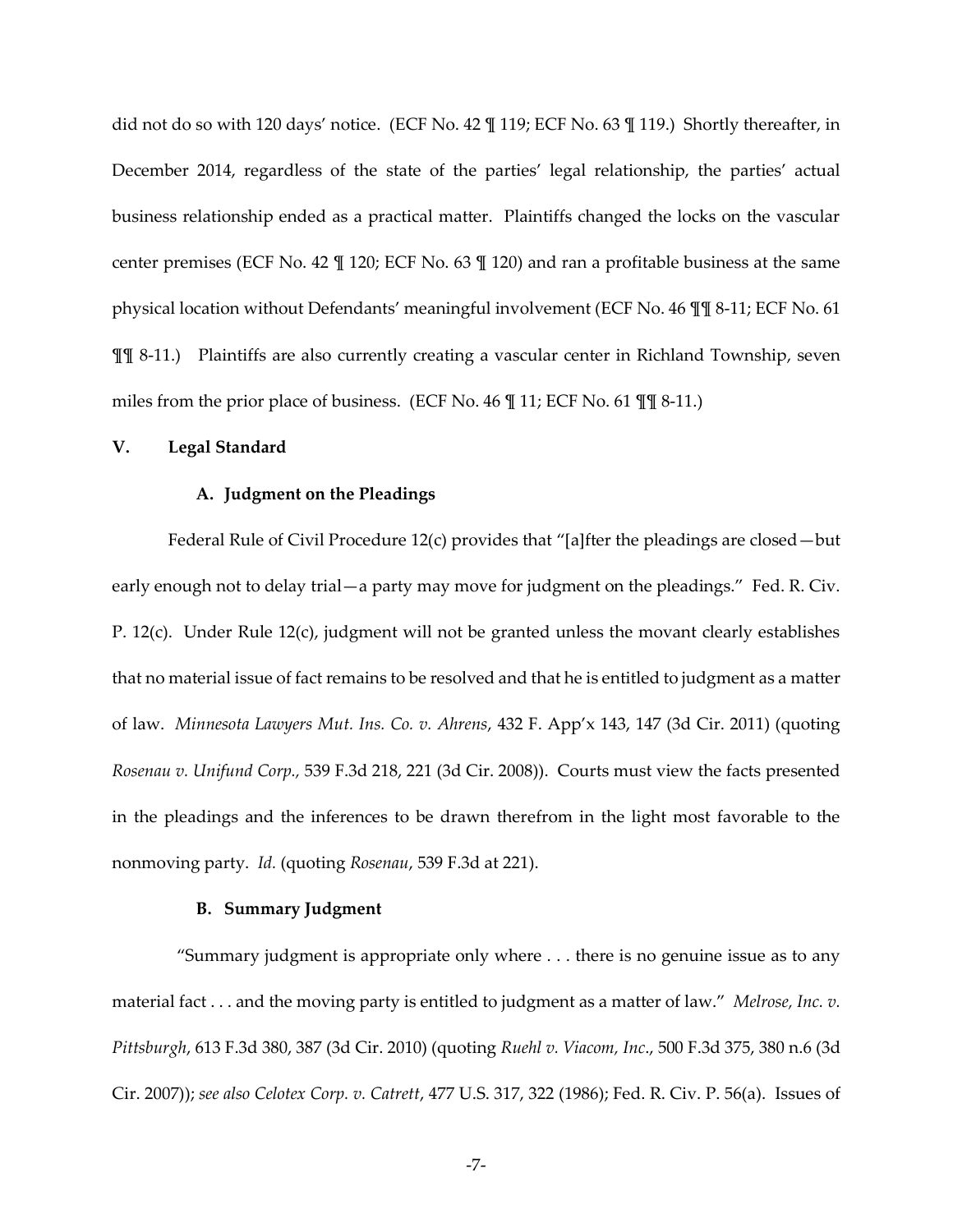fact are genuine "if the evidence is such that a reasonable jury could return a verdict for the nonmoving party." Anderson v. Liberty Lobby, Inc., 477 U.S. 242, 248 (1986); see also McGreevy v. *Stroup*, 413 F.3d 359, 363 (3d Cir. 2005). Material facts are those that will affect the outcome of the trial under governing law. *Anderson,* 477 U.S. at 248. The Court's role is "not to weigh the evidence or to determine the truth of the matter, but only to determine whether the evidence of record is such that a reasonable jury could return a verdict for the nonmoving party." Am. Eagle *Outfitters v. Lyle & Scott Ltd., 584 F.3d 575, 581 (3d Cir. 2009).* "In making this determination, 'a court must view the facts in the light most favorable to the nonmoving party and draw all inferences in that party's favor." Farrell v. Planters Lifesavers Co., 206 F.3d 271, 278 (3d Cir. 2000) (quoting *Armbruster v. Unisys Corp*., 32 F.3d 768, 777 (3d Cir. 1994)).

The moving party bears the initial responsibility of stating the basis for its motion and identifying those portions of the record that demonstrate the absence of a genuine issue of material fact. *Celotex*, 477 U.S. at 323. If the moving party meets this burden, the party opposing summary judgment "may not rest upon the mere allegations or denials" of the pleading, but "must set forth specific facts showing that there is a genuine issue for trial." *Saldana v. Kmart Corp.*, 260 F.3d 228, 232 (3d Cir. 2001) (quoting *Matsushita Elec. Indus. Co. v. Zenith Radio Corp*., 475 U.S. 574, 587 n.11 (1986)). "For an issue to be genuine, the nonmovant needs to supply more than a scintilla of evidence in support of its position-there must be sufficient evidence (not mere allegations) for a reasonable jury to find for the nonmovant." Coolspring Stone Supply v. Am. States *Life Ins. Co*., 10 F.3d 144, 148 (3d Cir. 1993); *see also Podobnik v. U.S. Postal Serv*., 409 F.3d 584, 594 (3d Cir. 2005) (noting that a party opposing summary judgment "must present more than just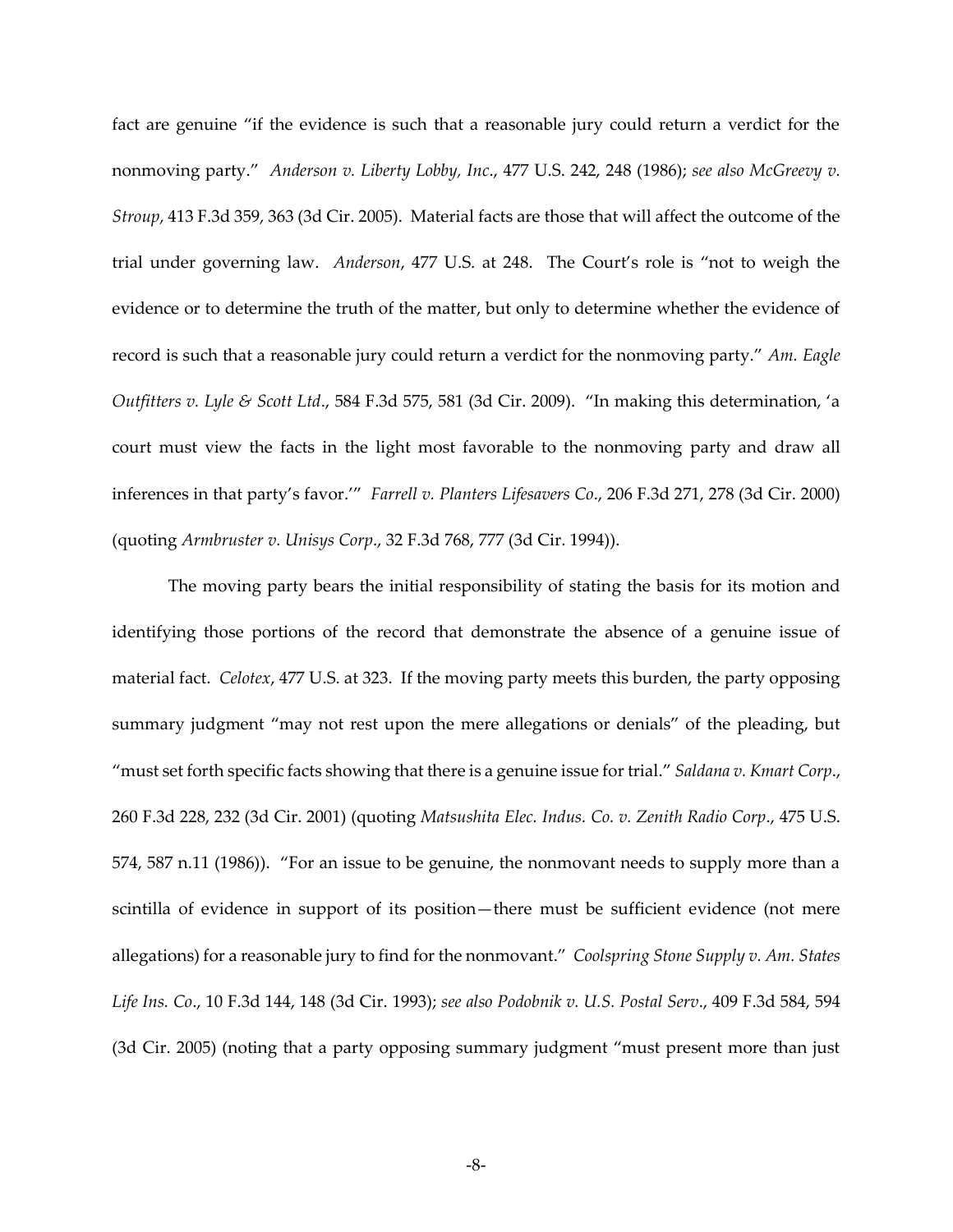bare assertions, conclusory allegations or suspicions to show the existence of a genuine issue") (internal quotation marks omitted).

# **VI. Discussion**

The Court will first quickly dispose of the claims and counterclaims that the parties have agreed to withdraw. Then, the Court will analyze the parties' arguments in favor of and in opposition to summary judgment and judgment on the pleadings on the remaining claims and counterclaims of the Complaint and Answer.

## **A. Withdrawals of Claims and Counterclaims by the Parties**

### **1. Withdrawal of Count 5 of the Complaint**

In their Response to Defendants' Motion for Judgment on the Pleadings and Motion for Summary Judgment, Plaintiffs expressly "consent to the dismissal of Count 5 of the Complaint-Fraudulent Misrepresentation." (ECF No. 59  $\mathbb{I}$  2.)

Therefore, the Court grants summary judgment in favor of Defendants as to Count 5 of the Complaint and dismisses Plaintiffs' fraudulent misrepresentation claim with prejudice.

# **2. Withdrawal of Count II and Count III of the Answer**

In their Memorandum of Law in Opposition to Plaintiffs' Motion for Summary Judgment, Defendants expressly withdraw their counterclaims for tortious interference with contractual relations and conversion. (ECF No. 64 at 14.)

Therefore, the Court grants summary judgment in favor of Plaintiffs as to Count II and Count III of the Answer and dismisses Defendants' tortious interference and conversion counterclaims with prejudice.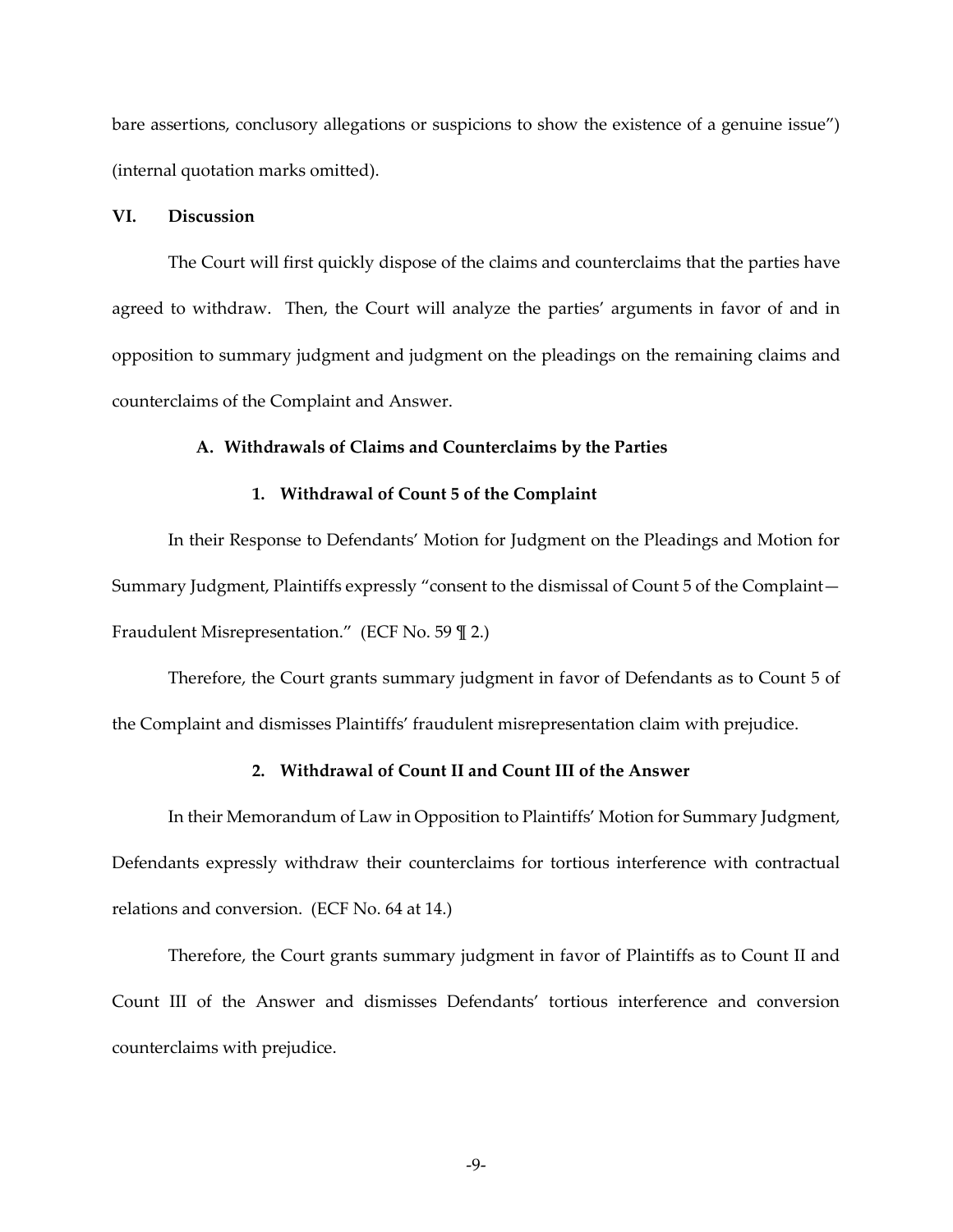# **3. Dismissal of Claims and Counterclaims to the Extent They Are Asserted by or Against Hadeed and Choudry**

In Defendants' Brief in Support of Defendants' Motion for Judgment on the Pleadings and Motion for Summary Judgment on Plaintiffs' Complaint, Defendants argue that all claims in the Complaint brought against Choudry must be dismissed because Choudry is not a party to any of the agreements in this case and, thus, cannot be liable for breaching the agreements. (ECF No. 45 at 6-7.) Similarly, Defendants argue that all claims brought by Hadeed must be dismissed because he was also not a party to any of these agreements and, thus, has no right to enforce the agreements. (*Id.* at 6.)

Plaintiffs largely agree, with the caveat that the "non-privity" status of Hadeed and Choudry must limit both Plaintiffs' claims and Defendants' counterclaims.<sup>5</sup> (See ECF No. 59 \mumbers 2.) In their Brief in Opposition to Defendants' Motion for Judgment on the Pleadings and Motion for Summary Judgment, Plaintiffs explain that they "do not object to the dismissal of all claims brought by Dr. Hadeed against Defendants." (ECF No. 60 at 7.) Likewise, Plaintiffs "do not object to summary judgment being granted in favor of Dr. Choudry on all counts." (Id.) However, as to both Hadeed and Choudry, Plaintiffs suggest that, for the same reason articulated by Defendants, i.e., not being a parties to the contracts, all counterclaims brought by Choudry against Plaintiffs and by Defendants against Hadeed should be dismissed as well. (*Id*.) In essence, Plaintiffs consent to the removal of both Choudry and Hadeed as parties to this case.

<sup>&</sup>lt;sup>5</sup> In their Response to Defendants' Motion for Judgment on the Pleadings and Motion for Summary Judgment, Plaintiffs "consent to the dismissal of Defendant Mubashar Choudry, M.D. from this action with the understanding that Plaintiff Samir Hadeed, M.D. will be dismissed from this action for the same reasons proffered by Defendants for the dismissal of Dr. Choudry." (ECF No.  $59$   $\parallel$  2.)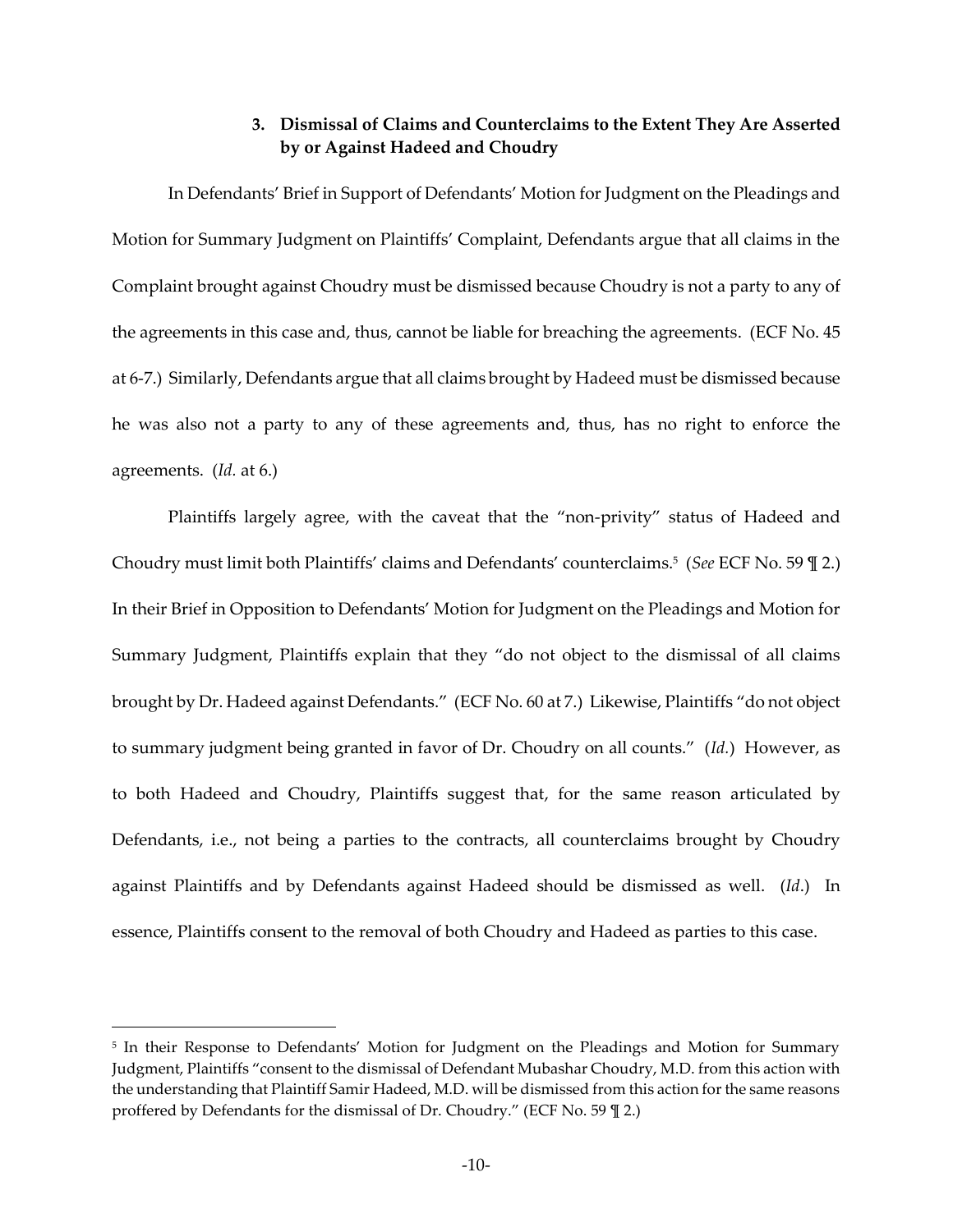The Court, with one exception, agrees that the dismissal of all claims brought by and against Hadeed and Choudry is appropriate based on lack of privity.

⦆It is fundamental contract law that one cannot be liable for a breach of contract unless one is a party to that contract." *Norfolk S. Ry. Co. v. Pittsburgh & W. Virginia R.R.*, 153 F. Supp. 3d 778, 806 (W.D. Pa. 2015), *aff'd*, 870 F.3d 244 (3d Cir. 2017) (quoting *Electron Energy Corp. v. Short*, 597 A.2d 175, 177 (Pa. Super. Ct. 1991)). The Court finds, and both parties agree, that neither Hadeed nor Choudry was a party to any of the agreements relevant to this case. (*See* ECF No. 46 ¶¶ 13, 16; ECF No. 61 ¶¶ 13, 16.) Thus, Hadeed and Choudry cannot be personally liable for breaches of the agreements in this case. Furthermore, no facts presented to the Court or arguments of the parties suggest that the non-parties Hadeed and Choudry have any other right to enforce any of the provisions of the agreements in their individual capacities.

Consequently, because all of the remaining claims of the Complaint are based on the agreements,<sup>6</sup> the Court grants summary judgment in favor of Choudry as to all claims in the Complaint and dismisses all claims brought against Choudry in the Complaint with prejudice. Additionally, because all of the remaining counterclaims of the Answer are contingent upon the agreements except for the unjust enrichment claim in Count IV,<sup>7</sup> the Court grants summary

<sup>6</sup> The fraudulent misrepresentation claim in Count 5 of the Complaint was dismissed above. *See supra* Part VI.A.1.

<sup>7</sup> The tortious interference with contractual relations and conversion claims of Count II and Count III of the Answer were dismissed above. *See supra* Part VI.A.2. The Court also notes that, while the unjust enrichment counterclaim in Count IV of the Answer certainly relates to the contracts between the parties, unjust enrichment is an equitable remedy that is synonymous with quantum meruit and is a form of restitution. *See Power v. Lycoming Engines*, 328 F. App'x 121, 126 (3d Cir. 2009) (citing Pennsylvania cases). A claim for unjust enrichment does not require Hadeed to be a party to a contract. *See id.* However, while the undisputed facts of the record do not establish whether purported unjust benefits would have been retained by JHVC only or also by Hadeed, any inequity or non-payment of value would have been suffered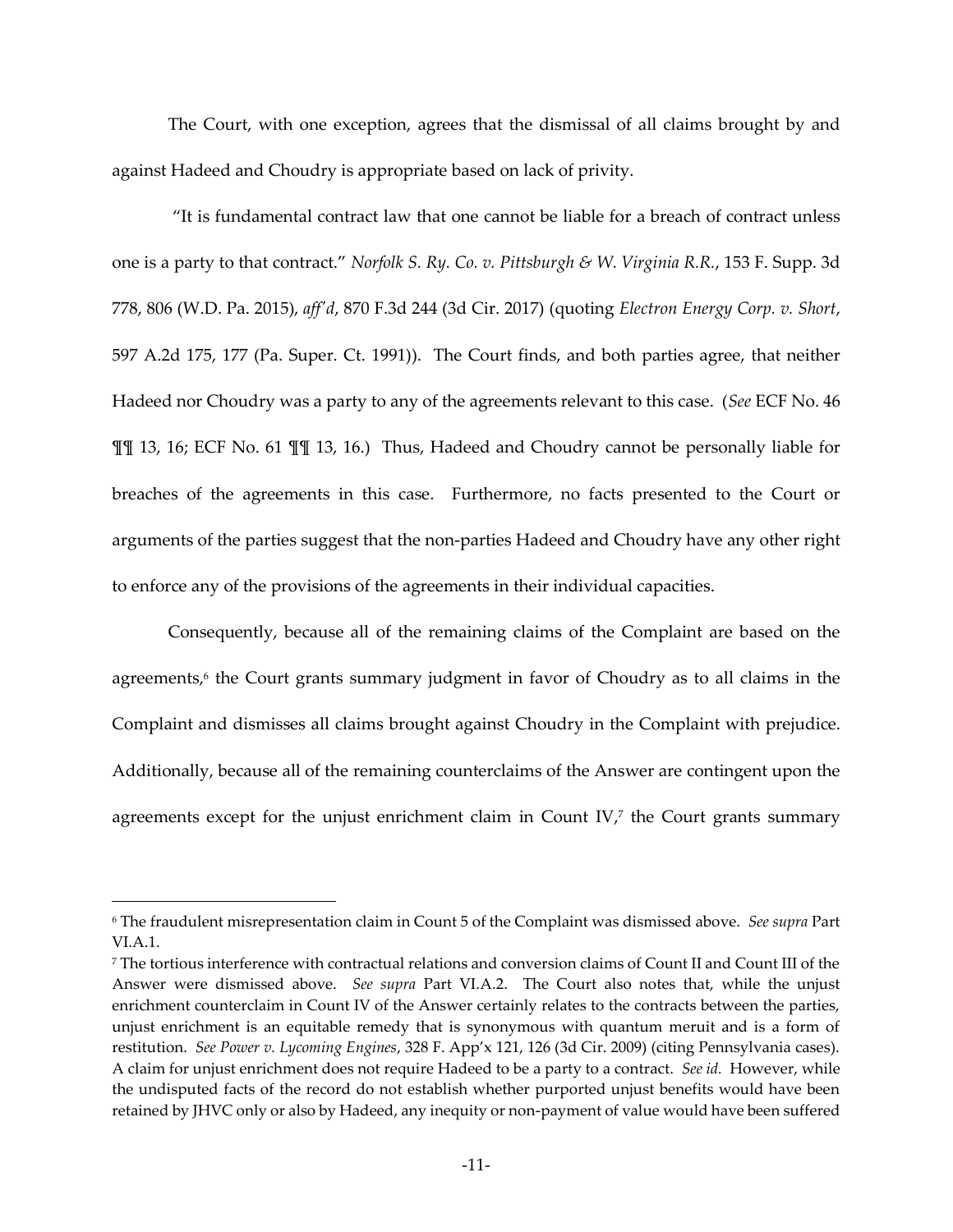judgment in favor of Hadeed as to all counterclaims in the Answer except for Count IV and dismisses all counterclaims brought against Hadeed except for Count IV of the Answer with prejudice.

#### **4. The Remaining Claims and Counterclaims for Consideration**

To summarize the status of this case after these preliminary dismissals, JHVC is now the only remaining Plaintiff. Hadeed remains in the case only as a Counter-Defendant in regard to the unjust enrichment claim in Count IV of the Answer. The only remaining Defendants are AVR-Johnstown, AVR-Management, and WVI. Choudry is no longer a party to this case.

After these preliminary dismissals, the remaining claims in the Complaint are: (1) Count 1 for breach of contract based on mismanagement, (2) Count 2 for an accounting, (3) Count 3 for dissolution/partition, and (4) Count 4 for unpaid wages. The remaining counterclaims in the Answer are: (1) Count I for breach of contract, (2) Count IV for unjust enrichment, and (3) Count V for breach of fiduciary duty.<sup>8</sup> All remaining claims in the Complaint were brought against all of the remaining Defendants, i.e., AVR-Johnstown, AVR-Management, and WVI. (*See* ECF No. 1.) All remaining counterclaims in the Answer were brought against all Plaintiffs, but, with the exception of Count IV of the Answer, only JHVC is potentially subject to these remaining counterclaims. (*See* ECF No. 7.)

by AVR-Johnstown, AVR-Management, or WVI-and only indirectly by Choudry. Thus, Choudry is dismissed as a claimant in regard to Count IV of the Answer.

<sup>8</sup> The Court notes that Count V of the Answer sought to state a broad claim for breach of fiduciary duties. (ECF No. 7 ¶¶ 133-36.) However, in apparent recognition that breach of fiduciary duty is barred by the Operating Agreement, Defendants seek to frame/amend Count V to be a claim for breach of the implied covenant of good faith and fair dealing. The Court will consider this issue *infra* Part VI.C.3.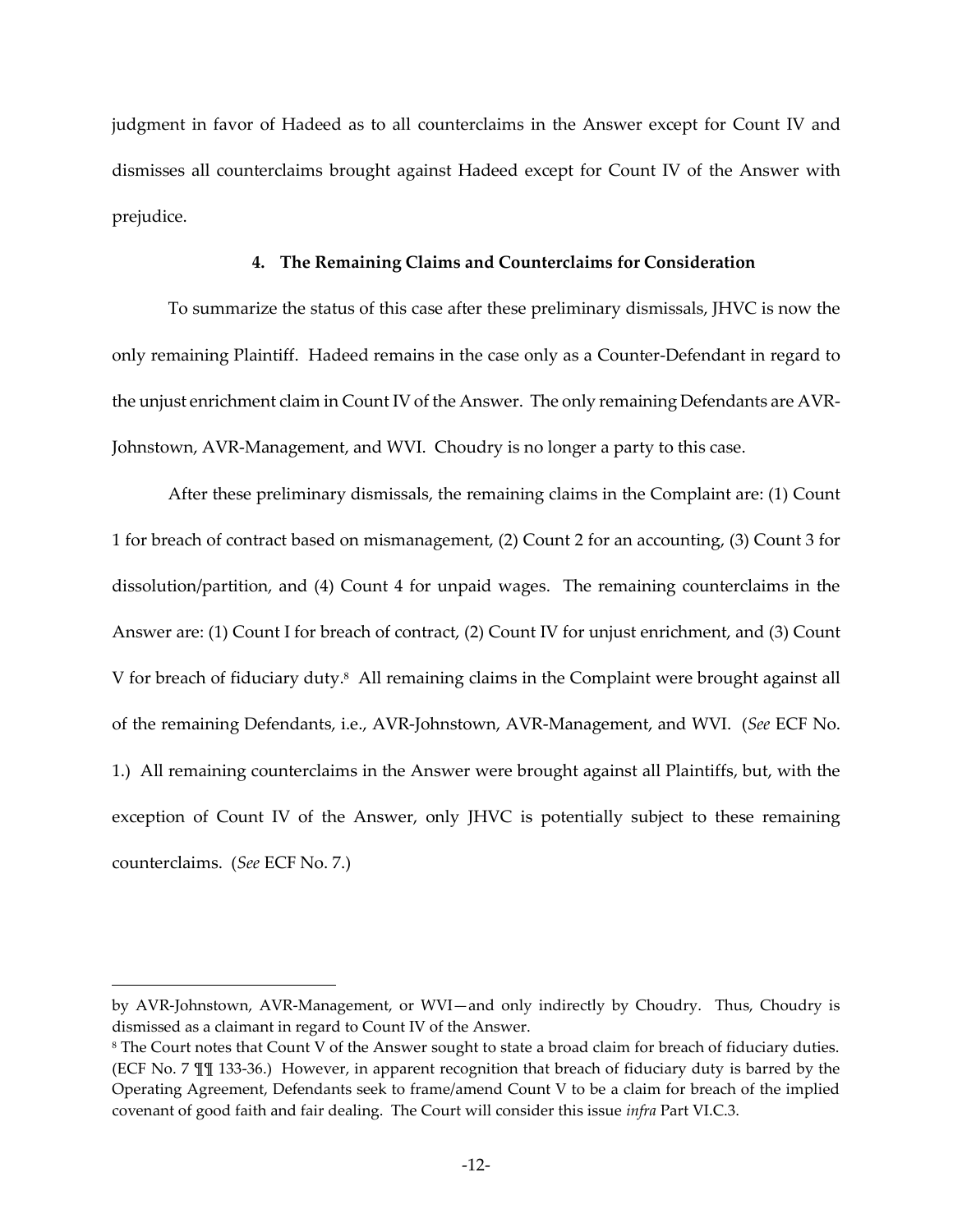### **B. Remaining Claims of the Complaint<sup>9</sup>**

# **1. Count 1: Breach of Contract—Mismanagement**

### **i. Overview of Count 1**

Under Count 1 of the Complaint, JHVC asserts a breach of contract claim against AVR-Johnstown, AVR-Management, and WVI.10 (ECF No. 1 ¶¶ 44-47.) Plaintiffs allege that nonspecific Defendants violated contractual duties owed to non-specific Plaintiffs from non-specific "Agreements referenced herein" through assorted instances of mismanagement. (*Id. ¶¶ 45-46.*) The alleged mismanagement is detailed with some specificity. However, Plaintiffs have not clearly identified which agreement(s) were allegedly breached or which Defendant(s) were in breach. Plaintiffs' Brief in Support of Plaintiffs' Motion for Summary Judgment argues only that the Managing Agreement between AVR-Johnstown and AVR-Management was violated due to mismanagement.<sup>11</sup> (See ECF No. 43 at 6-17.) However, Plaintiffs' Brief in Opposition to Defendants' Motion for Judgment on the Pleadings and Motion for Summary Judgment appears to argue that the Operating Agreement was breached due to mismanagement. (*See* ECF No. 60

 $^9$  The Court observes that Plaintiffs and Defendants moved for summary judgment as to all of the claims in  $\,$ the Complaint. However, only Plaintiffs moved for summary judgment as to the counterclaims in the Answer. Defendants oppose Plaintiffs' Motion for Summary Judgment as to the counterclaims, but Defendants did not ask the Court to grant summary judgment in Defendants' favor as to their counterclaims. In essence, in regard to the claims of the Complaint, the Court may grant summary judgment in favor of Plaintiffs or Defendants as to any of the remaining counts of the Complaint, therein immediately resolving that count in favor of that side of the dispute, or deny summary judgment, therein allowing the claims to proceed to trial. In regard to the counterclaims of the Answer, the Court can either grant summary judgment in favor of Plaintiffs as to any of the counts of the Answer, resulting in the dismissal of that count, or deny summary judgment in favor of Plaintiffs, allowing the counterclaim to proceed to trial.

<sup>10</sup> For the reasons discussed *supra* Part VI.A.3, the Court excludes Hadeed and Choudry.

<sup>11</sup> The brief also offers argument regarding violations of the Group Physician Agreement, but the Court addresses this agreement *infra* Part VI.C.2 in regard to Plaintiffs' claim for unpaid wages.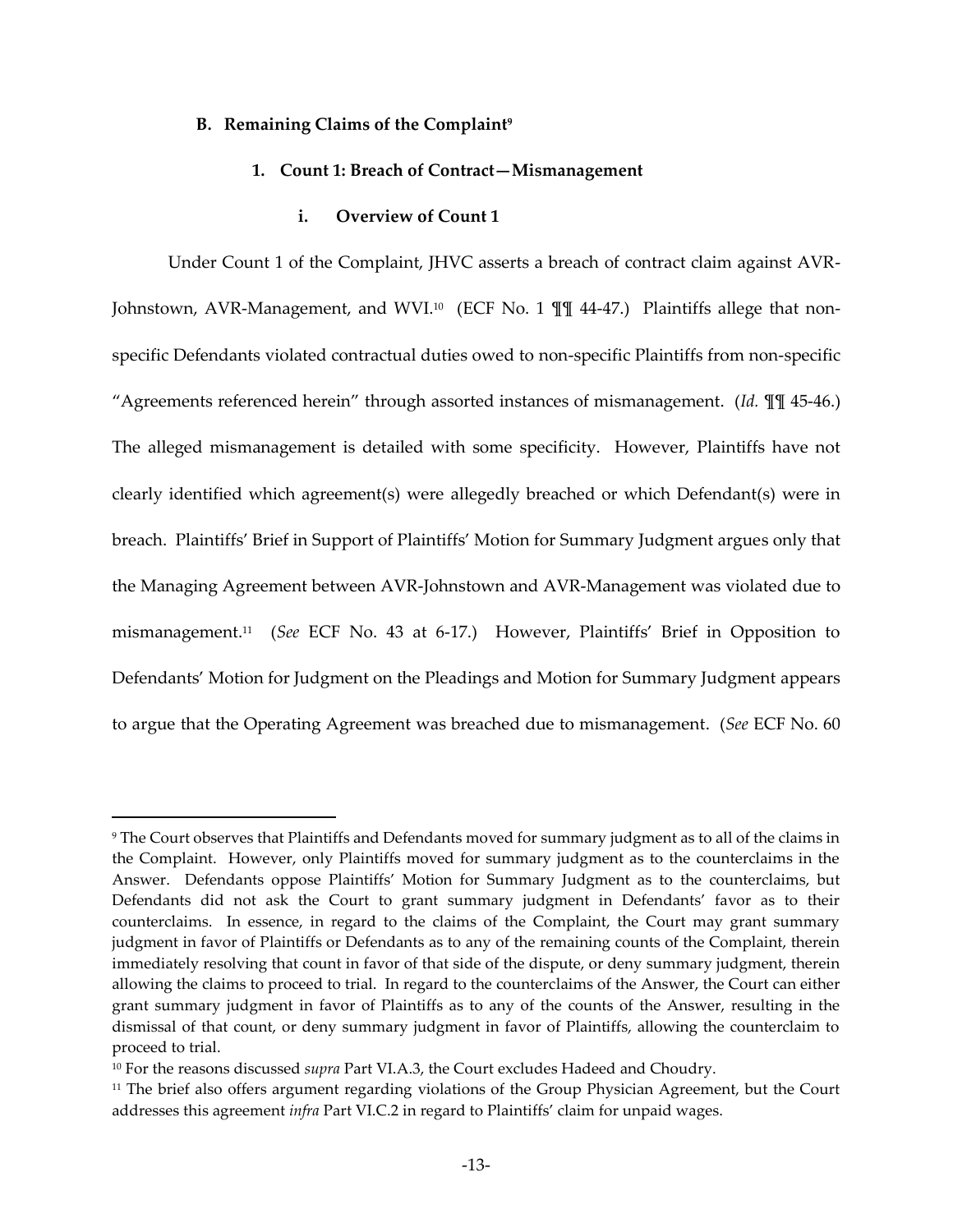at 8-9.) Again, the Complaint itself ambiguously refers to "the Agreements." (ECF No. 1  $\P$  ¶ 45-46.)

Despite these ambiguities, based on the Complaint and the briefs, the Court concludes that Count 1's claim of mismanagement alleges breaches of the Managing Agreement and the Operating Agreement.

## **ii. The Management Agreement**

The Management Agreement obligates AVR-Management to perform certain administrative duties relating to the business and management of AVR-Johnstown, including most issues regarding the employment of support personnel, administering the compensation of physicians, acquiring and disposing of office and medical supplies and equipment, leasing and maintaining the premises, and billing and collecting payment from patients. (ECF No. 62-9.) In exchange for the provision of these services, AVR-Management was to receive a fee equal to between two and three percent of AVR-Johnstown's gross revenue. (*Id.*)

Overall, Plaintiffs assert that AVR-Management breached the Management Agreement by failing to satisfy almost all of its contractual obligations to AVR-Johnstown. Some of Plaintiffs' evidence is contested. However, Plaintiffs have provided undisputed evidence that Defendants failed to timely pay at least some bills and invoices, including bills for contractors retained to "build-out" the vascular lab, vendors and/or suppliers of medical supplies and equipment, and rent payments. (ECF No. 42 ¶¶ 73-94; ECF No. 63 ¶¶ 73-94.). As a result, at least some third parties dealing with AVR-Johnstown placed credit holds on AVR-Johnstown, which prevented AVR-Johnstown from receiving medical supplies and equipment for at least some period of time and inducing threats of mechanic's liens against the vascular lab. (ECF No. 42 TT 73-94; ECF No.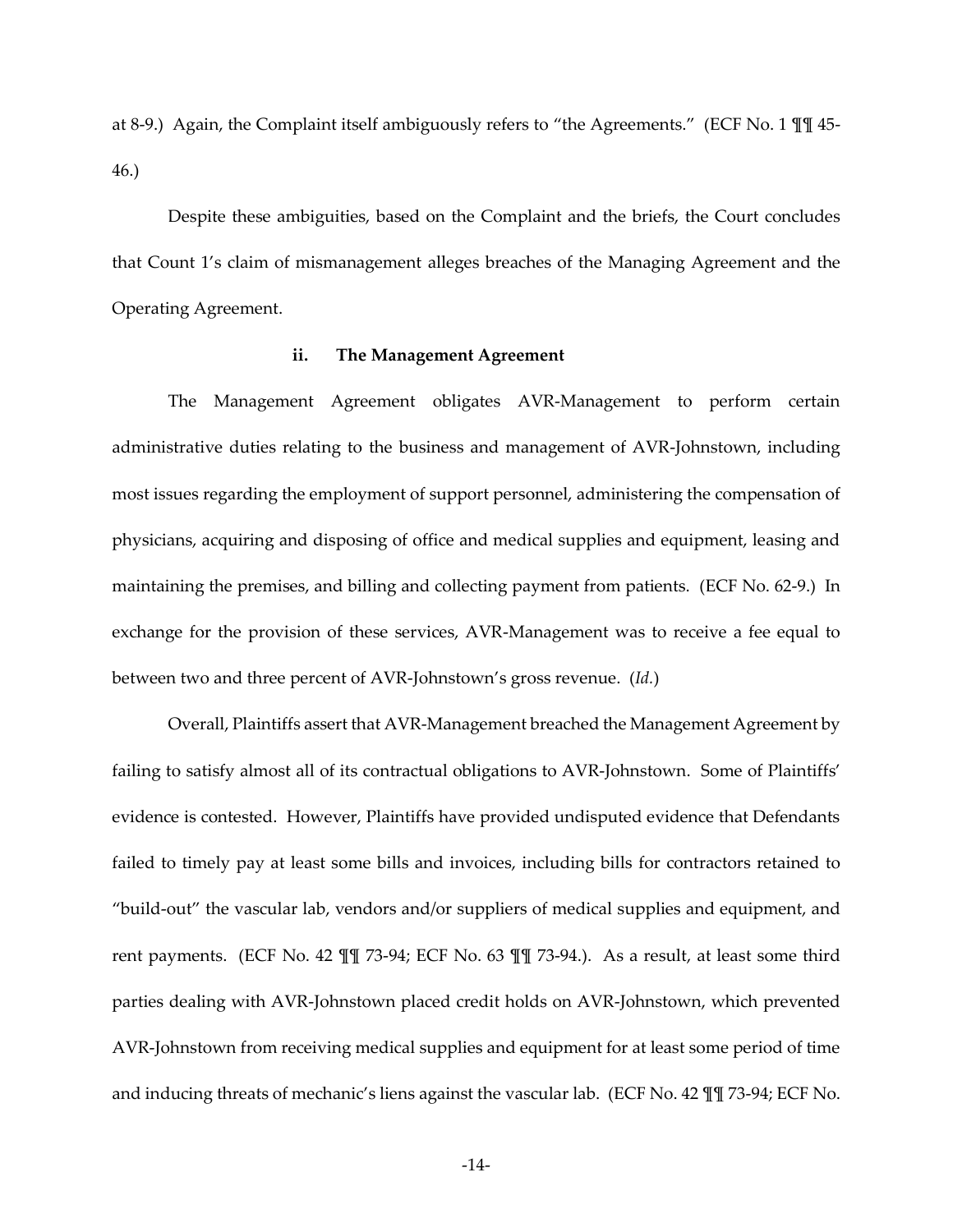63 ¶¶ 73-94.) However, the parties dispute the duration of this non-payment, i.e., whether and when nonpayment issues were resolved, and whether the lack of supplies and equipment resulted in patients being turned away. (*See* ECF No. 42. ¶¶ 91-85; ECF No. 63 ¶¶ 91-95.)

Additionally, AVR-Management-in direct contradiction to information it expressly conveyed to AVR-Johnstown-failed to secure credentialing and approval for UPMC insurance, resulting in AVR-Johnstown not being reimbursed for procedures performed on patients insured by UPMC. (ECF No. 42 ¶¶ 100-105; ECF No. 63 ¶¶ 100-105.)

Yet, regardless of these allegations and the facts presented to support them, Defendant argues that Plaintiffs lack standing to enforce the Management Agreement. (ECF No. 64 at 3-4.) Defendants argue that, under Delaware law,<sup>12</sup> non-parties to a contract normally have no rights under the contract. *Metcap Securities LLC v. Pearl Senior Care, Inc.*, No. Civ. A. 2129-VCN, 2007 WL 1498989, at \*7 (Del. Ch. May 16, 2007). "[O]nly parties to a contract and intended third-party beneficiaries may enforce an agreement's provisions." Amirsaleh v. Board of Trade of City of New *York, Inc.*, Civil Action No. 2822-CC, 2008 WL 4182998, at \*4 (Del. Ch. Sept. 11, 2008) (citing *NAMA Holdings, LLC v. Related World Market Center, LLC*, 922 A.2d 417, 434 (Del. Ch. 2007)).

Applying these principles to the Management Agreement, Defendants observe that Plaintiffs admit they are not a party to the Management Agreement, which was executed between

<sup>12</sup> The Operating Agreement is governed by Delaware law. (*See* ECF No. 46 ¶ 12; ECF No. 61 ¶ 12.) While neither party provided argument regarding the application of Delaware law or another state's law to Count 1, the Court holds that this contractual choice of law provision in the Operating Agreement is enforceable to the extent it provides for the application of Delaware law to Count 1 because AVR-Johnstown is an LLC created under the laws of Delaware, making Delaware law a reasonable choice of law by the parties, and nothing before the Court suggests that the fundamental policies of Pennsylvania or any other state overrides Delaware's interest. *See Kruzits v. Okuma Mach. Tool, Inc.*, 40 F.3d 52, 55 (3d Cir. 1994) (citing *Klaxon Co. v. Stentor Elec. Mfg. Co.*, 313 U.S. 487, 497 (1941)); *Schifano v. Schifano*, 471 A.2d 839, 843 n.5 (Pa. Super. Ct. 1984)); Restatement (Second) of Conflict of Laws § 187 (Am. Law. Inst. 1971).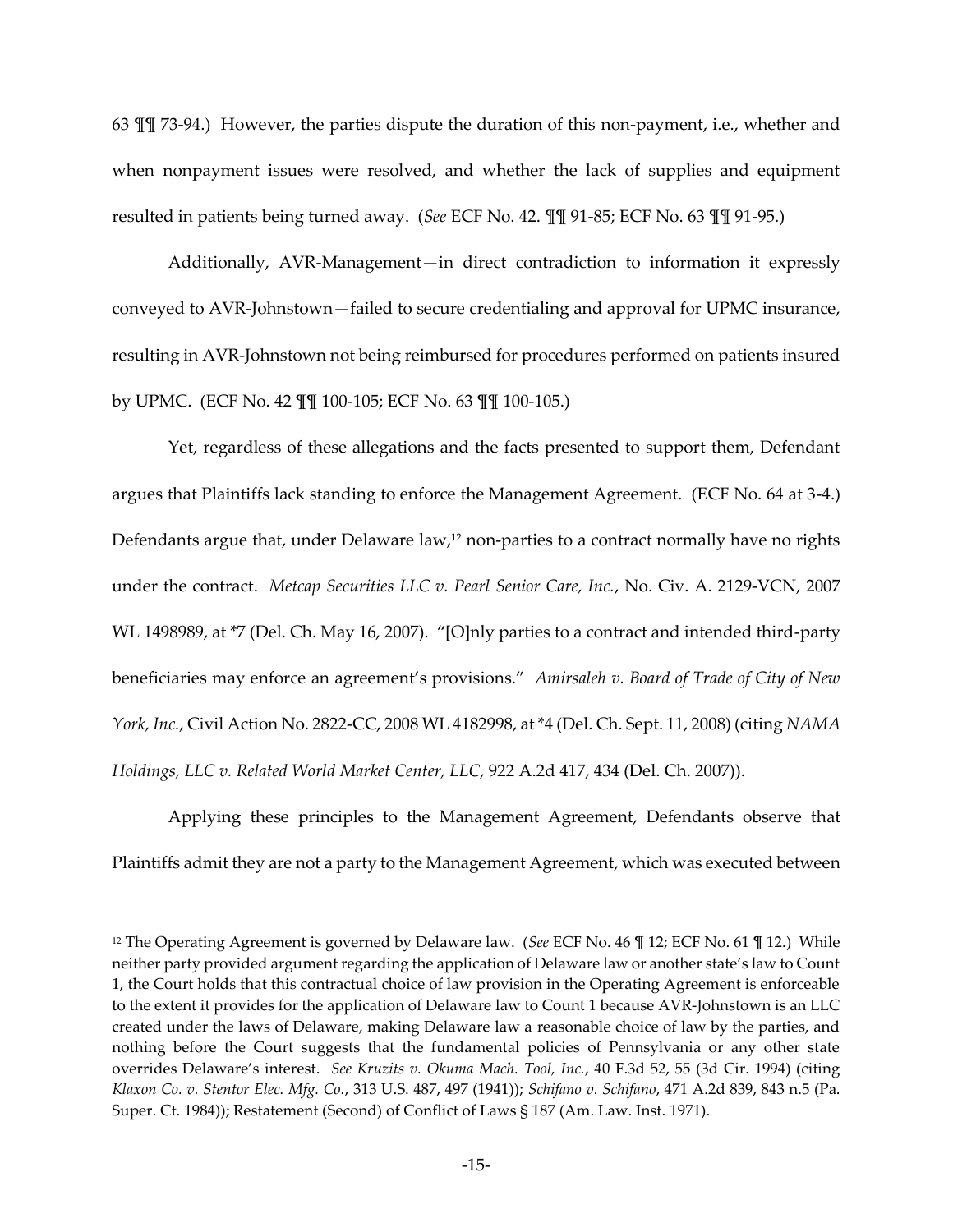Defendant AVR-Management and Defendant AVR-Johnstown. (*See* ECF No. 43 at 7.) Moreover, Plaintiffs have not made any showing that they are an intended third-party beneficiary of the Management Agreement and, in fact, Plaintiffs concede that the Management Agreement provides that AVR-Management is to provide management services ⦆on behalf of and for the benefit of AVR-Johnstown. (*Id.*)

The Court agrees with Defendants' interpretation of Delaware law, agrees that Plaintiffs are not parties to the Management Agreement, and agrees that Plaintiffs have not established that they are third-party beneficiaries to the Management Agreement. Thus, to the extent that Count 1 asserts a cause of action under the Management Agreement, the Court grants summary judgment in favor Defendants and dismisses the claim with prejudice.

### **iii. The Operating Agreement**

## **a. Defendants' Arguments for Dismissal**

Defendants do not contest whether Plaintiffs, namely the remaining Plaintiff JHVC, have a right to seek enforcement of the terms of the Operating Agreement.<sup>13</sup> Instead, Defendants make two primary arguments.

First, Defendants argue that a claim for mismanagement under the Operating Agreement cannot be sustained against any Defendants except for AVR-Management because "only AVR-Management was contractually obligated to manage AVR-Johnstown pursuant to the Operating Agreement that was signed by JHVC." (ECF No. 45 at 8.) The Court agrees, and Plaintiffs have not offered any counterargument. (*See* ECF No. 60.) Therefore, Plaintiffs' claim for

<sup>&</sup>lt;sup>13</sup> The Operating Agreement was executed by JHVC, AVR-Management, and AVR, so Defendants' failure to contest JHVC's right to enforce the Operating Agreement is certainly understandable.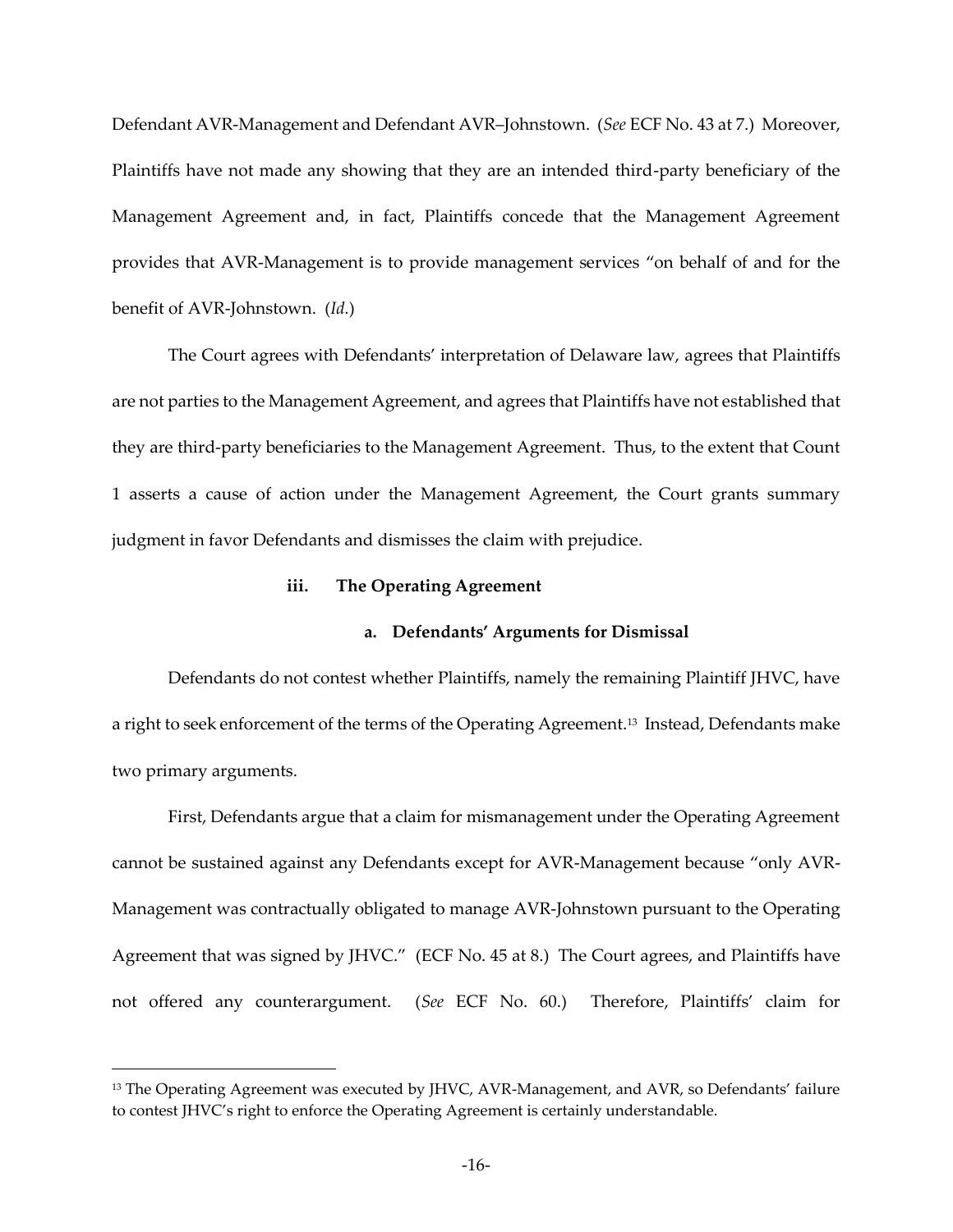mismanagement in Count 1 is dismissed to the extent it is brought against any Defendant other than AVR-Management.

Second, Defendants argue that the Operating Agreement relieves AVR-Management from liability "except to the extent the Person's actions constitute willful misconduct or recklessness." (ECF No. 45 at 9) (quoting ECF No. 1, Ex. E, Art. 4.5.) Defendants then suggest that the Complaint must be dismissed because it fails to allege that AVR-Management engaged in willful misconduct or reckless conduct with respect to its duties under the Operating Agreement. (*Id.*)

The Court agrees with Defendants that the Operating Agreement requires willful or reckless conduct to incur liability. (*See id.*) However, the Court finds that the Complaint's allegations are, nevertheless, sufficient under federal pleading standards. *See supra* Part V.B.

The Complaint alleges that Defendants failed to pay various creditors, failed to provide medical supplies and equipment which were necessary to treat patients, failed to pay General Electric Healthcare for the vital piece of equipment known as a  $\textdegree$ C-Arm, $\textdegree$  failed to pay rent and utilities, failed to keep accurate financial records, used investment and revenues for other businesses, and failed to timely pay health insurance premiums for employees. (ECF No. 1 at ¶¶ 28-42.)

The totality of these and other allegations of the Complaint and the reasonable inferences therefrom sufficiently state that AVR-Management's willful or reckless conduct violated the Operating Agreement. See Minnesota Lawyers, 432 F. App'x at 147 (quoting *Rosenau*, 539 F.3d at 221) (providing the standard for deciding a motion for judgment on the pleadings). Thus, the Court denies Defendants' motion for judgment on the pleadings as to the mismanagement count under the Operating Agreement.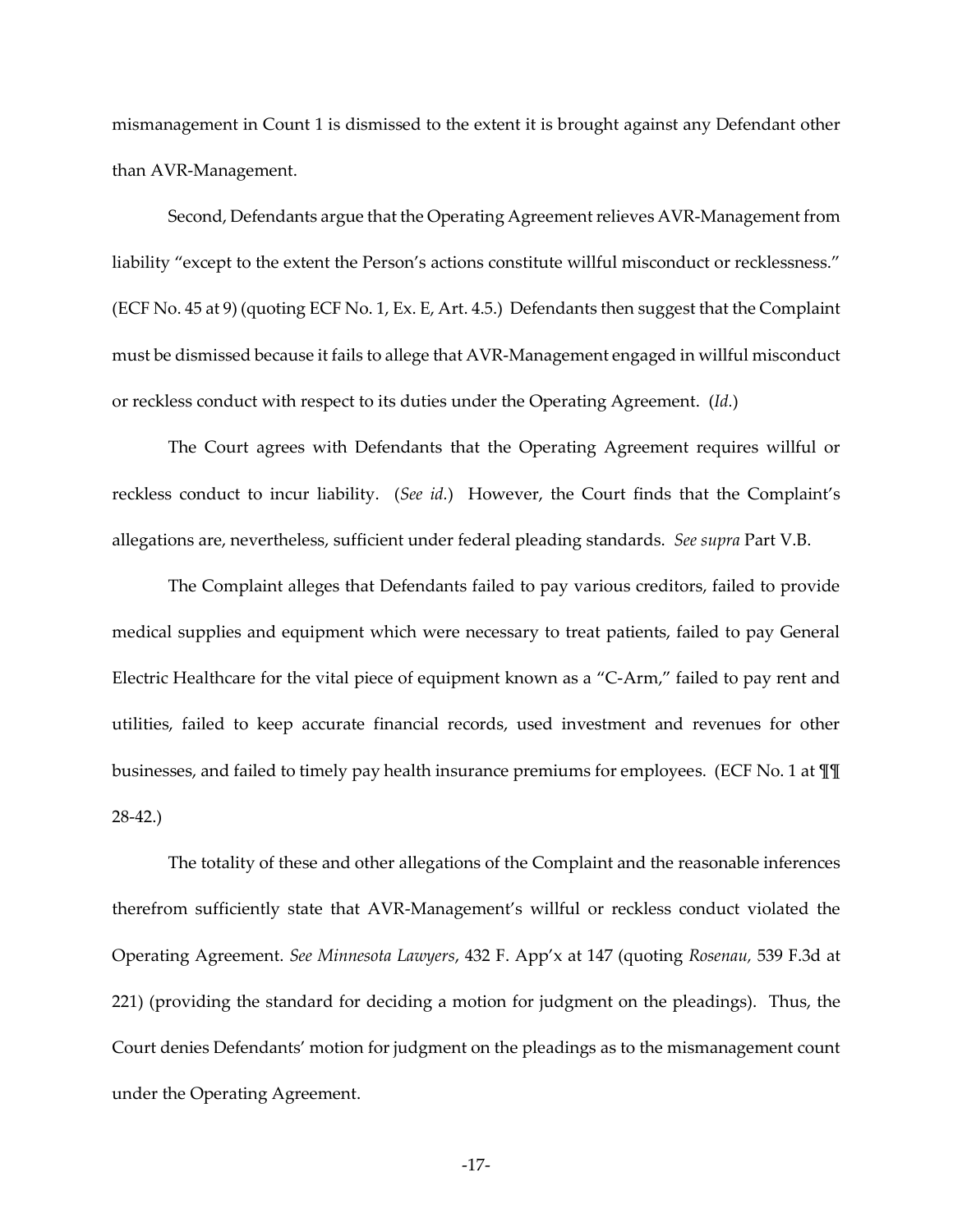Moreover, while Defendants appear to seek dismissal of Count 1 under the Operating Agreement based only on their motion for judgment on the pleadings (see ECF No. 45 at 8-9), if Defendants also intended to challenge Count 1 under the Operating Agreement with both aspects of their joint motion, the Court would likewise deny Defendants' motion for summary judgment on this same matter. As Plaintiffs detail in their opposing brief, the record is likewise sufficient to demonstrate a triable issue of fact regarding the willfulness and/or recklessness of AVR-Management in regard to management. (See ECF No. 60 at 8-9.)

### **b. Plaintiffs' Arguments for Summary Judgment**

Plaintiffs also moved for summary judgment as to Count 1. (See ECF No. 40 ¶ 2; ECF No. 43 at 6-17.) Given the Court's conclusions supra Part VI.B.1.iii.a, to succeed on this motion for summary judgment as to Count 1, Plaintiffs would need to offer undisputed facts to establish that AVR-Management breached the Operating Agreement through willful or reckless mismanagement. Plaintiffs have offered various depositions and other facts to support their argument. Yet, the undisputed material facts offered to the Court have not established that Plaintiffs are entitled to judgment as a matter of law. See *Melrose*, 613 F.3d at 387.

As summarized *supra* Part IV and *supra* Part VI.B.1.ii, the record provided to the Court for the purposes of deciding Plaintiffs' Motion for Summary Judgment clearly establishes that AVR-Management failed to perfectly perform its contractual duties under the Operating Agreement. However, the undisputed facts demonstrate only that AVR-Management failed in its duties - not that it did so willfully or recklessly. The undisputed facts likely establish AVR-Management's negligent breach of its duties under the contract, but the Operating Agreement expressly limits liability to actions or inactions that "constitute willful misconduct or recklessness." (ECF No. 1- $6$ , Art. 4.5.) The record demonstrates AVR-Management's failure to make payments, certify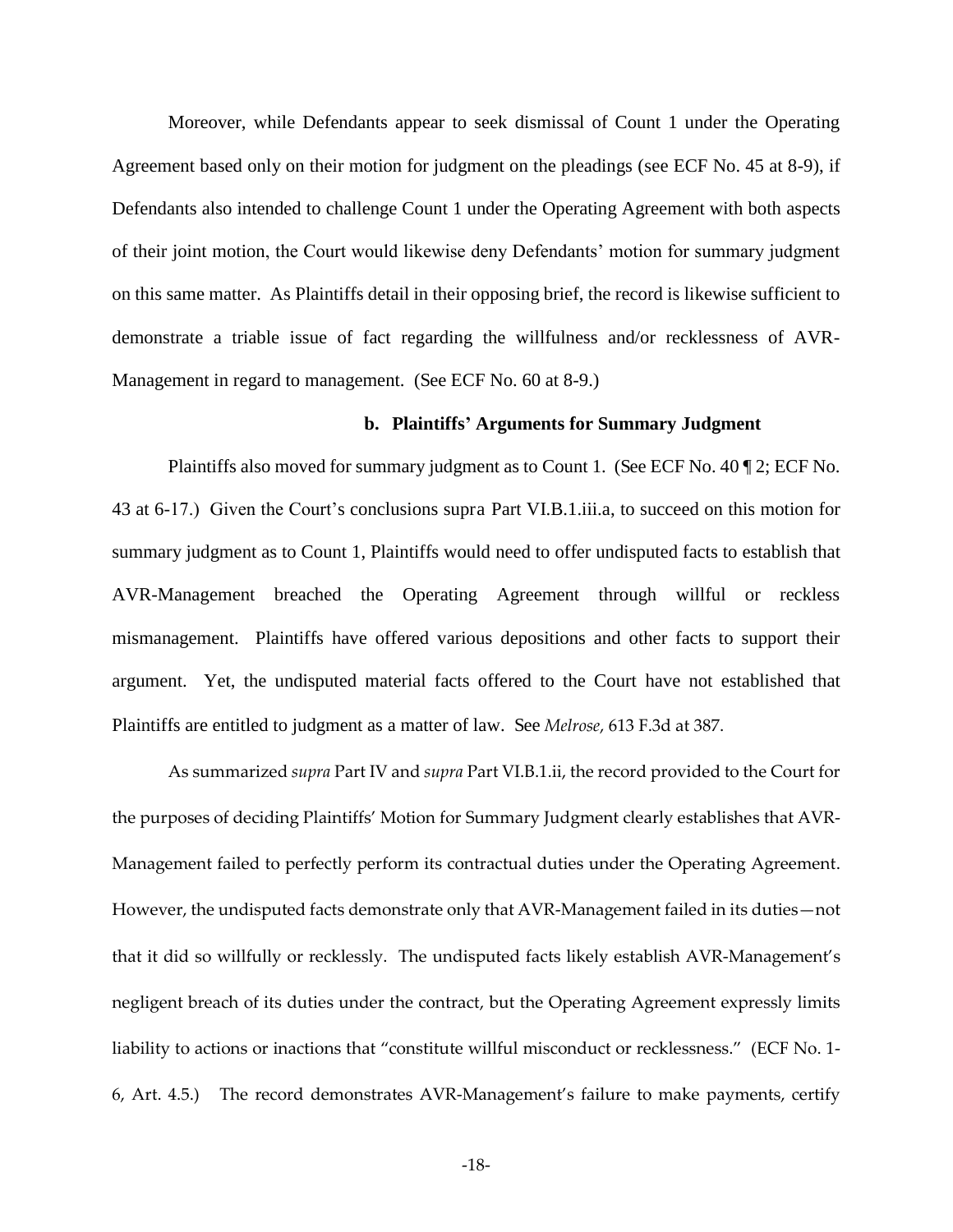insurance, and to timely perform other duties, *see supra* Part IV and *supra* Part VI.B.1.ii, but AVR-Management's state of mind (through its agents), degree of fault, and intent is not beyond dispute and these factual determinations are material to whether AVR-Management acted or failed to act willfully or recklessly.<sup>14</sup>

A jury could certainly come to the conclusion that AVR-Management's actions and/or inactions were willful or reckless, but the Court cannot come to that determination as a matter of law. Therefore, Plaintiffs' Motion for Summary Judgment (ECF No. 40) as to Count 1 for mismanagement under the Operating Agreement is denied.

### **iv. Plaintiffs' Request for Attorneys' Fees**

Lastly, Count 1's claim of damages includes "attorneys' fees and costs." (ECF No. 1 \frac{1}{47.) As Defendants correctly point out, under Delaware law, attorneys' fees will not be awarded "unless clearly provided for by statute or contract." Pedrick v. Roten, 70 F. Supp. 3d 638, 653-54 (D. Del. 2014) (quoting *Honaker v. Farmers Mut. Ins. Co.*, 313 A.2d 900, 904 (Del. Super. Ct. 1973)).<sup>15</sup> Plaintiffs have not identified any statute or contractual provision that provides for attorneys' fees and, therefore, summary judgment is granted in favor of Defendants' in regard to Count 1's request for attorneys' fees. This request is dismissed with prejudice.

<sup>14</sup> See Recklessness, Black's Law Dictionary (10th ed. 2014) (defining "recklessness"); Willful, Black's Law *Dictionary* (10th ed. 2014) (defining "willful").

<sup>&</sup>lt;sup>15</sup> Likewise, even if this contract was to be evaluated pursuant to Pennsylvania law, litigants "bear responsibility for their own attorneys' fees in the absence of express statutory authorization for fee awards, contractual fee-shifting, or some other recognized exception." Herd Chiropractic Clinic, P.C. v. State Farm *Mut. Auto. Ins. Co.*, 64 A.3d 1058, 1062-63 (Pa. 2013) (citing *Merlino v. Delaware County*, 728 A.2d 949, 951 (Pa. 1999)).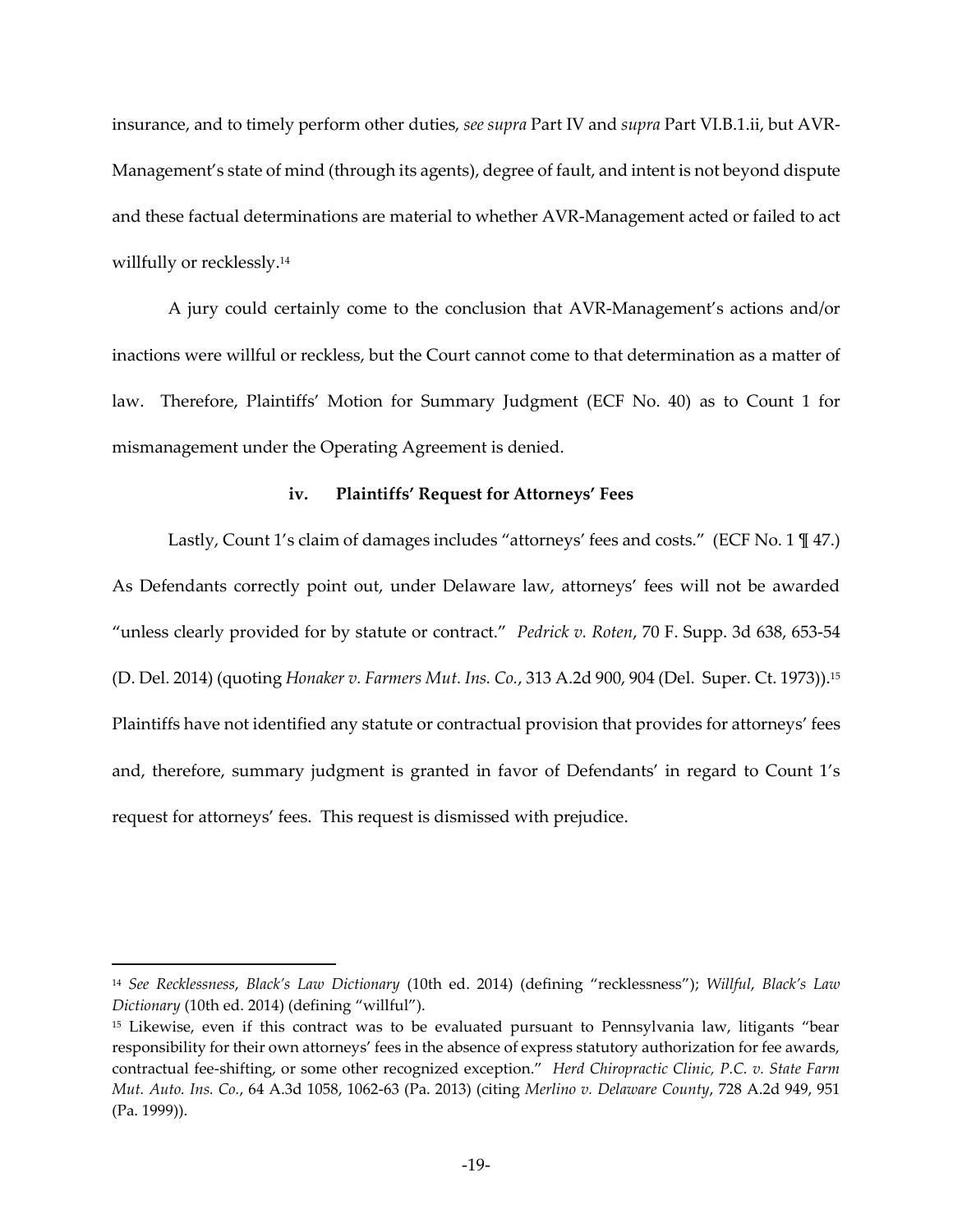#### **v.** Summary of the Court's Holding on Count 1

Count 1 remains only as brought by JHVC against AVR-Management and only as to breaches of the Operating Agreement regarding mismanagement. In addition, Plaintiffs' request for attorneys' fees is dismissed with prejudice.

## **2. Count 2: Accounting**

# **i. Parties' Arguments**

In Count 2, the Complaint alleges that "Defendants have failed to keep accurate and adequate records as to the financial performance of the Broad Street facility," which has "resulted in the capital shares/interests and revenues of the parties being incomplete and/or inaccurate." (ECF No. 1 ¶¶49-50.) The Complaint requests ⦆a full and accurate accounting relative to the financial affairs of the Broad Street facility." (Id. at 9.)

Defendants ask that Count 2 be either dismissed via judgment on the pleadings or via summary judgment. (ECF No. 45 at 9.) Defendants' first argue that Delaware law should apply to Count 2 and, under Delaware law, an accounting "reflects a request for a particular type of remedy, rather than an equitable claim in and of itself." Stevanov v. O'Connor, Civ. No. 3820-VCP, 2009 WL 1059640, at \*15 (Del. Ch. Apr. 21, 2009). Thus, Plaintiffs cannot bring this separate cause of action for an accounting. (ECF No. 45 at 10.)

In the alternative, Defendants argue that, even if the cause of action is considered under Pennsylvania law, summary judgment should be granted because an accounting is an equitable claim for which Plaintiffs have an adequate remedy at law in the breach of contract action in Count 1 and the discovery already taken with respect to that claim. (*Id.*) (citing *Buczek v. First Nat'l Bank of Mifflintown*, 531 A.2d 1122, 1124 (Pa. Super. Ct. 1987). In essence, Defendants suggest

-20-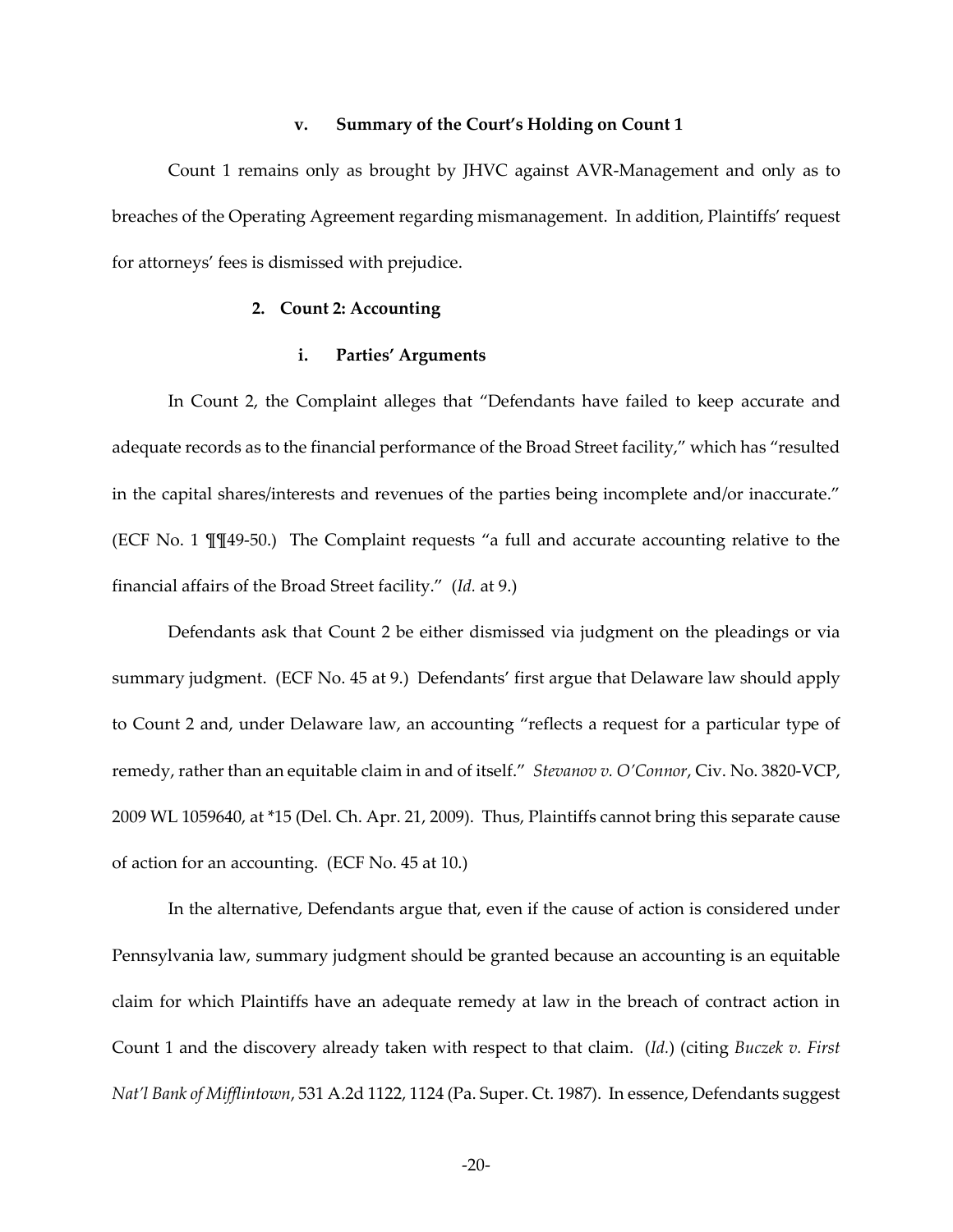that Plaintiffs have already received the relief requested in the accounting claim through discovery. (*Id.*)

Plaintiffs do not deny that an accounting is an equitable remedy under Delaware law. (ECF No. 60 at 11) (citing *Albert v. Alex Brown Mgmt. Servs., Inc.*, No. Civ. A. 762-N and 763-N, 2005 WL 2130607, at \*11 (Del. Ch. Aug. 26, 2005)). Instead, Plaintiffs assert that the remedy of an accounting must be allowed to remain in the pleadings if Plaintiffs have pleaded cognizable underlying claims. (*Id.*) Plaintiffs then conclude that, because the Complaint properly stated the underlying claims, their request for an accounting is proper.  $(Id.)$  In response to Defendants' alternative argument regarding Pennsylvania law, Plaintiffs contend that there is a dispute of material fact as to whether they have an adequate remedy at law because they have received insufficient information as to the financial condition of AVR-Johnstown, as evidenced by their expert's opinion that Plaintiffs lack the supporting documentation necessary to verify the validity of the financial records accessed during discovery. (*Id.* at 12.)

### **ii. Choice of Law**

As a threshold inquiry, the Court must determine the applicable law. It is well established that a "federal court exercising diversity jurisdiction must apply the choice of law rules of the forum state." Kruzits v. Okuma Mach. Tool, Inc., 40 F.3d 52, 55 (3d Cir. 1994) (citing *Klaxon Co. v. Stentor Elec. Mfg. Co.,* 313 U.S. 487, 497 (1941)). In Pennsylvania, courts will "generally honor the intent of the contracting parties and enforce choice of law provisions in contracts executed by them." *Id.* More specifically, Pennsylvania has adopted Section 187 of the Restatement (Second) of Conflict of Laws, which provides that the law of the chosen state will be applied: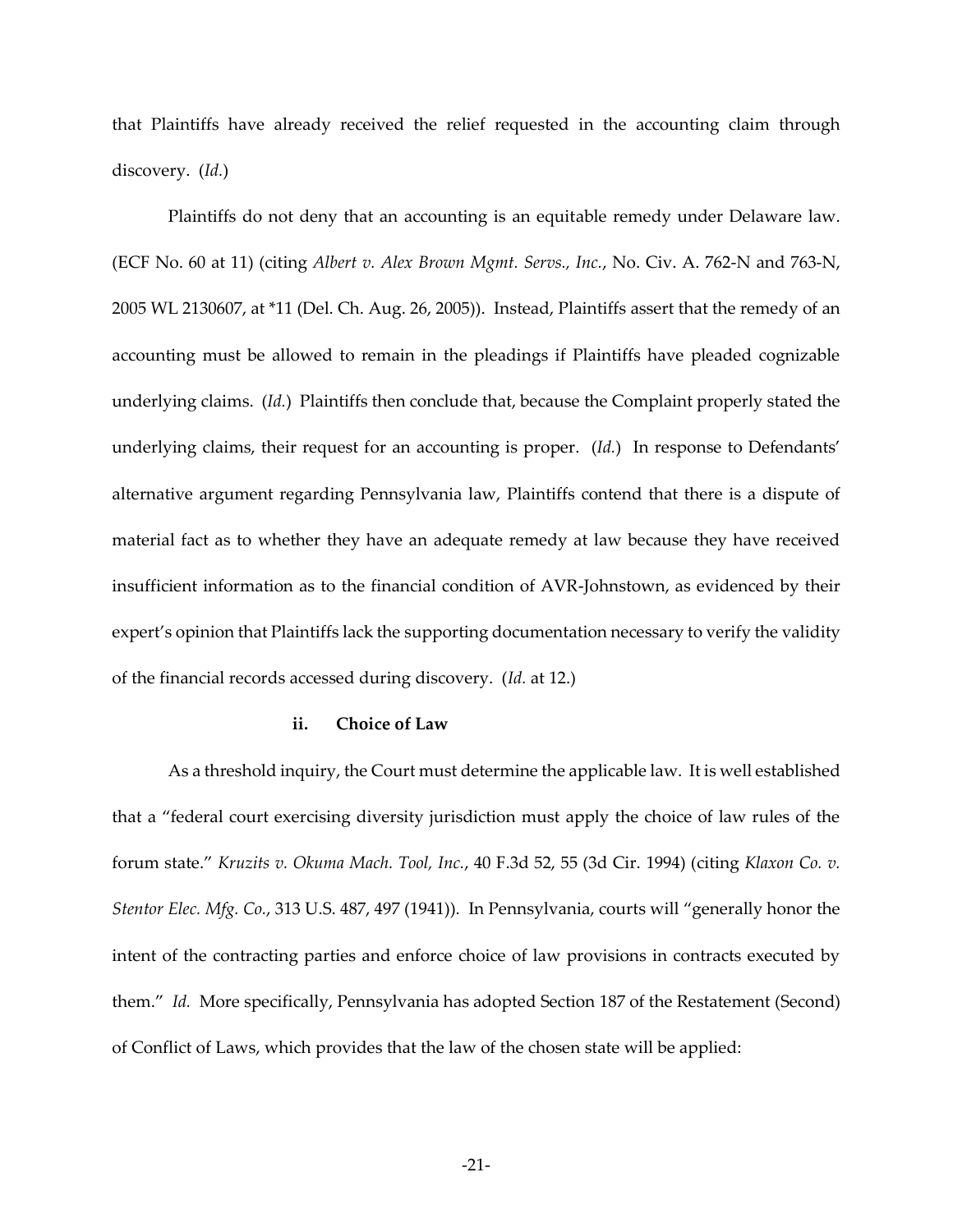unless either (a) the chosen state has no substantial relationship to the parties or the transaction and there is no reasonable basis for the parties' choice, or  $(b)$ application of the law of the chosen state would be contrary to a fundamental policy of a state which has a materially greater interest than the chosen state in the determination of the particular issue . . . .

*Id.* (citing *Schifano v. Schifano*, 471 A.2d 839, 843 n.5 (Pa. Super. Ct. 1984)); Restatement (Second) of Conflict of Laws § 187 (Am. Law. Inst. 1971)).

As discussed above, the operative document that provides the remaining Plaintiff, JHVC, a cause of action against Defendants for breaches of contract (other than in regard to compensation16) is the Operating Agreement. The Operating Agreement clearly and expressly provides that it is governed by Delaware law.<sup>17</sup> (ECF No. 1-6, art. 10.6.) While neither party offered a choice of law argument-instead opting to argue in the alternative under both Delaware law and Pennsylvania law, the Court holds that this contractual choice of law provision in the Operating Agreement is enforceable to the extent it provides for the application of Delaware law to Count 2 because AVR-Johnstown is an LLC created under the laws of Delaware, making Delaware law a reasonable choice of law by the parties, and nothing before the Court suggests that the fundamental policies of Pennsylvania or any other state overrides this provision.

### **iii. Analysis**

An accounting is an equitable remedy under Delaware law. *See Albert*, 2005 WL 2130607, at \*11. As the Court concluded *supra* Part VI.B.1.v, Plaintiffs' breach of contract claim for mismanagement under Operating Agreement by JHVC against AVR-Management may continue to trial. Therefore, because the Complaint properly stated an underlying claim, Plaintiffs' request

<sup>16</sup> *See infra* Part VI.B.4.

<sup>&</sup>lt;sup>17</sup> That is, with the exception of issues relating to Members holding interests in competing vascular centers, which is governed by the law of Florida under the Operating Agreement. (ECF No. 1-6, art. 10.6.)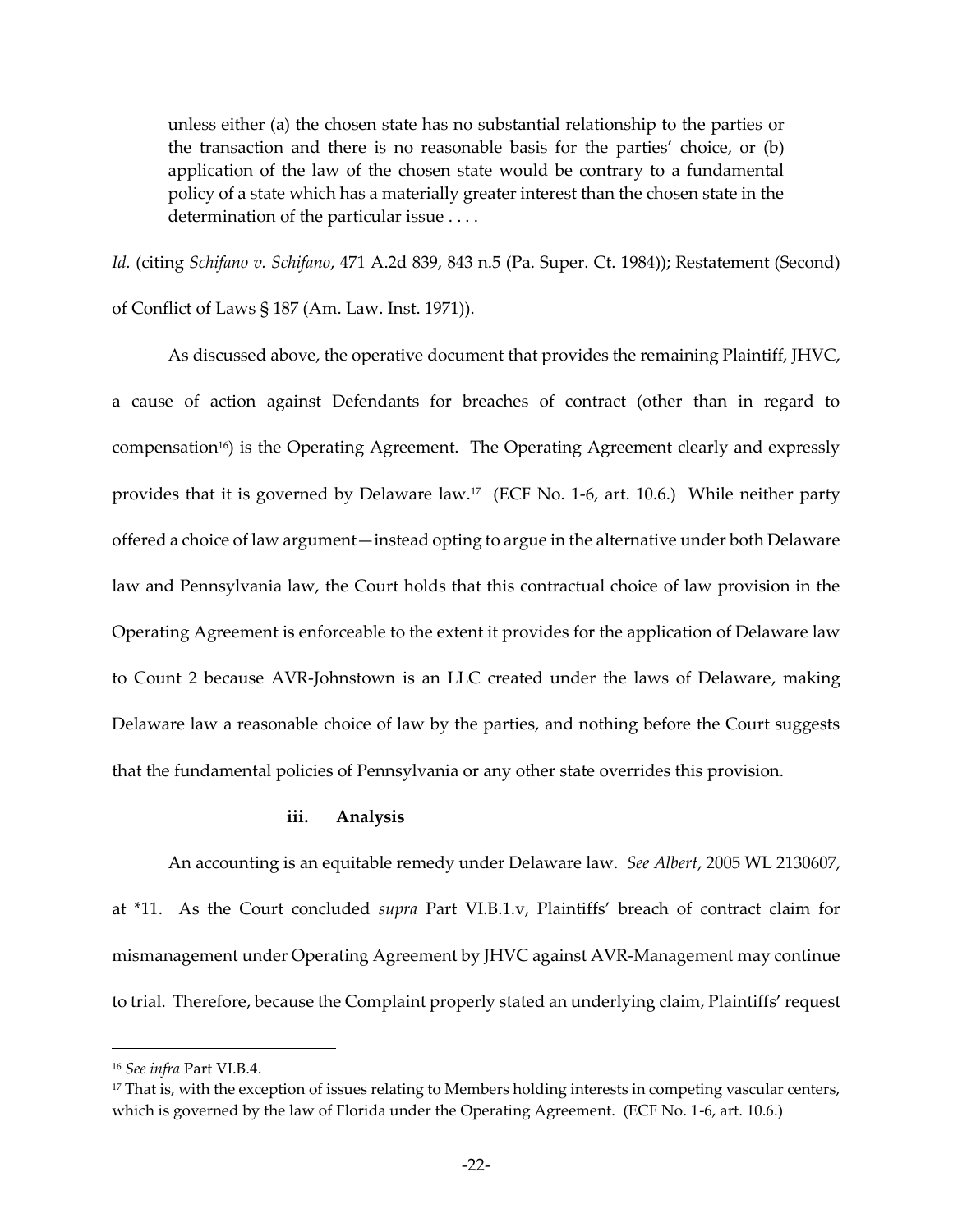for an accounting is proper. Although the Complaint appears to contemplate the remedy of an accounting being a standalone claim, the Court has little trouble construing it as a request for a remedy that is contingent on the success of the underlying breach of contract claim.

In regard to Defendants' argument that Plaintiffs have already received the financial records sought by Plaintiffs' request for an accounting through the course of discovery, the Court agrees with Plaintiffs that there remains a dispute of material fact as to whether Plaintiffs have received sufficient information as to the financial condition of AVR-Johnstown, as evinced by their expert's opinions as to the lack of supporting documentation to verify the validity of the financial records accessed during discovery. (*See* ECF No. 60 at 12.)

The Court also denies Plaintiffs' Motion for Summary Judgment (ECF No. 40) to any extent the Motion asked for summary judgment as to Count 2. Because Count 2 is an equitable remedy contingent upon Count 1, summary judgment in Plaintiffs' favor as to an accounting is denied for the same reasons discussed *supra* Part VI.B.1 in regard to Count 1.

#### **iv.** Summary of the Court's Holding on Count 2

Defendants' Motion for Judgment on the Pleadings and Motion for Summary Judgment on Plaintiff's Complaint (ECF No. 44) is denied to the extent Defendants ask for the removal of the equitable remedy of an accounting from the case. But, Defendants' Motion is otherwise granted as to Count 2.

Count 2 is not a standalone cause of action. As a remedy, Plaintiffs' request for an accounting will be addressed by the Court if Plaintiffs are ultimately successful on the underlying breach of contract claim in Count 1. *See Albert*, 2005 WL 2130607, at \*11. Additionally, as the

-23-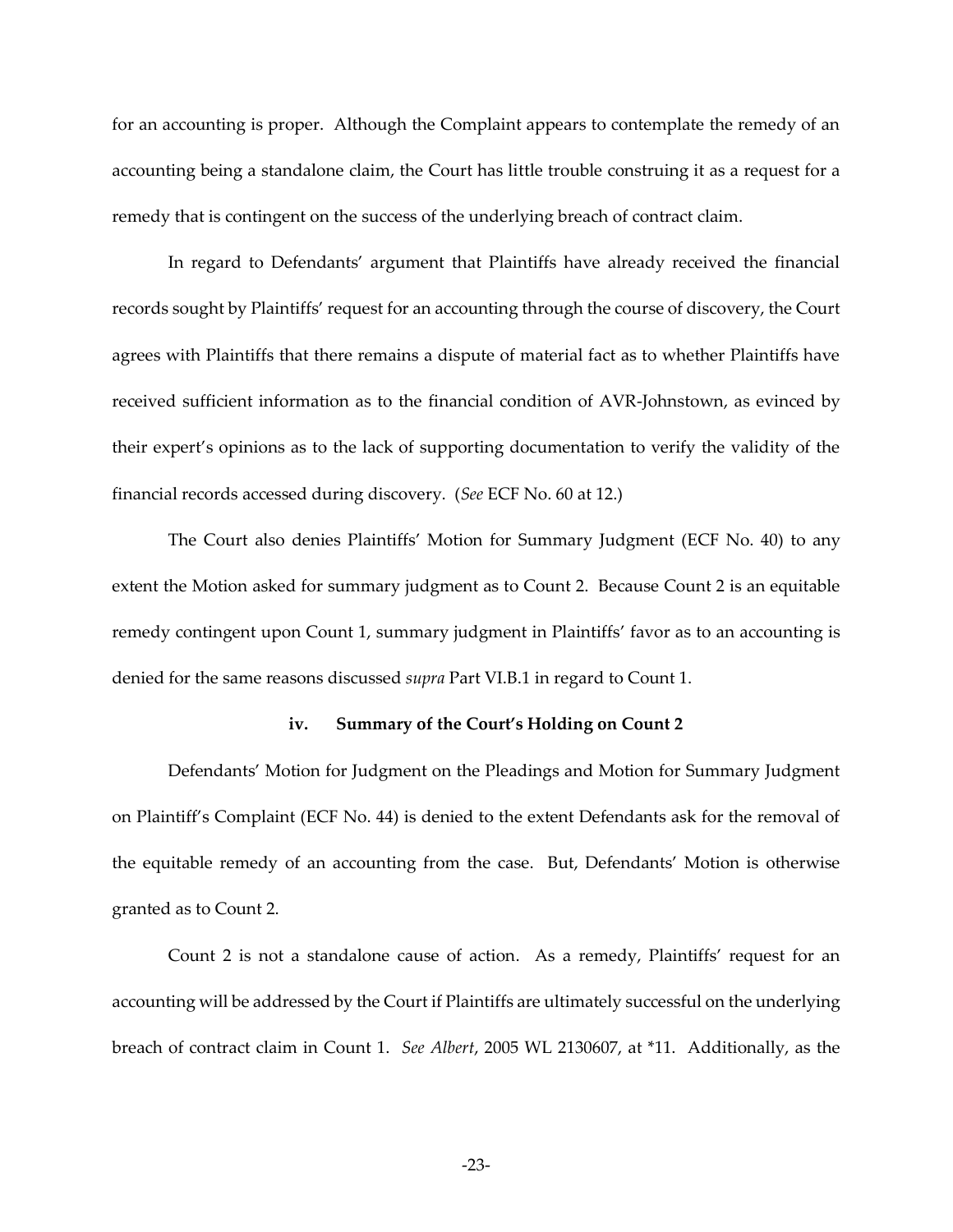request for an accounting is dependent upon Count 1, this remedy can be pursued by only JHVC and against only AVR-Management.

## **3. Count 3: Dissolution/Partition**

#### **i. The Proper Forum for Count 3**

## **a. The Parties' Arguments**

Defendants, for the first time, argue that the Delaware Court of Chancery is the exclusive proper forum for bringing a claim for dissolution under the Delaware Limited Liability Company Act. (ECF No. 45 at 11.) Defendants cite to a provision of the Delaware Limited Liability Company Act to support this argument. *See* Del. Code Ann. tit. 6, § 18-802 ("On application by or for a member or manager the Court of Chancery may decree dissolution of a limited liability company whenever it is not reasonably practicable to carry on the business in conformity with a limited liability company agreement."). Defendants cite to no authorities other than Del. Code Ann. tit.  $6, \frac{6}{5}$  18-802 ("Section 18-802") and provide no other reasoning to support the argument that the Delaware Court of Chancery has exclusive jurisdiction over claims for dissolution under the Delaware Limited Liability Company Act.

In a responsory footnote (ECF No. 60 at 12 n.80), Plaintiffs cite to a few cases from various jurisdictions in an effort to show that the Section 18-802 of the Delaware Limited Liability Company Act does not preclude other courts from entertaining dissolution actions or otherwise restrict other courts‒ jurisdiction. *See, e.g.*, *Tampone v. Richmond*, No. 10-11776, 2013 WL 823163, at \*1 (E.D. Mich. Mar. 6, 2013); *Hughes v. Cloonlara-Hughes Ltd. P'ship*, No. 2-15-0715, 2016 WL 1569620 (Ill. App. Ct. Apr. 18, 2016). In particular, Plaintiffs emphasize that the Pennsylvania Supreme Court has "has reasoned that the [Delaware Limited Liability Company] Act does not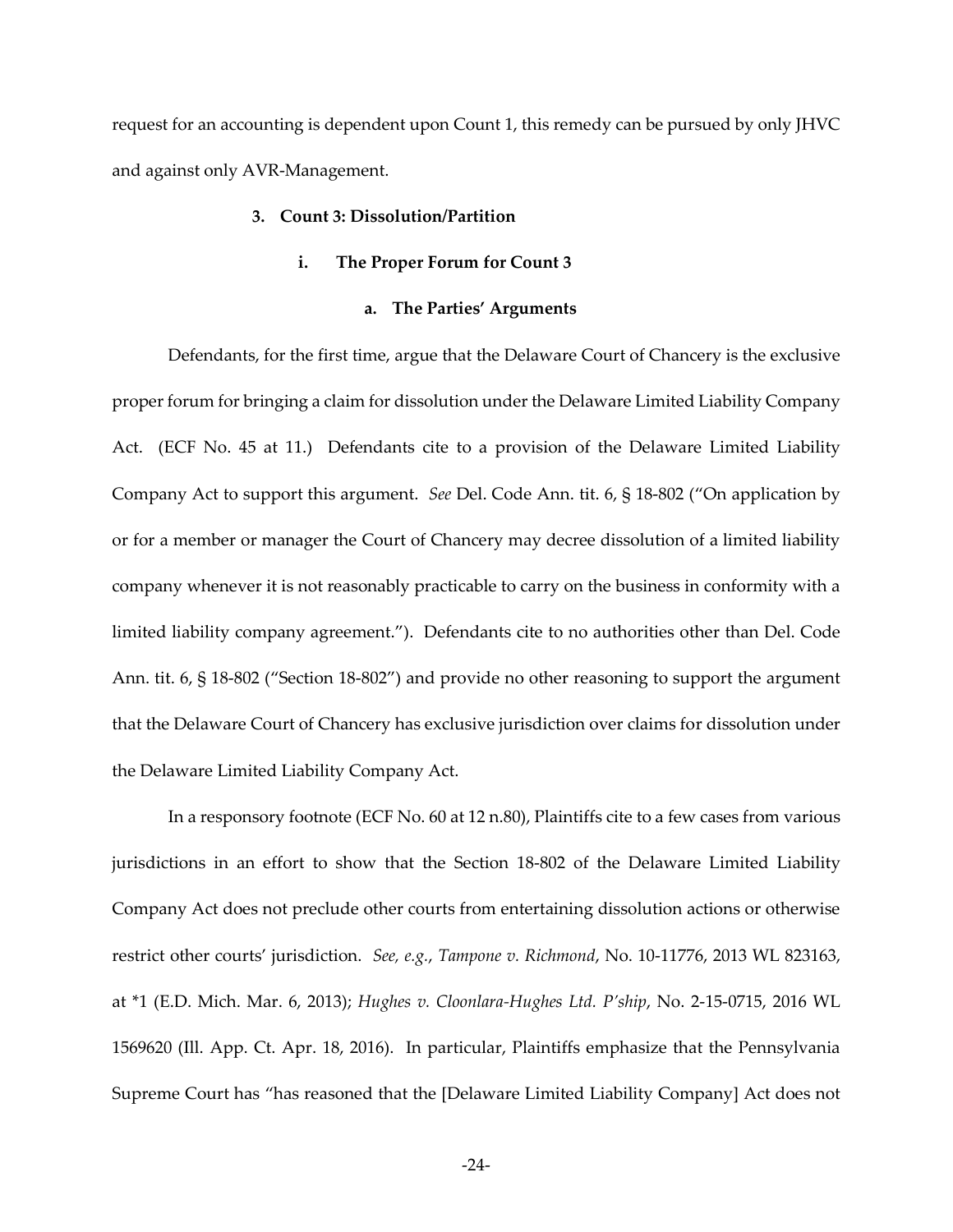confer exclusive jurisdiction upon the [Delaware] Court of Chancery." (ECF No. 60 at 12 n.80) (citing *Intertrust GCN, LP v. Interstate Gen. Media, LLC*, 87 A.3d 807, 808 (Pa. 2014) (Castille, C.J., dissenting).

#### **b. Defining the Issue Before the Court**

As a preliminary matter, the Court must clarify and/or correct Plaintiffs' citation to *Intertrust*. (*See* ECF No. 60 at 12 n.80). While *Intertrust* has persuasive value, it is far from binding precedent from the Pennsylvania Supreme Court as to the effect of Section 18-802. To the contrary, in *Intertrust*, the Pennsylvania Supreme Court issued a one-sentence per curiam order, denying the petitioner's Emergency Application for Extraordinary Relief to bring the case before the Pennsylvania Supreme Court immediately and without first awaiting decisions by lower Pennsylvania courts.<sup>18</sup> *Intertrust*, 87 A.2d at 807. In response, Chief Justice Castille authored a dissenting opinion, therein explaining his disagreement with the court's decision to not exercise its extraordinary jurisdiction or King's Bench powers by resolving "whether the jurisdiction of Delaware courts is exclusive relative to dissolution proceedings for a Delaware limited liability company." *Intertrust*, 87 A.2d at 807-08 (Castille, C.J., dissenting).

In this dissent, which was joined by Justice Stevens, Chief Justice Castille offered his opinion that Section 18-802 does not prevent Pennsylvania courts from dissolving Delaware LLCs. *See id.* However, based on the Court's research, neither the Pennsylvania Supreme Court nor any other Pennsylvania appellate court has addressed this issue. Moreover, the only Pennsylvania trial court opinion on this issue that the Court could locate was the opinion of the

<sup>&</sup>lt;sup>18</sup> The Pennsylvania Supreme Court may assert plenary jurisdiction over any matter pending in any Pennsylvania court at any stage of the proceedings. *See* 42 Pa. Cons. Stat. § 716.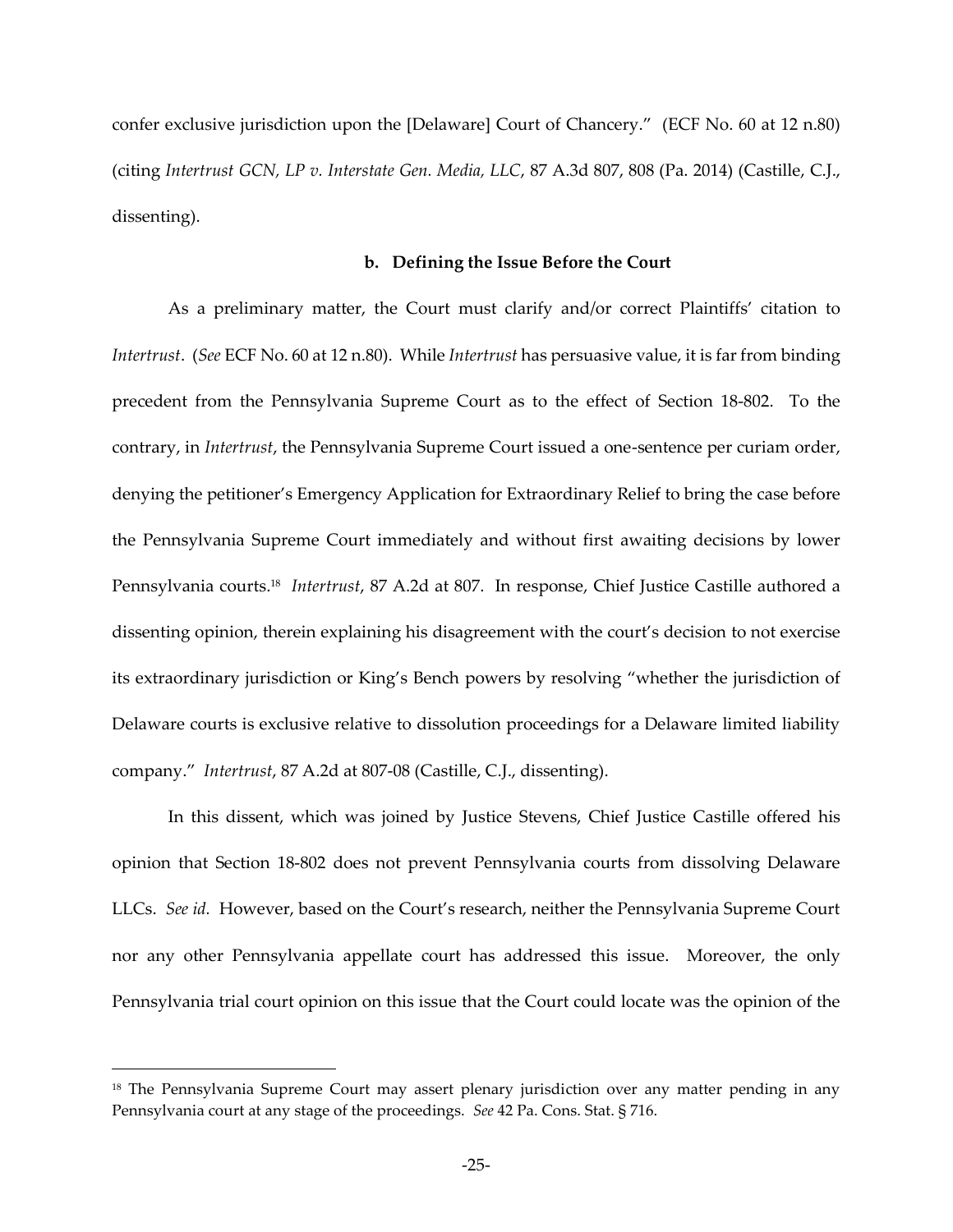Philadelphia Court of Common Pleas in *Intertrust*.<sup>19</sup> See id. at 808 (discussing the lower court's opinion); *Intertrust GCN, LP v. Interstate Gen. Media, LLC*, No. 99, 2014 Phila. Ct. Com. P. LEXIS 434 (Pa. Ct. Com. Pls. Feb. 18, 2013).

However, as directly stated by Chief Justice Castille, the "important legal issue" of ⦆whether the jurisdiction of Delaware courts is exclusive relative to dissolution proceedings for a Delaware limited liability company" is "an issue of first impression." *Intertrust*, 87 A.2d at 807-08 (Castille, C.J., dissenting). The Court has extensively researched this issue and agrees that no federal courts and no appellate court in Pennsylvania have decided whether Delaware LLCs must be dissolved in Delaware courts. However, the Court has identified three trial court decisions and one intermediate appellate court decision that have addressed the issue. *See Camacho v. McCallum*, 16 CVS 602, 2016 WL 6237825, at \*4-\*5 (N.C. Super. Ct. Oct. 25, 2016); *Casella Waste Systems, Inc. FCR, LLC v. GR Tech., Inc.*, No. 409-6-07 RDCV, 2009 Vt. Super. LEXIS 14 (Vt. Super. Ct. Feb. 6, 2009; *Intertrust*, 2014 Phila. Ct. Com. Pl. LEXIS 434; *Raharney Capital, LLC v. Capital Stack LLC*, 25 N.Y.S.3d 217 (N.Y. App. Div. 2016).

# **c. Survey of Case Law on Section 18-802 and Response to Plaintiffs' Citations to Case Law**

Given the unresolved nature of this important issue, the Court has surveyed all of the cases which cite to Section 18-802 within the Westlaw and Lexis Advance databases. With the exception of *Camacho*, *Casella*, *Intertrust*, and *Raharney*, none of these cases from any jurisdiction

 $19$  This opinion by the Philadelphia Court of Common Pleas followed the filing of the petitioner's Emergency Application for Extraordinary Relief but preceded the Pennsylvania Supreme Court's denial of the Application. *See Interstate*, 87 A.2d at 808 (Castille, C.J., dissenting).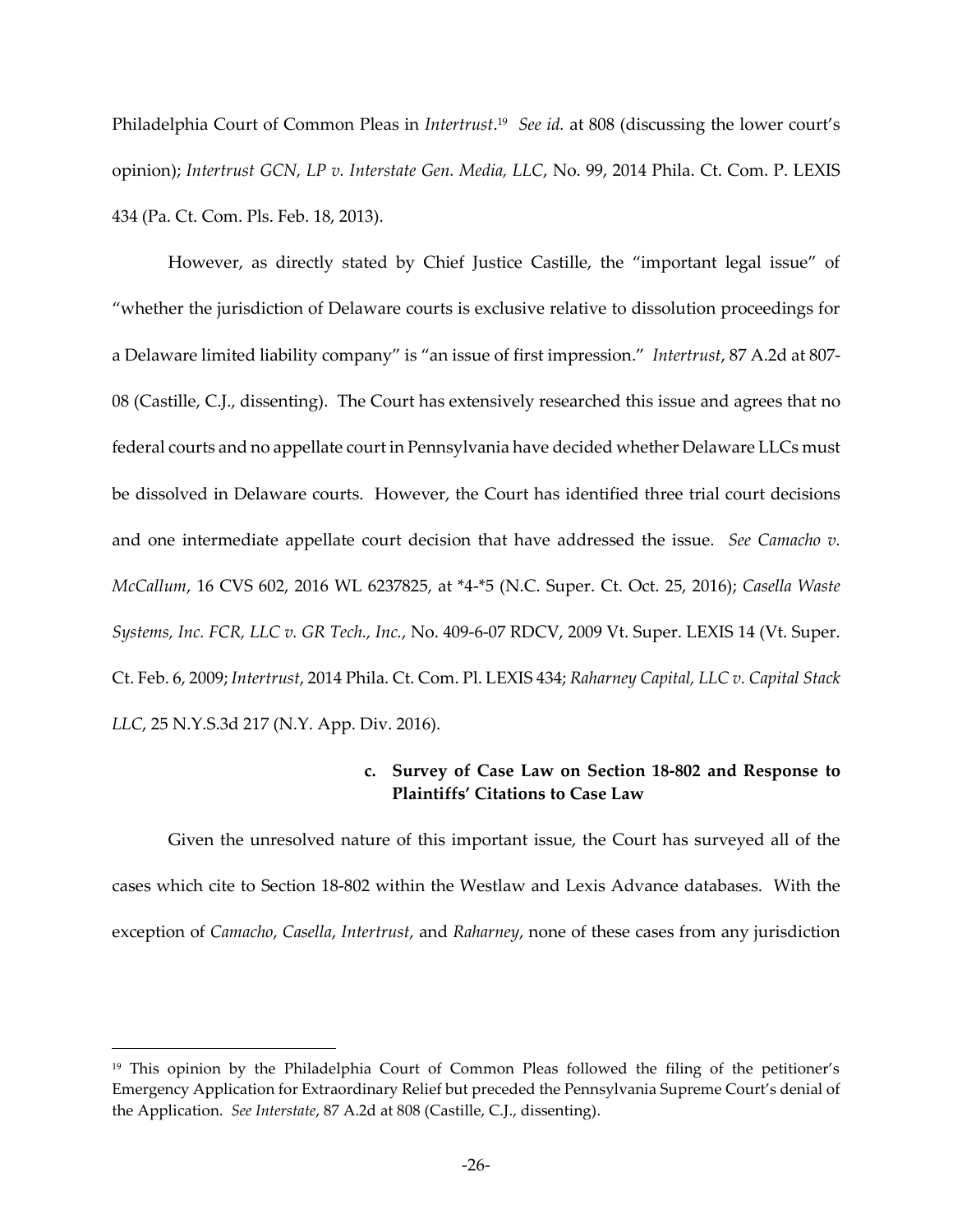addressed whether dissolution proceedings for Delaware LLCs must be exclusively brought within Delaware courts.

Fifteen of these cases come from jurisdictions other than Delaware state courts or the U.S. District Court for the District of Delaware. Excluding *Intertrust*, <sup>20</sup> *Camacho*, *Casella*, and *Raharney*, which will be discussed in greater detail *infra*, the other ten non-Delaware opinions either refer to Section 18-802 simply to aid analysis of similar provisions in their respective states' statutes, *see Battles v. Bywater, LLC*, No. 14 CVS 1853, 2014 WL 5512304, at \*9 (N.C. Super. Ct. Oct. 31, 2014) (comparing North Carolina's statutory dissolution standard to the standard under the Delaware Limited Liability Company Act); *Natanel v. Cohen*, No. 502760/13, 2014 WL 1671557, at \*4 (N.Y. Sup. Ct. Apr. 18, 2014) (comparing New York's statutory dissolution standard to Delaware's standard); *All Saints Univ. of Medicine Aruba v. Chilana*, No. C-147-08, 2012 WL 6652510, at \*16-17 (N.J. Super. Ct. App. Div. Dec. 24, 2012) (comparing New Jersey's statutory standard for dissociation of an LLC member to Delaware's standard for statutory dissolution of an LLC); *Connors v. Howe Elegant, LLC*, No. 4003783, 2009 WL 242324, at \*13 (Conn. Super. Ct. Jan. 8, 2009) (comparing Connecticut's statutory dissolution standard to Delaware's standard); *Horning v. Horning Cost., LLC, 816 N.Y.S.2d 877, 883 (N.Y. Sup. Ct. 2006) (comparing New York's statutory* dissolution standard to Delaware's standard), or are otherwise irrelevant to the issue before the Court now, *see United States v. Dairy Farmers of America, Inc.*, No. Civ.A.6:03-206-KSF, 2007 WL 1200094, at \*1 (E.D. Ky. Mar. 23, 2007) (featuring a consent judgment entered by the district court which references Section 18-802 in passing); *Thiara v. Kiernan*, No. Co6-03503 MJJ, 2006 WL

<sup>20</sup> Both the dissenting opinion by Chief Justice Castille and the opinion by Philadelphia Court of Common Pleas.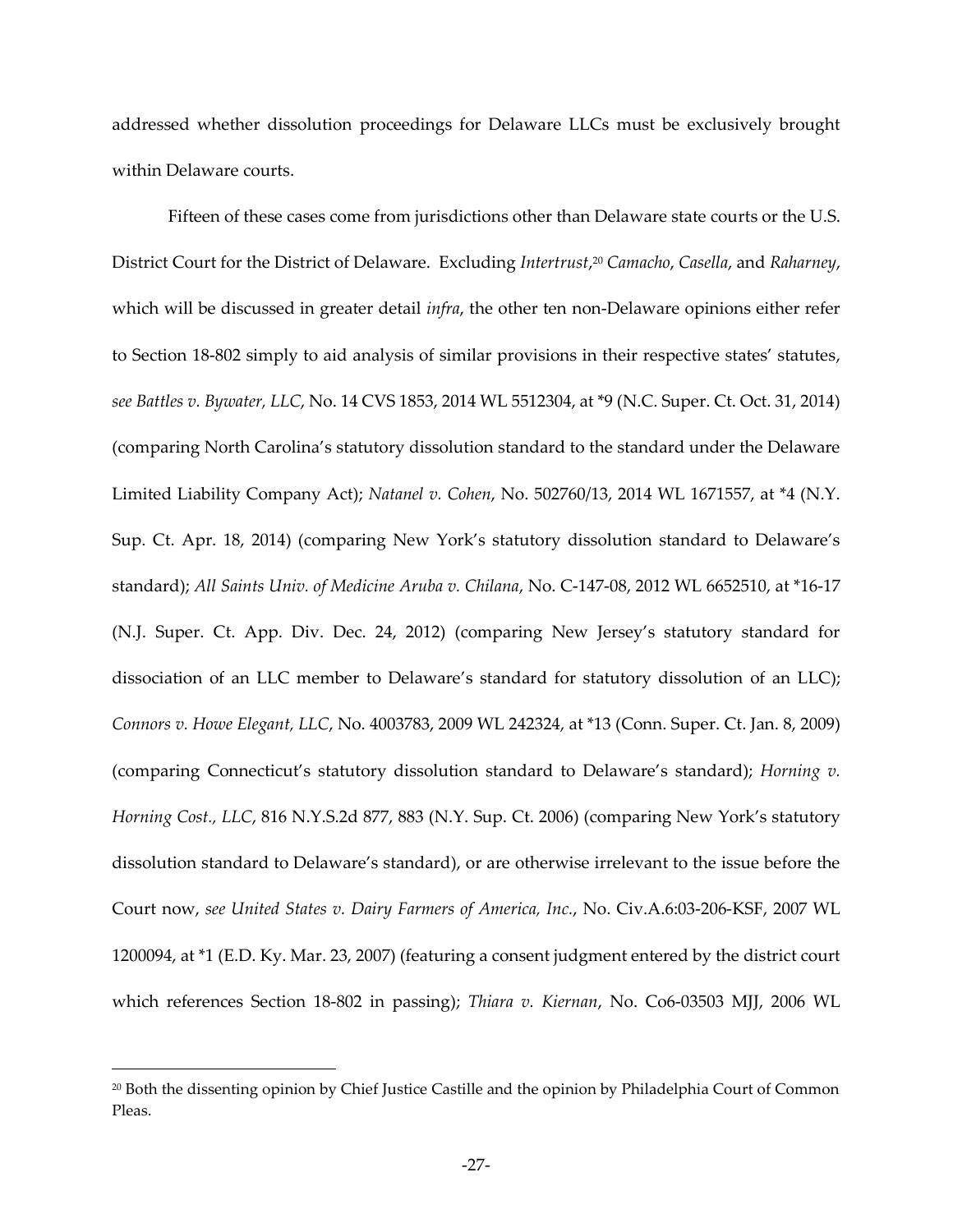3065568, at \*4 (N.D. Cal. Oct. 25, 2006) (specifically holding that the plaintiffs are pursuing a derivative action for damages under Delaware law-not dissolution of an LLC under Section 18-802).

In their brief, Plaintiffs cite to *Tampone* and *Hughes*. <sup>21</sup> (ECF No. 60 at 12 n. 80.) Using these cases, Plaintiffs argue that, because at least two other non-Delaware courts—the U.S. District Court for the Eastern District of Michigan and the Illinois Appellate Court-have considered dissolution proceedings of Delaware LLCs, it is appropriate for this Court to do so as well. (*Id.*) Plaintiffs' argument has some surface appeal. However, upon review of these cases, the Court does not find this argument persuasive.

First, in *Tampone*, the Eastern District of Michigan considered a motion to reconsider and to allow immediate appeal. *See Tampone*, 2013 WL 823163, at \*1. The *Tampone* opinion mentions that a request for court-ordered dissolution under Section 18-802 is before the court and survived summary judgment, but the opinion offers no other explanation or information. *Id.* The other opinions in the *Tampone* case available to this Court likewise do not address Section 18-802 or exclusivity. *See, e.g.*, *Tampone v. Richmond*, No. 10-11776, 2013 WL 1184431, at \*1 (E.D. Mich. Jan. 9. 2013).

Second, the Illinois Appellate Court considered the dissolution of a limited partnership under Delaware law. *See Hughes*, 2016 WL 1569620, at \*14-\*15. While *Hughes* involved Title 17, Section 18-802, rather than Title 18, Section 18-802, the *Hughes* court cites Delaware case law for

<sup>21</sup> Beyond those seven non-Delaware cases cited *supra* and those discussed *infra*, three cases remain. Plaintiffs cited two of these cases. *See Tampone*, 2013 WL 823163, at \*1*; Hughes*, 2016 WL 1569620, at \*14-\*15. However, there are two separate decisions in *Tampone* that cite to Section 802—neither of which the Court finds particularly relevant or persuasive. *See Tampone*, 2013 WL 823163, at \*1; *Tampone v. Richmond*, No. 10- 11776, 2013 WL 1184431, at \*1 (E.D. Mich. Jan. 9. 2013).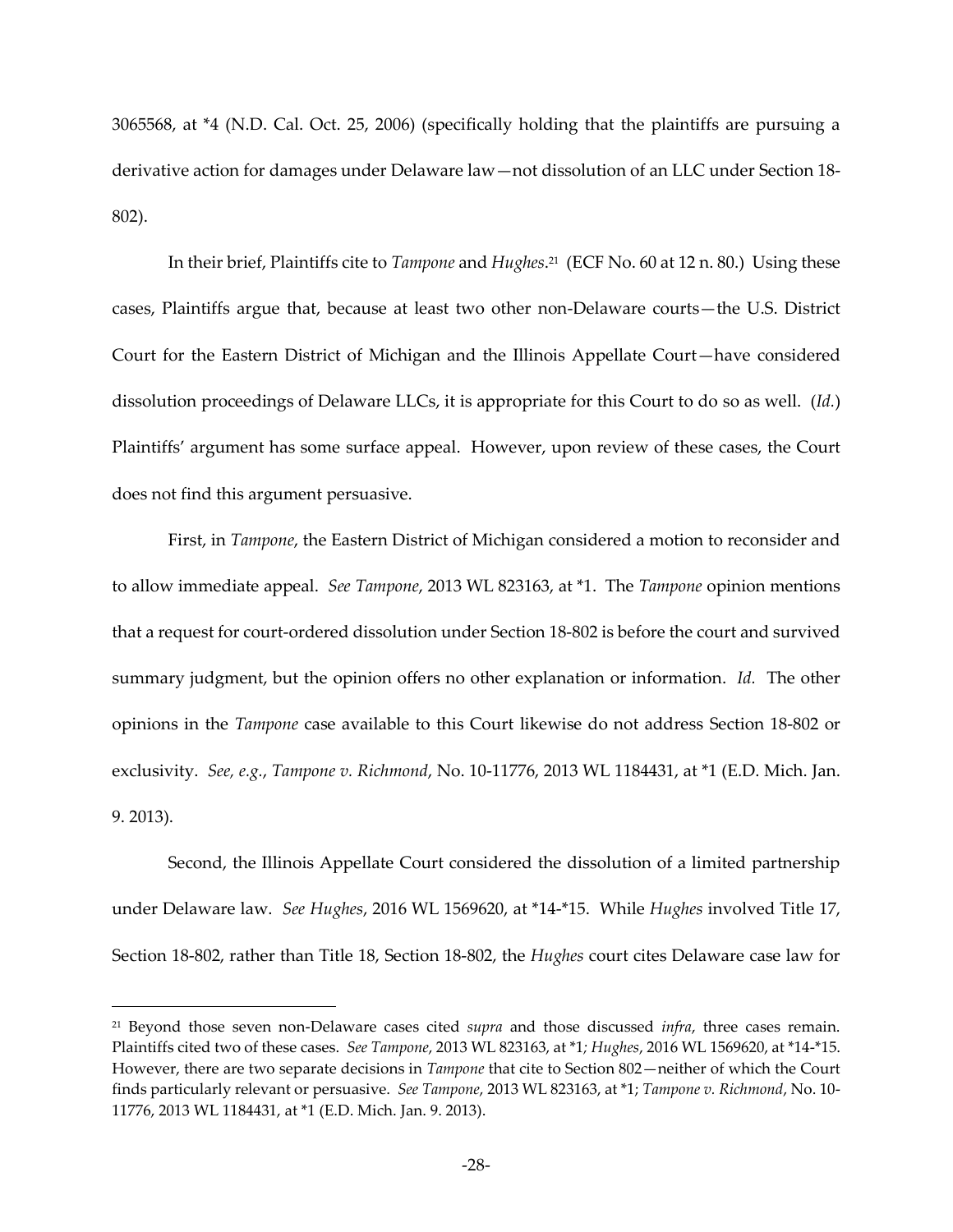the proposition that these two sections are to be interpreted similarly. *See id.* at \*14 (citing *Fisk Ventures, LLC v. Segal*, C.A. No. 3017-CC, 2009 WL 73957, at \*3 (Del. Ch. Jan. 13, 2009). However, *Hughes* focuses solely on whether the facts before the court satisfy the standard by which a court may dissolve a limited partnership "whenever it is not reasonably practicable to carry on the business in conformity with the partnership agreement." *Id.* (quoting Del. Code. tit. 6, § 17-802)). The Illinois Appellate Court eventually denies dissolution on the basis that mere intra-partner conflict without deadlock is legally insufficient for judicial dissolution under Delaware law. *Id.*  at \*16. But, the parties evidently did not raise and the *Hughes* court did not consider any jurisdictional issues regarding Section 18-802 or the similar provision on the dissolution of limited partnerships. *Id.* at \*15.

In sum, none of these cases meaningfully address the issue now before this Court.

# **d. Decisions Favoring Exclusive Jurisdiction in Delaware Courts for the Dissolution of Delaware LLCs**

The Court's research has unearthed only four cases—three of which are state trial court decisions<sup>22</sup> – which address whether proceedings for the dissolution of LLCs must be brought in Delaware courts. All four courts held that the Delaware courts have exclusive jurisdiction over dissolution proceedings for Delaware LLCs. *See Casella*, 2009 Vt. Super. LEXIS 14, at \*6-\*18; *Intertrust*, 2014 Phila. Ct. Com. Pl. LEXIS 434, at \*4-\*9; *Raharney*, 25 N.Y.S.3d at 217-18; *Camacho*, 2016 WL 6237825, at \*4-\*5. The Court will discuss each of these opinions in turn.

<sup>&</sup>lt;sup>22</sup> The Court emphasizes that, differing from the nomenclature used by the Unified Judicial System of Pennsylvania, the North Carolina Superior Court and the Vermont Superior Court are both trial courts, not appellate courts.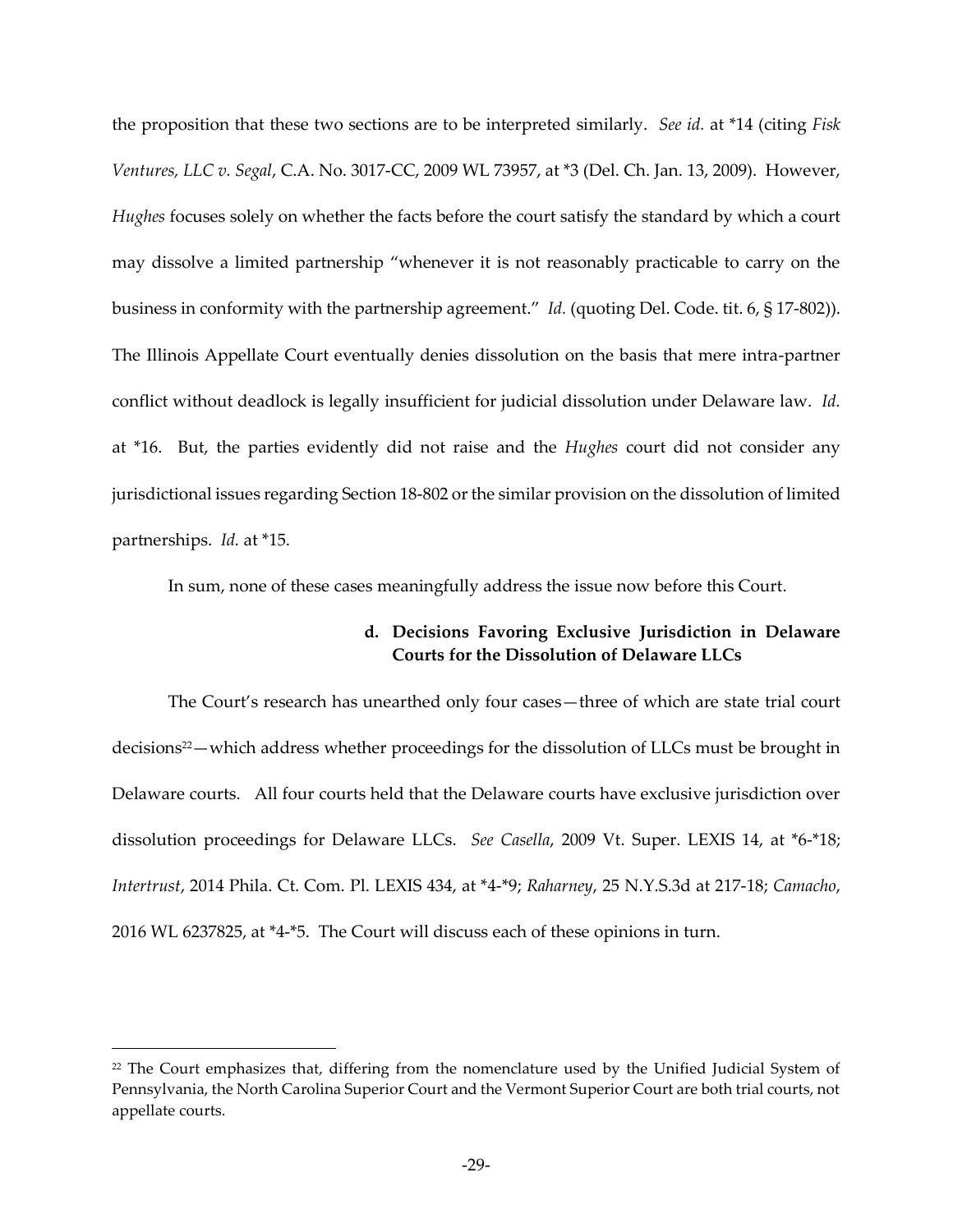First, the Vermont Superior Court directly considered "whether the court has subject matter jurisdiction to dissolve two limited liability companies organized under Delaware law." *Casella*, 2009 Vt. Super. LEXIS 14, at \*1. The *Casella* court looked at the plain language of Section 18-802 and concluded that Section 18-802 "does not grant subject matter jurisdiction to any other court" except for the Delaware Court of Chancery. *Id.* at \*7. According to *Casella*, Section 18-802 ⦆says only that the Court of Chancery may decree dissolution whenever the standard has been met" and does not "authorize action by any other court." *Id.* at \*7-\*8. The *Casella* court further reasons that ⦆[t]his phrasing is consistent with the only other grant of subject matter jurisdiction contained in the dissolution subchapter, which grants authority to the Court of Chancery to wind up company affairs after dissolution." *Id.* (citing Del. Code Ann. tit. 6, § 18-803).

The Vermont Superior Court recognizes that there is "some tension between the default rules governing dissolution and other provisions of the Delaware LLC Act that contemplate the possibility of jurisdiction in courts other than the Delaware Court of Chancery." *Id.* (citing Del. Code Ann. tit. 6, § 18-109(d); Del. Code Ann. tit. 6, § 18-111). However, the court explains this tension by reasoning that "there is a fundamental difference" between actions that interpret an operating agreement or resolve differences among members and the drastic remedy of judicial dissolution that terminates the existence of an entity created under Delaware's enabling statute. *Id.* at \*9.

The *Casella* court then turns to principles of comity, explaining that courts generally decline jurisdiction to dissolve business entities organized under the laws of another state. *Id.*  (citing *Young v. JCR Petroleum, Inc.*, 423 S.E.2d 889, 892-93 (W. Va. 1992) (holding that West Virginia state courts lack jurisdiction over the dissolution of foreign corporations, an Ohio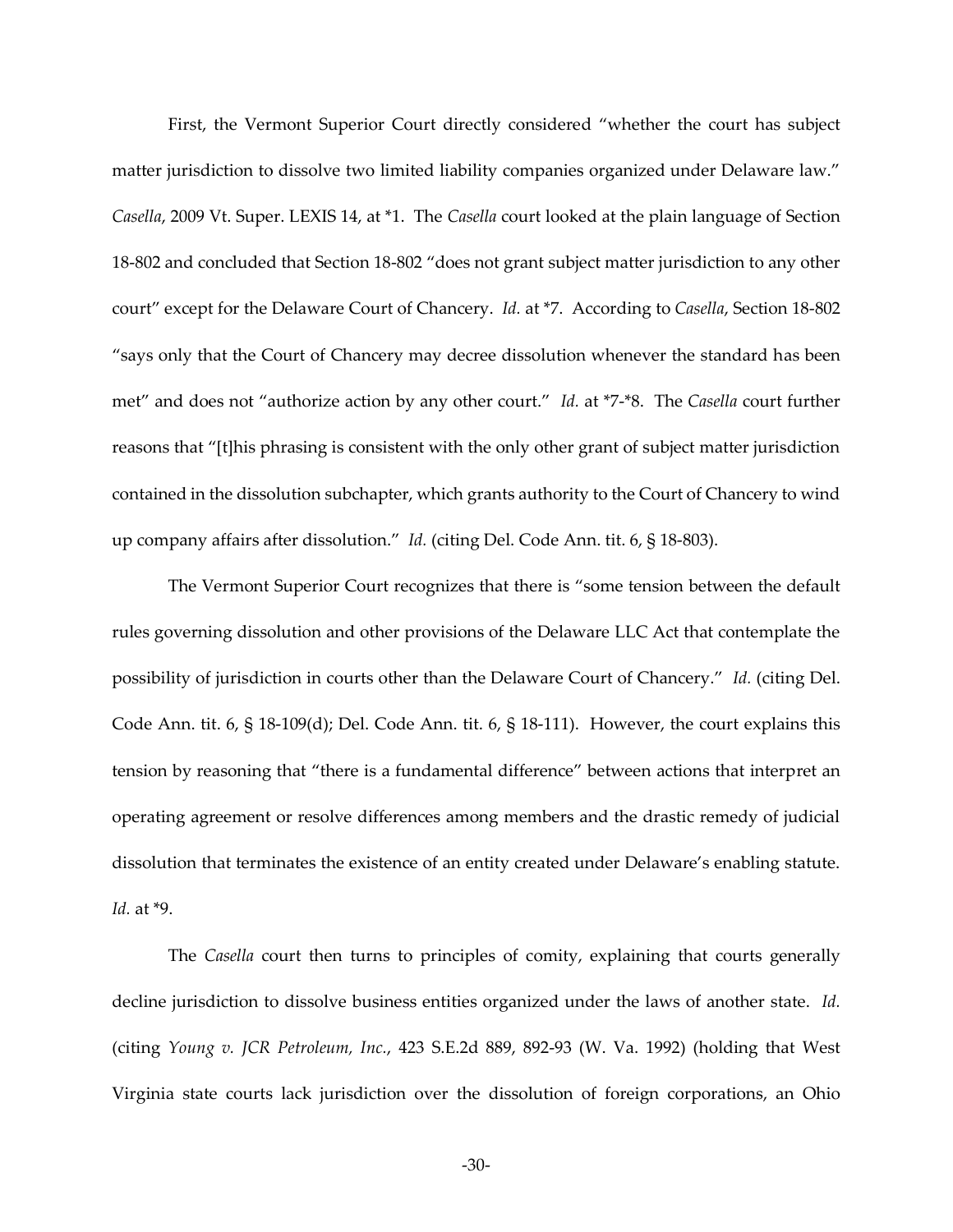corporation in this case); *Durina v. Filtroil, Inc.*, 2008 Ohio 4803, at \*2 (Ohio Ct. App. Sep. 18, 2008) (holding that Ohio courts lack jurisdiction over the dissolution of a Nevada LLC); *Rimawi v. Atkins*, 840 N.Y.S.2d 217, 218-19 (N.Y. App. Div. 2007) (holding that the court lacked jurisdiction over the dissolution of a Delaware LLC); *Smyth v. Field*, 1993 Mass. Super. LEXIS 231, at \*7 (Mass. Super. Ct. Nov. 17, 1993) (holding that the court lacked jurisdiction over the dissolution of a Delaware limited partnership)). The *Casella* court also notes that it was unable to find any decisions in which the courts of another state have dissolved a Delaware LLC under Section 18- 802. *Id.* at \*10. Based on this reasoning, the Vermont Superior Court held that it lacked subject matter jurisdiction to dissolve the two Delaware LLCs brought before it. *Id.* at \*18.

Second, the Philadelphia County Court of Common Pleas quickly concluded that the Delaware Court of Chancery has exclusive subject matter jurisdiction to hear and determine petitions for judicial dissolution of Delaware LLCs. *Intertrust*, 2014 Phila. Ct. Com. Pl. LEXIS 434, at \*7-\*8. The court interpreted the language of Section 18-802 to be exclusive because it uses the article "the" instead of "a" when referring to the Delaware Court of Chancery and that the use of "may" in the statute refers only to the Court of Chancery's discretion in granting dissolution. *Id.* at \*8. Although the Philadelphia Court of Common Pleas "was hard-pressed not to give [the defendant's] local connections any consideration as well as this court's competency to resolve said issues," the court held that it lacked subject matter jurisdiction to dissolve the Delaware LLC because the legal entity created in Delaware should be dissolved by a Delaware court." *Id.* at \*8-\*9.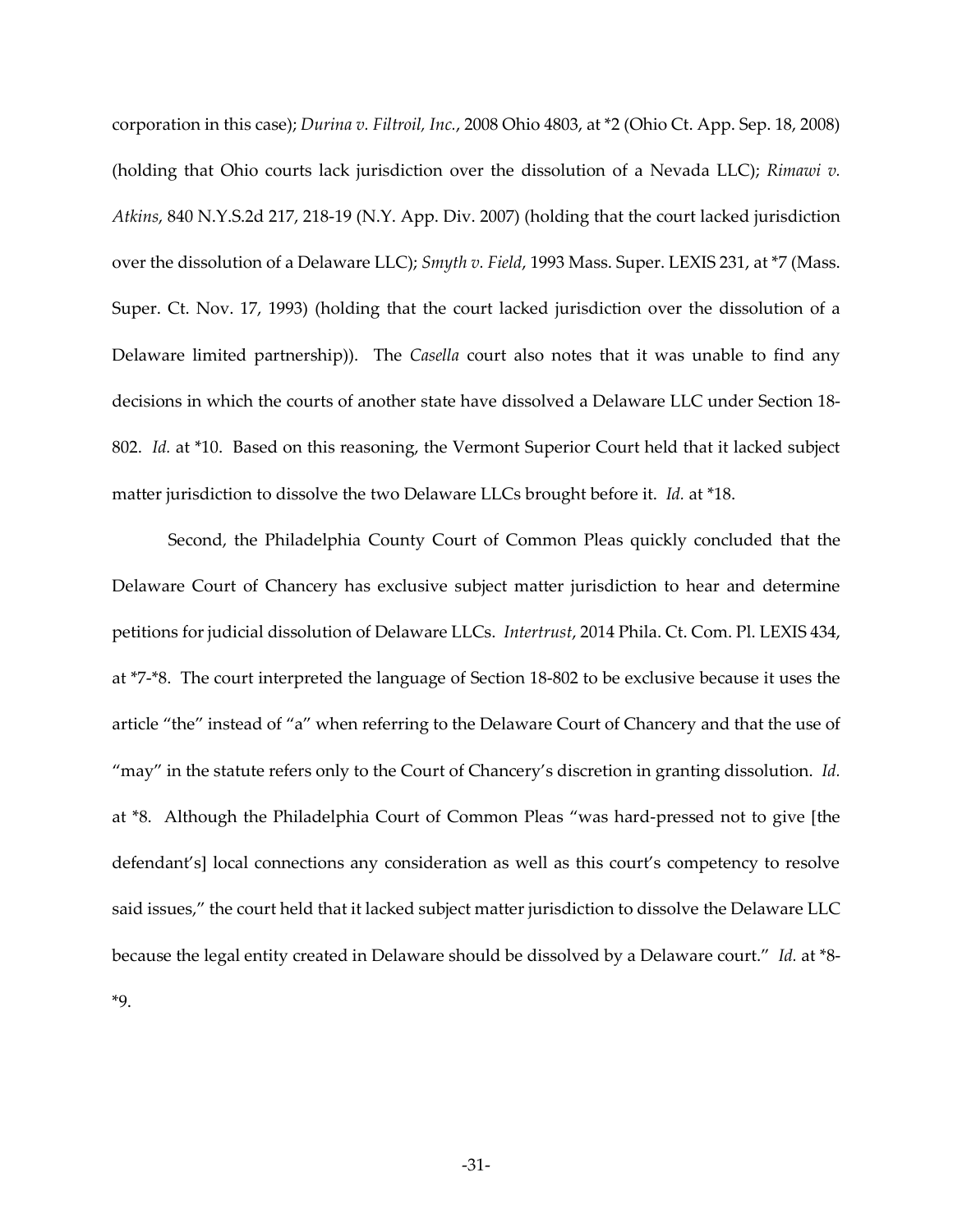Third, the Appellate Division of the Supreme Court of New York<sup>23</sup> cites to many of the same cases that *Casella* cited in regard to comity principles to conclude that "the courts of one state do not have the power to dissolve a business entity formed under another state's laws." *Raharney*, 25 N.Y.S.3d at 220. The court further explained, "Because a business entity is a creature of state law, the state under whose law the entity was created should be the place that determines whether its existence should be terminated." *Id.* 

 Fourth, the North Carolina Superior Court also directly faced the issue of whether it has subject matter jurisdiction to dissolve a Delaware LLC. *See Camacho*, 2016 WL 6237825, \*4-\*5. The *Camacho* court raises many of the same arguments as the prior three cases, but it also looks more deeply at the statutory context of Section 18-802. *Id.* The North Carolina Superior Court wrote:

Unlike other provisions of the Delaware Act that provide an action may be brought in the Court of Chancery, thereby implying that those actions may be brought in courts other than the Court of Chancery, the plain language of section 18-802 permits only the Court of Chancery to enter a decree dissolving a Delaware LLC. Compare [Del. Code Ann. tit. 6]  $\S$  18–111 ("Any action to interpret, apply or enforce the provisions of a limited liability company agreement . . . may be brought in the Court of Chancery."), and *id.* § 18–1001 (stating that a member of an LLC "may bring [a derivative] action in the Court of Chancery"), with  $id. \S$  18–802 (stating "the Court of Chancery may decree dissolution").

*Id.* at \*4. Thus, the *Camancho* court concluded that "[j]udicial dissolution of entities created under, and granted substantial contractual freedom by, the laws of one state should be accomplished by decree of a court of that state." *Id.* at \*5.

<sup>&</sup>lt;sup>23</sup> The Court notes that the Appellate Division of the Supreme Court of New York is an intermediate appellate court. The Court of Appeals of New York is the highest state court in New York.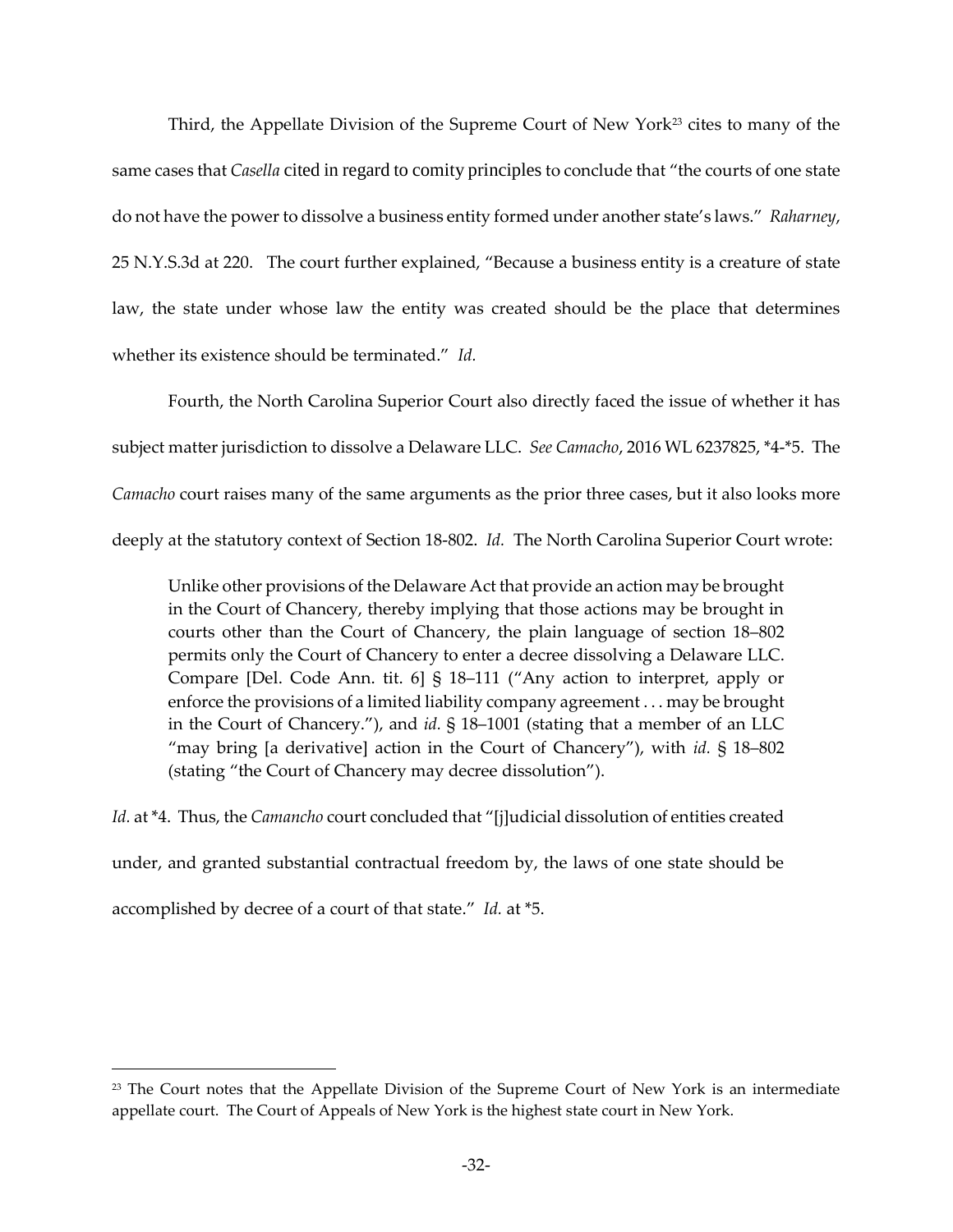# **e. The** *Intertrust* **Dissent by Chief Justice Castille and the Argument for Non-Exclusive Jurisdiction**

The Court already clarified the precedential effect of Chief Justice Castille's dissenting opinion in *Intertrust*. *See supra* Part VI.B.3.i.b. To summarize, Chief Justice Castille and one other former member of the Pennsylvania Supreme Court authored a dissenting opinion to the majority of the court‒s decision not to hear the case. *See Intertrust*, 87 A.3d at 807-08. In this dissenting opinion, Chief Justice Castille opined that he would have taken the case and overturned the Philadelphia County Court of Common Pleas' decision that the Delaware Court of Chancery has exclusive jurisdiction of the dissolution of Delaware LLCs under Section 18-802. *Id.* at 808.

Differing in his interpretation of Section 18-802 from all of the opinions cited *supra,* Chief

Justice Castille explains:

In my view, petitioners have made a more than colorable showing that the provision does not purport to vest exclusive jurisdiction in the Delaware courts as against any other proper forum, such as the Pennsylvania courts, but instead simply confers upon the Delaware Court of Chancery discretionary authority to decree dissolution of an LLC in appropriate circumstances. *See Haley v. Talcott*, 864 A.2d 86, 93 (Del. Ch. 2004) (even if there are no facts under which LLC could carry on business in conformity with LLC Agreement, remedy of dissolution remains discretionary). The trial court's reliance on Section 18–802 as definitive support for the holding that Pennsylvania courts do not have subject matter jurisdiction over these proceedings is misplaced. *See Beneficial Consumer Discount Co. v. Vukman*, 77 A.3d 547, 552 (Pa. 2013) (in absence of clear legislative mandate, laws are not to be construed to decrease jurisdiction of Pennsylvania courts).

*Id.* Furthermore, Chief Justice Castille observes that, despite the ability to do so, the operating agreement in *Intertrust* did not select Delaware state courts as the exclusive forum for disposing of disputes. *Id.* at 809.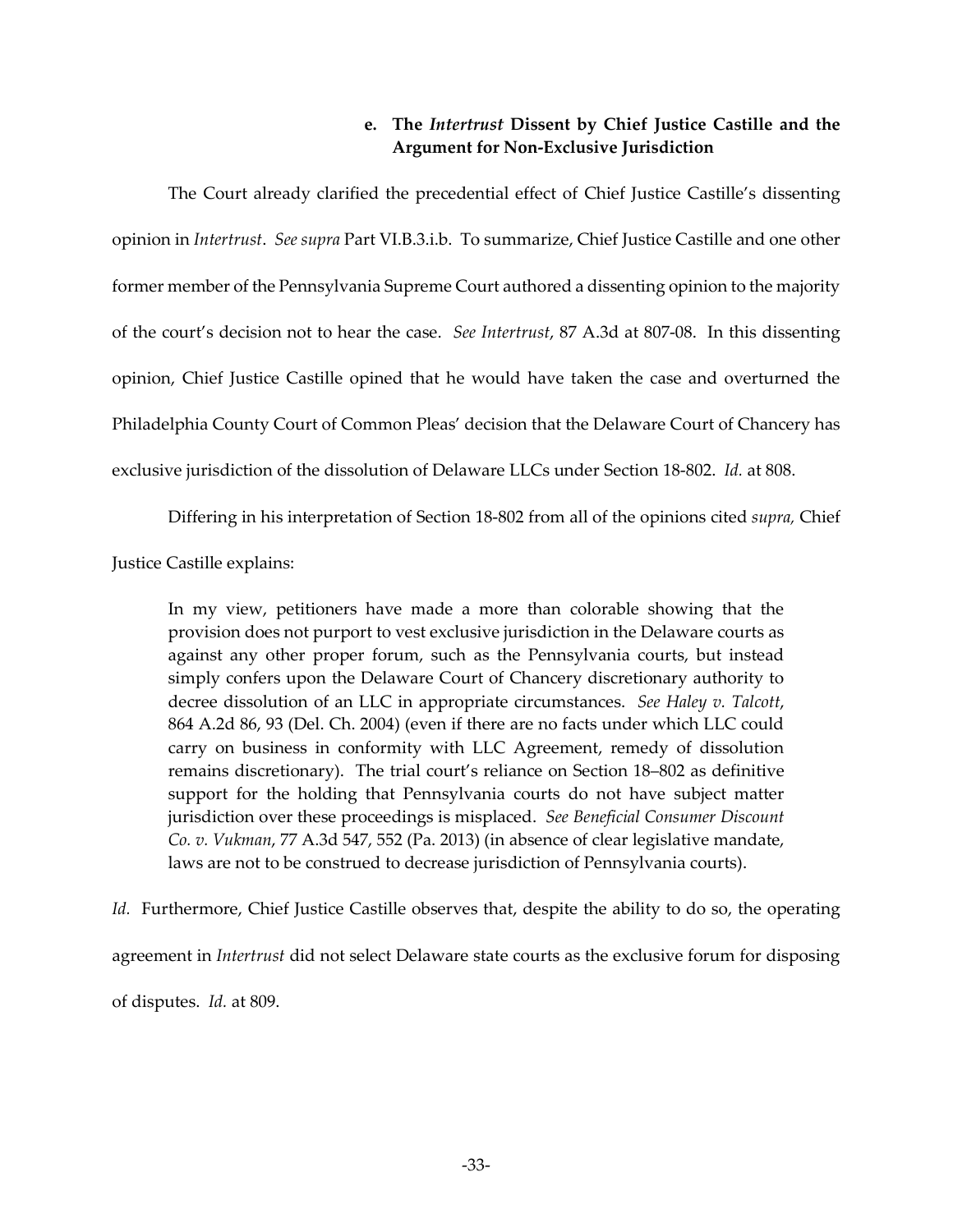More broadly, Chief Justice Castille expresses his strong disagreement with what he perceives to be the trial court's flawed limitation of the jurisdiction of Pennsylvania courts. *Id.* 

The Chief Justice wrote:

 $\overline{a}$ 

It would be one thing if the trial court dismissed the matter in an exercise of discretion, or for some other prudential reason founded in law; but dismissal based upon a misapprehension of Pennsylvania's judicial power is quite another matter. In my respectful view, this is the sort of issue warranting exercise of the Court's extraordinary jurisdiction.

In my view, the trial court's broad holding that Pennsylvania courts lack subject matter jurisdiction to adjudicate the dissolution and liquidation of a foreign LLC whose operations, offices, and assets are all in Pennsylvania, and which operates the main media in Pennsylvania's largest city, $24$  is of immediate public importance such that this Court should exercise plenary review.

*Id.* Lastly, Chief Justice Castille cites a now-97-year-old Pennsylvania Supreme Court case

that affirmed an order appointing a receiver to a Delaware corporation and stated that

Pennsylvania courts have general jurisdiction over foreign corporations doing business in

Pennsylvania, especially when all assets are located in Pennsylvania. *Id.* (citing *Cunliffe v.* 

*Consumers' Ass'n of America*, 124 A. 501, 503 (Pa. 1924)).

# **f. The Court's Analysis**

The Court recognizes the difficulty and novelty of the issue before it and fully acknowledges the weight and reasonableness of the arguments made by Chief Justice Castille in his dissenting opinion in *Intertrust*. However, the Court agrees with Defendants and with the

 $24$  The LLC which the plaintiffs sought to dissolve was Interstate General Media, LLC $-$ the company that owns and operates *The Philadelphia Inquirer*, *The Philadelphia Daily News*, and *philly.com*. *Intertrust*, 87 A.3d at \*808. Interstate General Media LLC's operations, offices, and assets were all located in Pennsylvania. *Id.*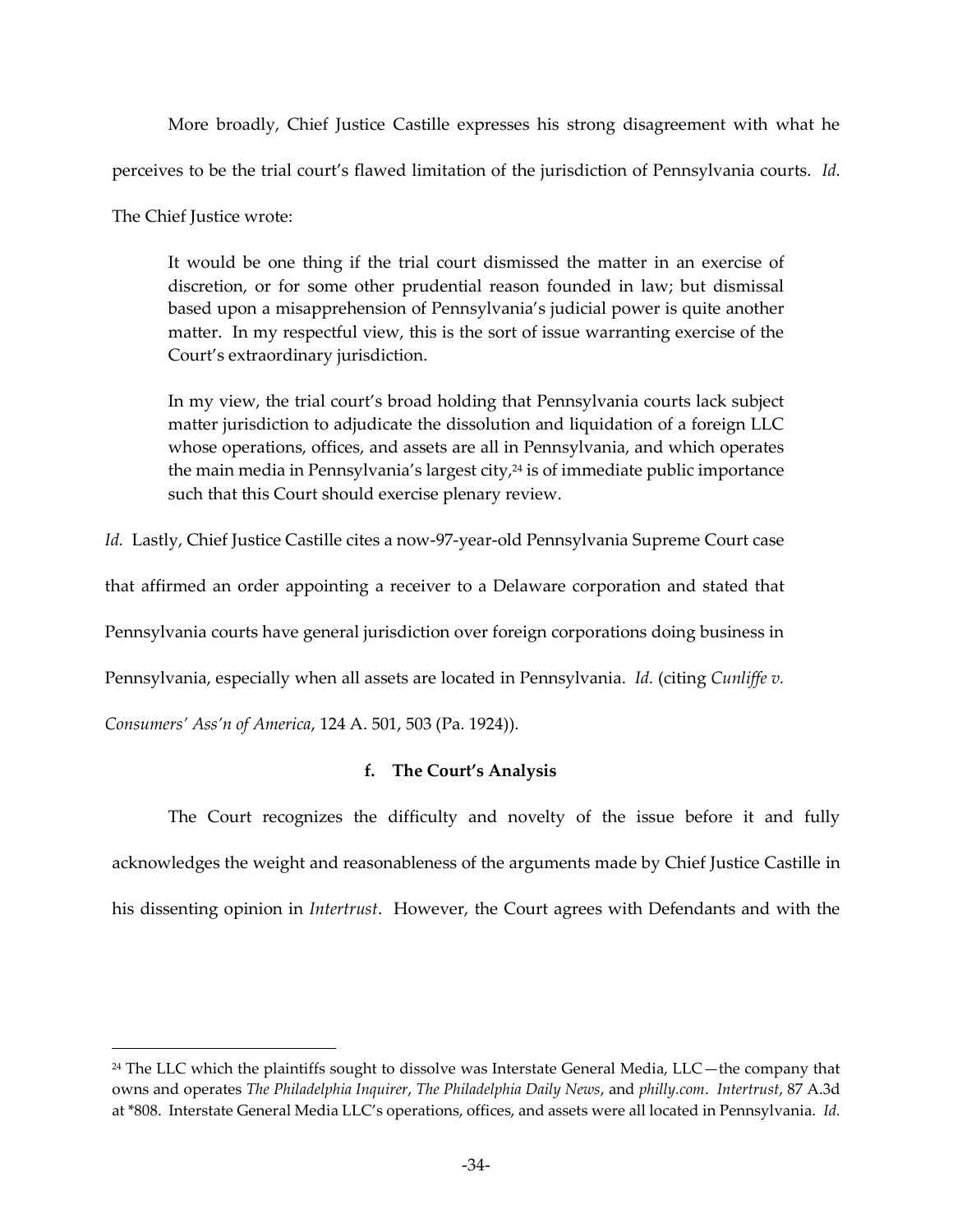reasoning and result of those cases discussed *supra* Part VI.B.3.i.d. Thus, the Court holds that it lacks subject matter jurisdiction<sup>25</sup> to dissolve AVR-Johnstown.

When acting in diversity jurisdiction, the Court must follow the state's highest court or predict how that highest court would resolve the issue if that highest state court has not done so. *Ill. Nat'l Ins. Co. v. Wyndham Worldwide Operations, Inc.*, 653 F.3d 225, 231 (3d Cir. 2011).<sup>26</sup> Chief Justice Castille's dissenting opinion in *Intertrust* represents only the opinions held by himself and one other former Pennsylvania Supreme Court justice who joined in the dissent. The Court fully considered Chief Justice Castille's arguments, but the Court is not persuaded that a dissenting opinion authored by two former members of the Pennsylvania Supreme Court reflects how the majority of the current Pennsylvania Supreme Court would resolve this issue.<sup>27</sup>

<sup>&</sup>lt;sup>25</sup> To clarify, the Court does not hold that it lacks subject matter jurisdiction for the purposes of the U.S. Constitution or federal statutes. Rather, because the Court derives its authority to decide the present case from diversity jurisdiction, the Court cannot exceed the jurisdiction of the courts of the Commonwealth of Pennsylvania. *See* 28 U.S.C. § 1332(a)(1).

<sup>&</sup>lt;sup>26</sup> More specifically, when interpreting state law, federal courts must follow the state's highest court. *Ill. Nat'l Ins. Co. v. Wyndham Worldwide Operations, Inc., 653 F.3d 225, 231 (3d Cir. 2011). If that state's highest* court has not provided guidance, federal courts must predict how that highest court would resolve the issue. *Id.* (citing *Canal Ins. Co. v. Underwriters at Lloyd's London*, 435 F.3d 431, 436 (3d Cir. 2006)). To do so, federal courts must take into consideration:  $(1)$  what that state's highest court has said in related areas,  $(2)$ the decisional law of the state intermediate courts, (3) federal cases interpreting state law, and (4) decisions from other jurisdictions that have discussed the issue. *Id.* (citing *Werwinski v. Ford Motor Co.*, 286 F.3d 661,  $675$  (3d Cir. 2002)). "Although lower state court decisions are not controlling on an issue on which the highest court of the state has not spoken, federal courts must attribute significant weight to these decisions in the absence of any indication that the highest state court would rule otherwise." Id. (quoting *Wisniewski v. Johns-Manville Corp., 759 F.2d 271, 273-74 (3d Cir. 1985)).* 

<sup>27</sup> The Court notes, however, that no fair inference can be taken from *Intertrust* as to the opinion of the majority of the justices on whether Pennsylvania courts have jurisdiction or can otherwise adjudicate the dissolution of a Delaware LLC. All that can be fairly ascertained about the majority of the court is that they concluded that exercising the Pennsylvania Supreme Court's plenary and extraordinary King's Bench powers was not appropriate in that case. *Intertrust*, 87 A.3d at 807. The Court certainly does not assume that the majority of the Pennsylvania Supreme Court disagreed with Chief Justice Castille's opinion on the merits of the underlying issue; the Court cannot fairly attribute any stance on this issue to any members of the Pennsylvania Supreme Court other than Chief Justice Castille and Justice Stevens, the other former justice who signed onto the dissent.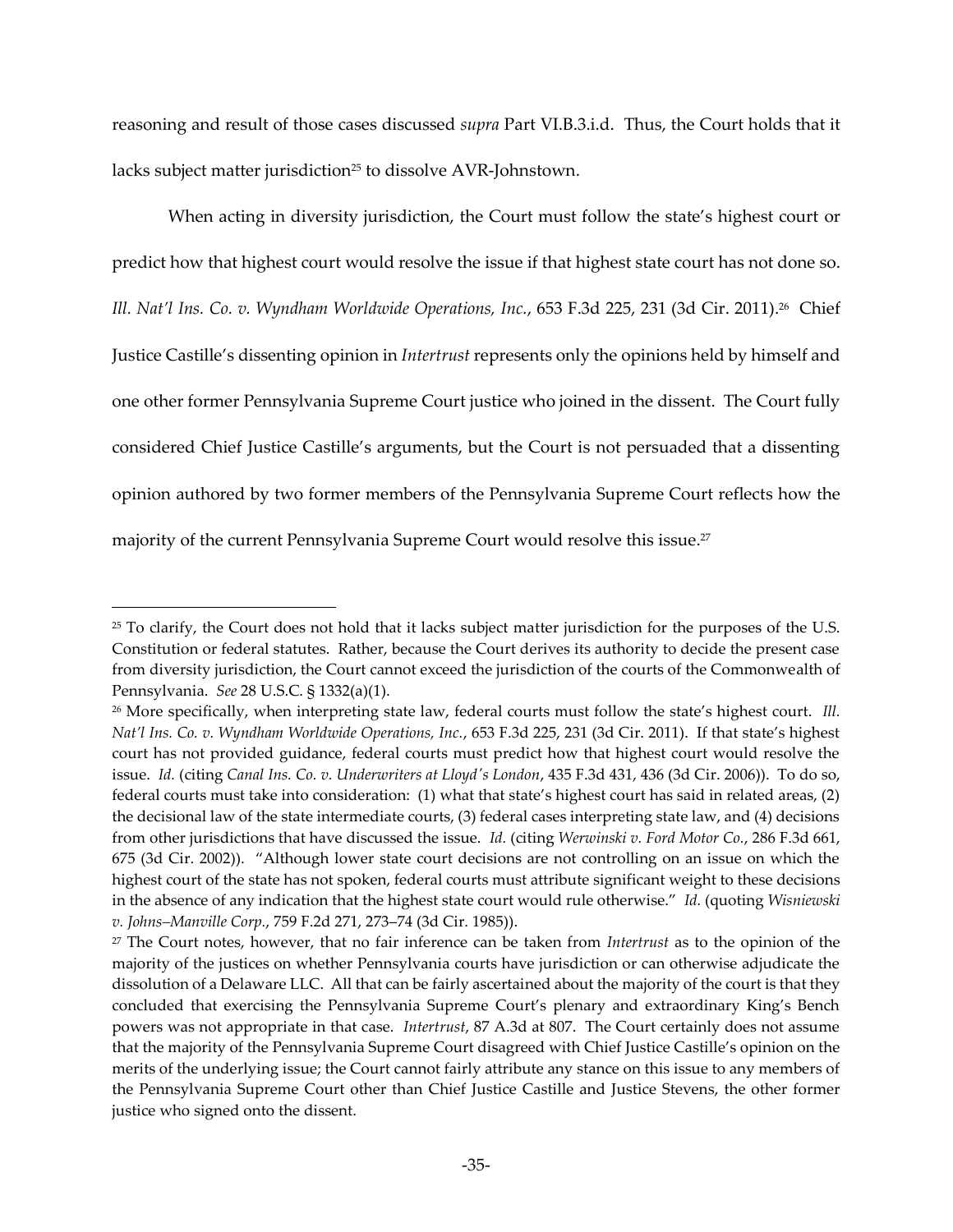Instead, relying on the reasoning and authorities cited by those cases discussed *supra* Part VI.B.3.i.d, the Court predicts that the Pennsylvania Supreme Court would apply Section 18-802 of the Delaware Limited Liability Company Act to AVR-Johnstown's operating agreement,<sup>28</sup> interpret Section 18-802 to provide for exclusive jurisdiction for proceedings involving the dissolution of Delaware LLCs in Delaware state courts, and hold that general principles of comity prevent the courts of one state from greatly interfering with the internal affairs of foreign business entities by dissolving a business entity created by and under the laws of another state.<sup>29</sup>

To respond to the arguments raised by Chief Justice Castille, the Court disagrees with his interpretation of Section 18-802. For those reasons detailed *supra* Part VI.B.3.i.d, the Court holds that the text and context of Section 18-802 indicate that the Delaware Court of Chancery has exclusive jurisdiction over dissolution proceedings involving Delaware LLCs. The plain meaning of Section 18-802 and a comparison of the text of Section 18-802 to other sections in the Delaware Limited Liability Company Act that allow the involvement of non-Delaware courts convinces the Court that Section 18-802 vests exclusive subject matter jurisdiction in the Delaware Court of Chancery. *See supra* Part VI.B.3.i.d. Moreover, the case law of Delaware courts and the underlying nature of LLCs as unique creations of state statutes further persuades the Court that Section 18-802 provides for exclusive jurisdiction for the dissolution of Delaware LLCs in Delaware courts. *See In re Carlisle Etcetera LLC*, 114 A.3d 592, 605-06 (Del. Ch. 2015) ("[W]hen a sovereign makes available an [LLC] with attributes that contracting parties cannot grant themselves by agreement, the [LLC] is not purely contractual. Because the entity has taken

<sup>&</sup>lt;sup>28</sup> See *supra* Part VI.B.2.i for the Court's choice of law analysis under the Operating Agreement.

<sup>29</sup> To avoid redundancy, the Court does not repeat the reasoning of the cases discussed *supra* here, but the Court adopts the reasoning discussed *supra* Part VI. B.3.i.d as our own.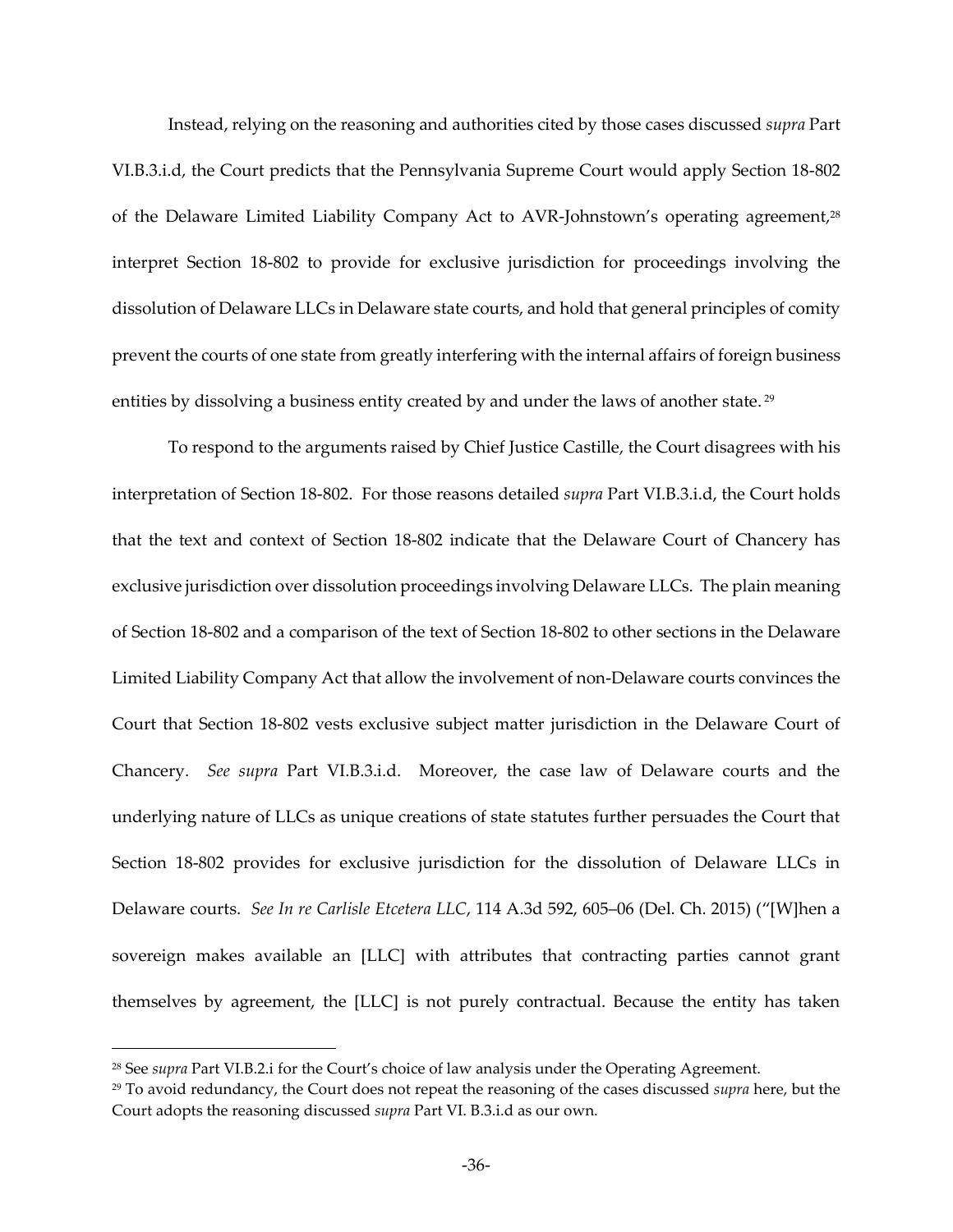advantage of benefits that the sovereign has provided, the sovereign retains an interest in that [LLC]. That interest in turn calls for preserving the ability of the sovereign's courts to oversee and, if necessary, dissolve the  $[LLC].$ ").

Chief Justice Castille cites the Delaware Court of Chancery's case in *Haley* to support his conclusion that the "may" in Section 18-802 demonstrates that the provisions do not "vest exclusive jurisdiction in the Delaware courts as against any other proper forum." Intertrust, 87 A.3d at 808 (citing *Haley*, 864 A.2d at 93). However, as concluded by the cases *supra* Part VI.B.3.i.d, the "may" in Section 18-802 simply confers discretion upon the Delaware Court of Chancery to dissolve or not dissolve even where the LLC cannot carry on business in conformity with the LLC Agreement. *See Haley*, 864 A.2d at 93. In contrast to the discretion vested in the Delaware Court of Chancery, the involvement of the Delaware Court of Chancery provided for by Section 18-802 is absolute. *See* Del. Code Ann. tit. 6, § 18-802 ("On application by or for a member or manager the Court of Chancery may decree dissolution of a limited liability company whenever it is not reasonably practicable to carry on the business in conformity with a limited liability company agreement."). This absolute language in Section 18-802 contrasts other provisions of the Delaware Limited Liability Company Act that permit the involvement of other jurisdictions' courts and aligns with the other sections regarding the winding up of the affairs of a Delaware LLC. *See supra* Part VI.B.3.i.d.

Chief Justice Castille also cites the Pennsylvania Supreme Court's decision in *Beneficial* for the proposition that a clear legislative mandate is required to decrease the jurisdiction of Pennsylvania courts. *Intertrust*, 87 A.3d at 808 (citing *Beneficial*, 77 A.3d at 552). The Court fully agrees with this statement of Pennsylvania law. Nevertheless, the Court views the legislative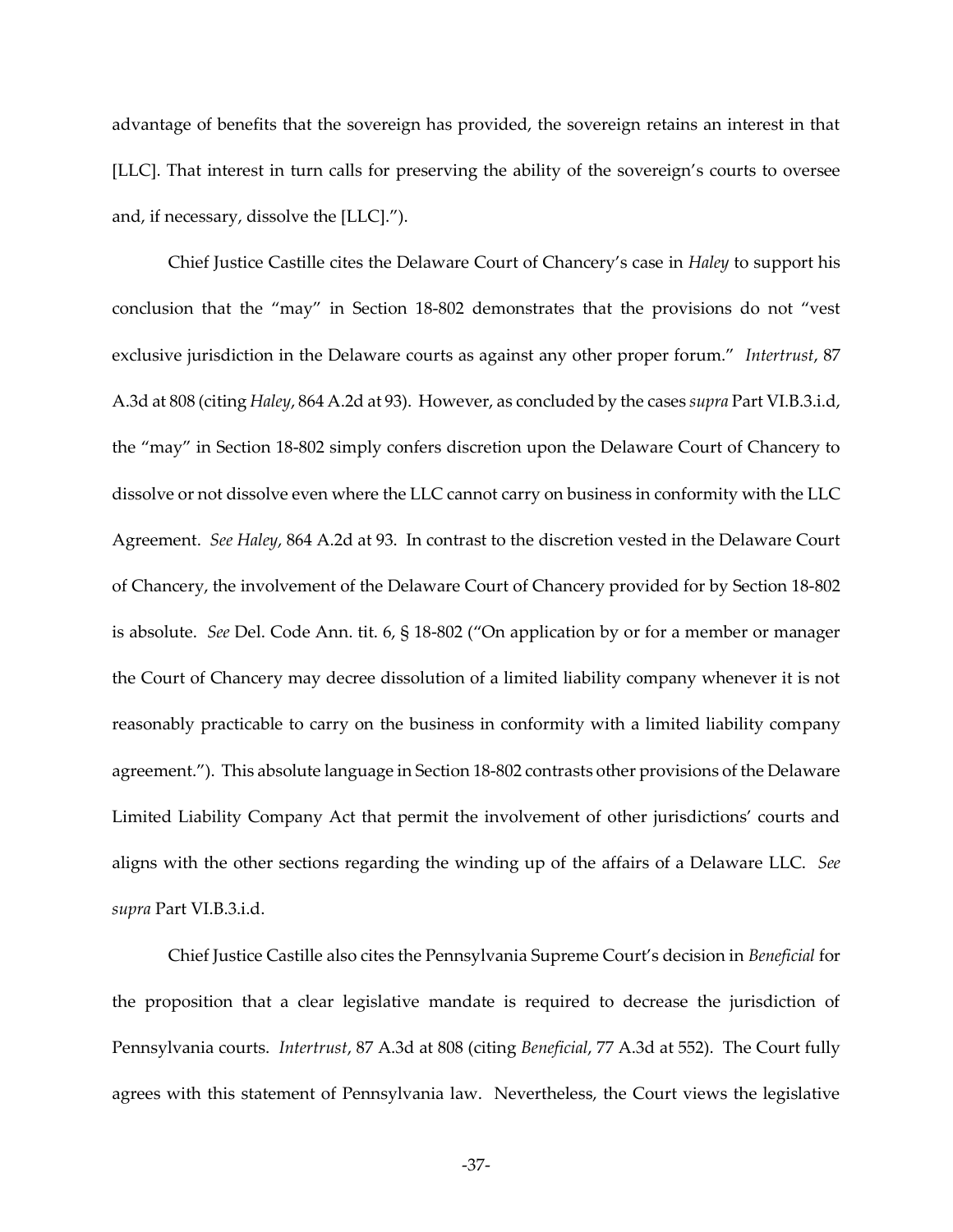mandate of Section 18-802 and its surrounding sections to be a clear mandate. Moreover, the Court relies not only on Section 18-802 in holding that we will not dissolve AVR-Johnstown; the Court also bases our decision on principles of comity and non-interference in the fundamental internal affairs of a business entity created under the laws of another state. *See supra* Part VI.B.3.i.d.

In the second-to-last sentence of his dissenting opinion, Chief Justice Castille cites to a 97 year-old Pennsylvania Supreme Court decision that affirmed the appointment of a receiver for a Delaware corporation with all of its assets, business, officers, directors, and records in Pennsylvania. *See Intertrust*, 87 A.3d at 809 (citing *Cunliffe*, 124 A. at 503). The Court recognizes the relevancy of *Cunliffe* and does not idly ignore *Cunliffe's* precedential effect due to its age.<sup>30</sup> Yet, the Court finds *Cunliffe* distinguishable from the present case.

*Cunliffe* acknowledges the narrowness of its own holding to the facts before it and that the court was bound by the findings of the lower court. *See Cunliffe*, 124 A. at 501-502. Factually, exclusively Pennsylvania stockholders purchased the stock of a Delaware corporation under the false pretense that they were purchasing interests in a profitable co-operative for which they had management and voting authority. *Id.* at 501. In actuality, these Pennsylvania stockholders had purchased non-voting stocks with no management authority in an unprofitable for-profit

<sup>30</sup> While *Cunliffe* is certainly still binding precedent by the Pennsylvania Supreme Court, the Court does find some significance in the changes that have occurred in the law of business entities since 1924, especially in regard to the relatively recent rise of LLCs. *See* Carol R. Goforth*, The Rise of the Limited Liability Company: Evidence of a Race Between the States, but Heading Where?,* 45 Syracuse L. Rev. 1193, 1199 (1995) (providing a history of early enactment of LLC statutes). Most notably, the innovative status of LLCs as unique creations of state law with contractual flexibility within the specific confines of a given state's statutes suggest an additional need for the most fundamental internal affairs of LLCs to be addressed by the courts of the state that enacted the statutes governing and permitting the creation of the LLC.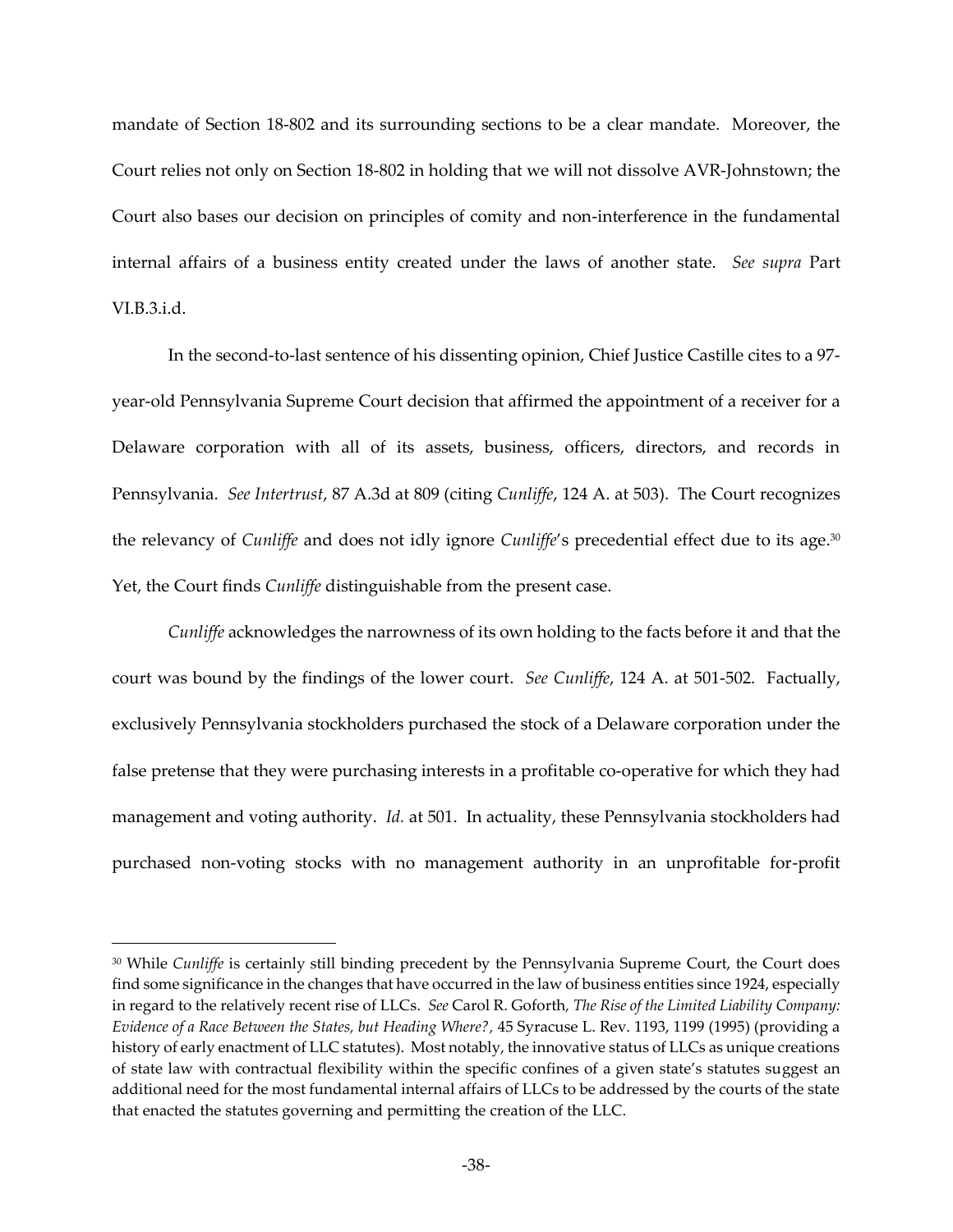corporation. *Id.* The Pennsylvania Supreme Court, bound by the lower court's findings, concluded:

 [T]he foreign charter of the corporation was being used as a cloak to cover fraudulent conduct on the part of its officers, to the prejudice of its Pennsylvania stockholder, and the outcome of permitting it to continue business would be to make possible the sale of more stock, with the result that additional citizens of Pennsylvania would be defrauded, most persons who are in moderate circumstances, and who could ill afford to lose the money.

*Id.* at 504. In essence, the *Cunliffe* court's priority and reasoning for allowing a Pennsylvania court to appoint a receiver for a Delaware corporation was "to protect our own citizens, and to preserve property within our jurisdiction for those of them whose money has gone into it, must lay hands on a fraudulent enterprise, and not permit it to hide behind the screen of corporate organization by another state and inveigle further victims." *Id.* The undisputed facts presented to this Court do not suggest that the general public is being defrauded by AVR-Johnstown's operation or that AVR-Johnstown must be dissolved by a Pennsylvania court to protect Pennsylvania citizens from victimization. To the contrary, Plaintiffs have withdrawn their only fraud-related count of fraudulent misrepresentation. (*See* ECF No. 59 ¶ 2.) The undisputed facts suggest that some wrongdoing may have occurred, but the facts of the present case vary significantly from those of *Cunliffe*.

*Cunliffe* repeatedly reaffirms the general principle that Pennsylvania courts should not interfere with the internal affairs of foreign business entities. *Cunliffe*, 124 A. at 502-503. The court cites at least six of its then-recent cases to establish the general principle that Pennsylvania courts "will not take jurisdiction of a case involving the internal management of a foreign corporation." Id. at 502-03. In a review of prior case law, the Pennsylvania Supreme Court stands by its prior

-39-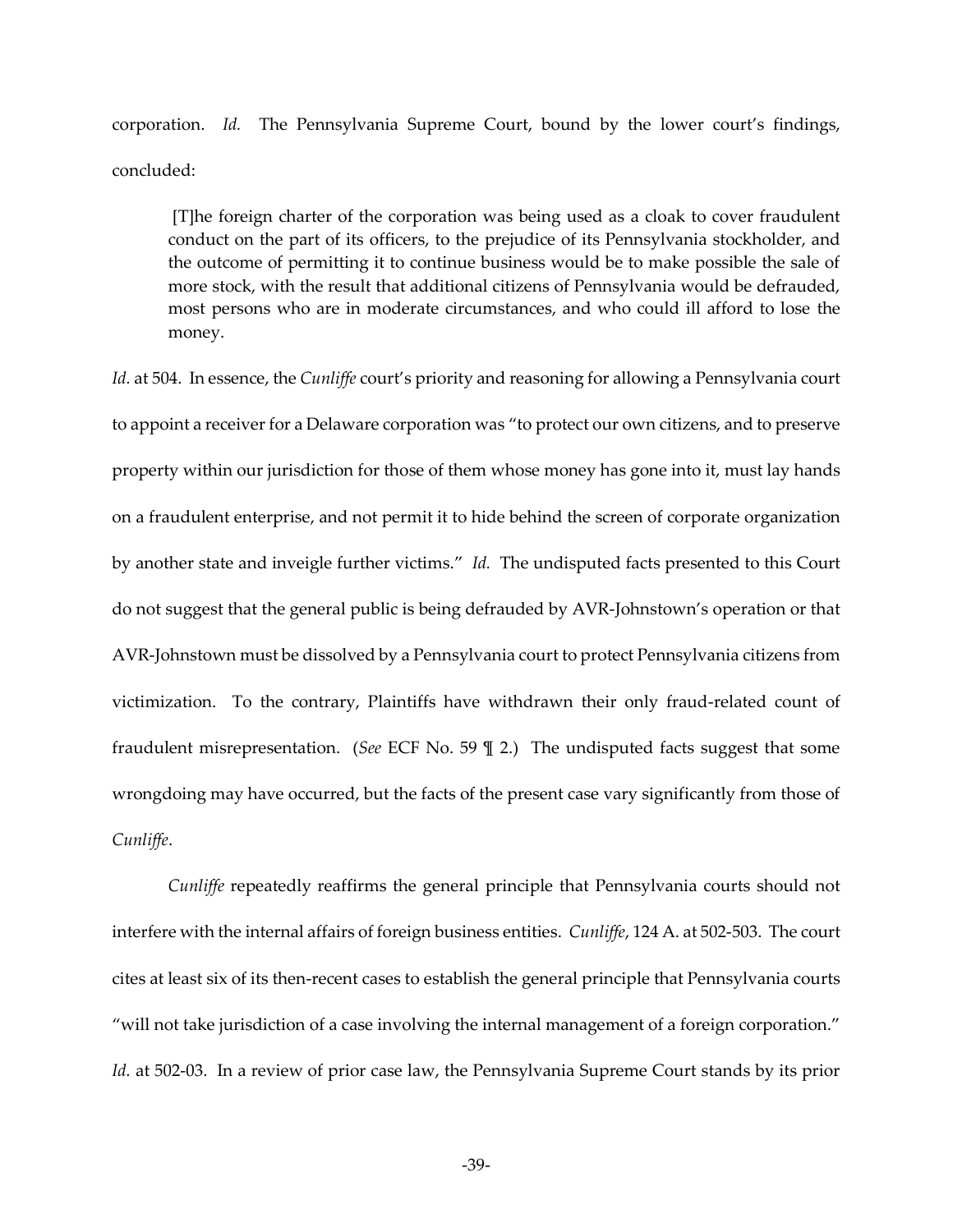opinions preventing interference in the internal affairs of foreign corporations. *See id.* at 502-03. The court simply chose to distinguish from that well-established general rule of non-interference based on the "very different [situation] that [is] now before us." *Id.* at 502.

Notably, the *Cunliffe* court highlights a different case with facts that align much more closely to the present case than the facts of *Cunliffe* itself. *See id.* at 503 (citing *Hogue v. Am. Steel Foundries*, 92 A. 1073, 1075 (Pa. 1915)). In *Hogue et al v. American Steel Foundries*, the Pennsylvania Supreme Court held that it would not exercise jurisdiction over the internal management of a New Jersey corporation in determining the validity of a reorganization plan and pronouncing the rights between the shareholders and the corporation. *Id.* (citing *Hogue*, 92 A. at 1075). The *Hogue*  court determined that these questions should be determined by the New Jersey courts. *Id.* (citing *Hogue*, 92 A. at 1075).

Similar to *Hogue* and distinguishing the present case from *Cunliffe*, Plaintiffs ask the Court for a full dissolution of AVR-Johnstown and the distribution of its assets. This request for relief is even more of an internal interference than the reorganization requested in *Hogue* and is more invasive than the appointment of a receiver requested in *Cunliffe*. Few, if any, actions could interfere with the internal affairs of a foreign business entity more than entirely dissolving that entity.

Portions of *Cunliffe* also suggest that "[t]he question, however, on close analysis, will be seen to be not one of jurisdiction, but of discretion in exercising jurisdiction." *Id.* at 502. The Court views the text of the Delaware Limited Liability Company Act and the statutory nature of LLCs to make the present case an issue of jurisdiction itself because the statutes establish a clear judicial framework for dissolution and dispute resolution involving LLCs when not otherwise

-40-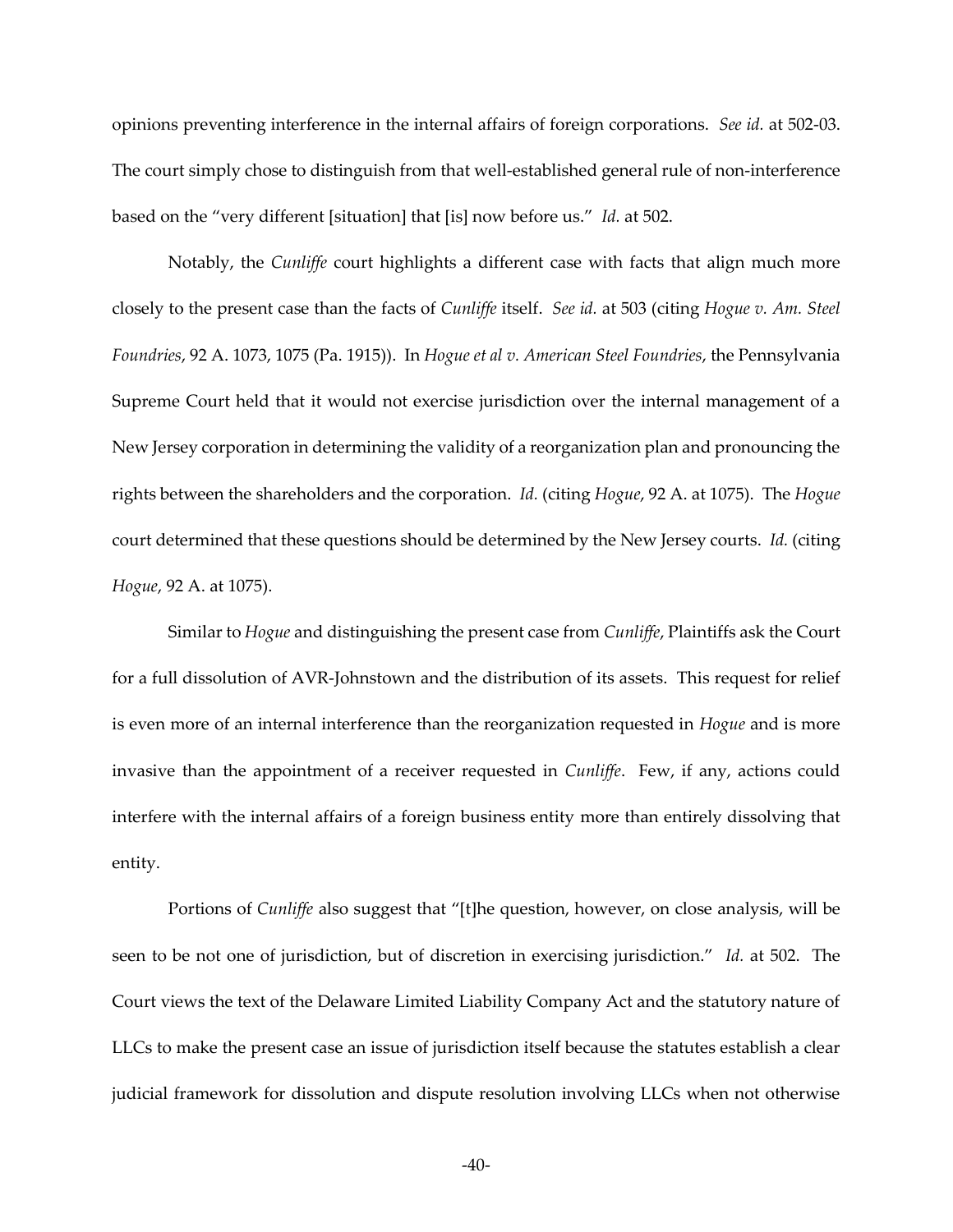addressed by contract. However, even if that were not the case and if *Cunliffe* was indistinguishable from the present case, the Court would not exercise its discretion to take jurisdiction of the dissolution of AVR-Johnstown. The dissolution of a Delaware LLC and the interpretation of the Delaware Limited Liability Company Act is most appropriately left to the Delaware Court of Chancery, as specified in Section 18-802, especially when the parties did not exercise their freedom of contract to select a different forum in their Operating Agreement and potentially novel and significant issues involving the interpretation of the Delaware Limited Liability Company Act may arise.

Ultimately, in regard to the Court's adherence to Section 18-802, the Full Faith and Credit Clause of the U.S. Constitution requires each state to respect the sovereign acts of the others states. U.S. Const., art. IV,  $\S 1$  ("Full Faith and Credit shall be given in each State to the public Acts, Records, and judicial Proceedings of every other State."). As the West Virginia Supreme Court of Appeals explained, "The creation and dissolution of a corporation is one such act." *Young*, 423 S.E.2d at 892 ("Since a corporation is a creature of the state by which it is chartered, the right to dissolve the corporation without its consent belongs exclusively to the state. The existence of a corporation cannot be terminated except by some act of the sovereign power by which it was created. Accordingly, the courts of one state do not have the power to dissolve a corporation created by the laws of another state.") (citations omitted). In order to interpret *Cunliffe* and other citations made by Chief Justice Castille consistently with the U.S. Constitution and with common law principles of comity, the Court concludes that Pennsylvania law does not authorize Pennsylvania courts to order the dissolution of a limited liability company created by and under the laws of another state under the facts of the present case.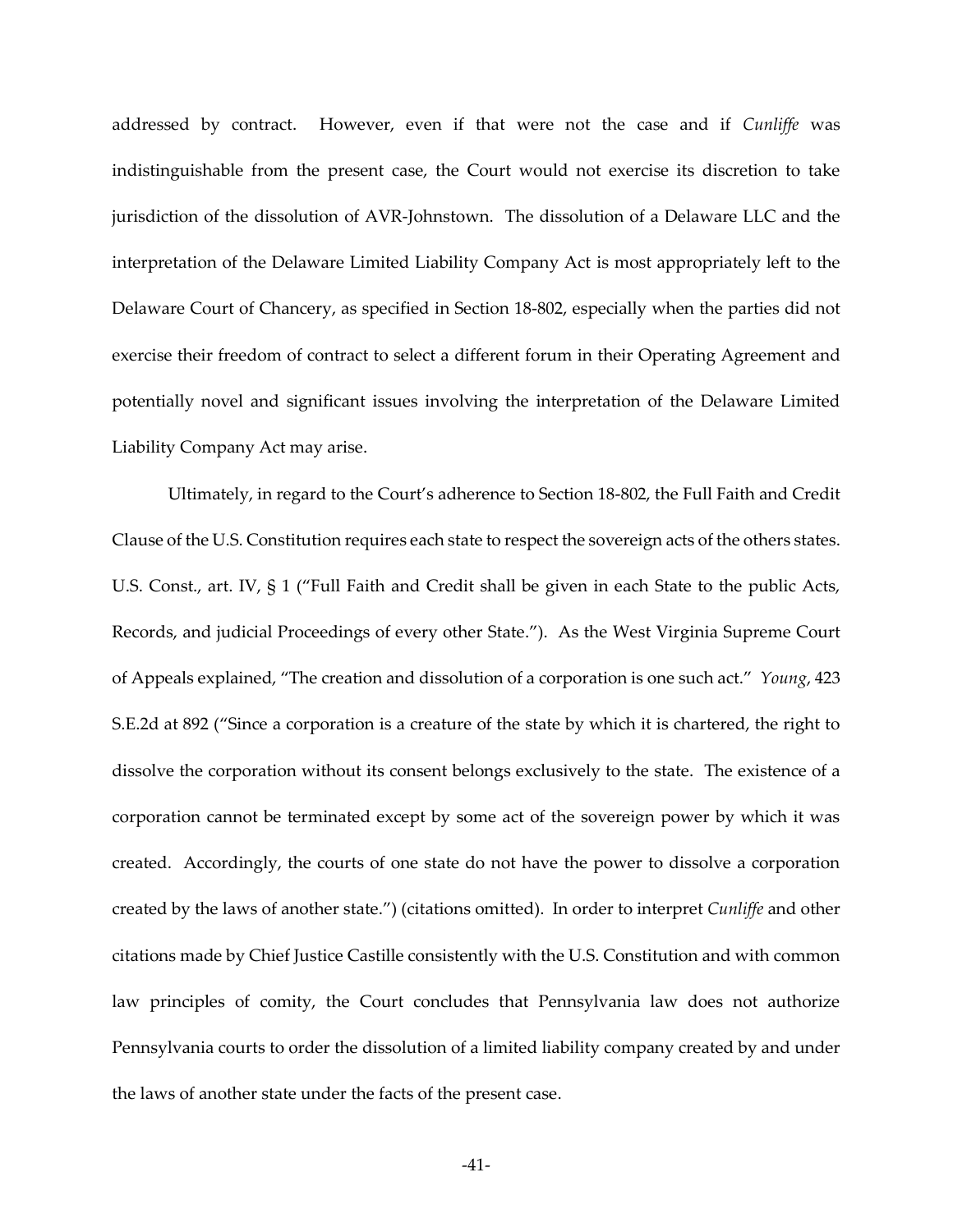Therefore, the Court holds that it lacks jurisdiction over Plaintiffs' request to dissolve AVR-Johnstown because of the text of Section 18-802, principles of comity and non-interference in the internal affairs of a foreign corporation, and our discretion in exercising jurisdiction as discussed by *Cunliffe*. The Court grants summary judgment in favor of Defendants and denies summary judgment as to Plaintiffs as to Count 3.

# **ii. The Operating Agreement's Prohibition on Dissolution and/or Partition**

Defendant also argues for dismissal of Count 3 on the basis of the Operating Agreement's prohibition on dissolution. (ECF No. 45 at 12-13.) Given the decision regarding lack of jurisdiction, the Court will not consider this argument.

### iii. Summary of the Court's Holding on Count 3.

Defendants' Motion for Judgment on the Pleadings and Motion for Summary Judgment on Plaintiff's Complaint (ECF No. 44) is granted as to Count 3 and, thus, Count 3 is dismissed with prejudice. Plaintiffs' Motion for Summary Judgment (ECF No. 40) is denied to any extent the Motion asked for summary judgment as to Count 3.

### **4. Count 4: Breach of Contract—Unpaid Wages**

# **i. The Nature of Count 4, the Relevant Contract, and the Applicable Law**

In Count 4, Plaintiffs allege that all of Defendants should be held liable for WVI's alleged failure to timely compensate Plaintiffs and for failure to pay wages after November 28, 2014. (ECF No. 1 ¶¶ 55-57.)

In the Court's own judgment and based on the parties' briefs discussing only the GPA (see ECF No. 43 at 17-19; ECF No. 64 at 4-5; ECF No. 45 at 13-15; ECF No. 60 at 15-18), the Court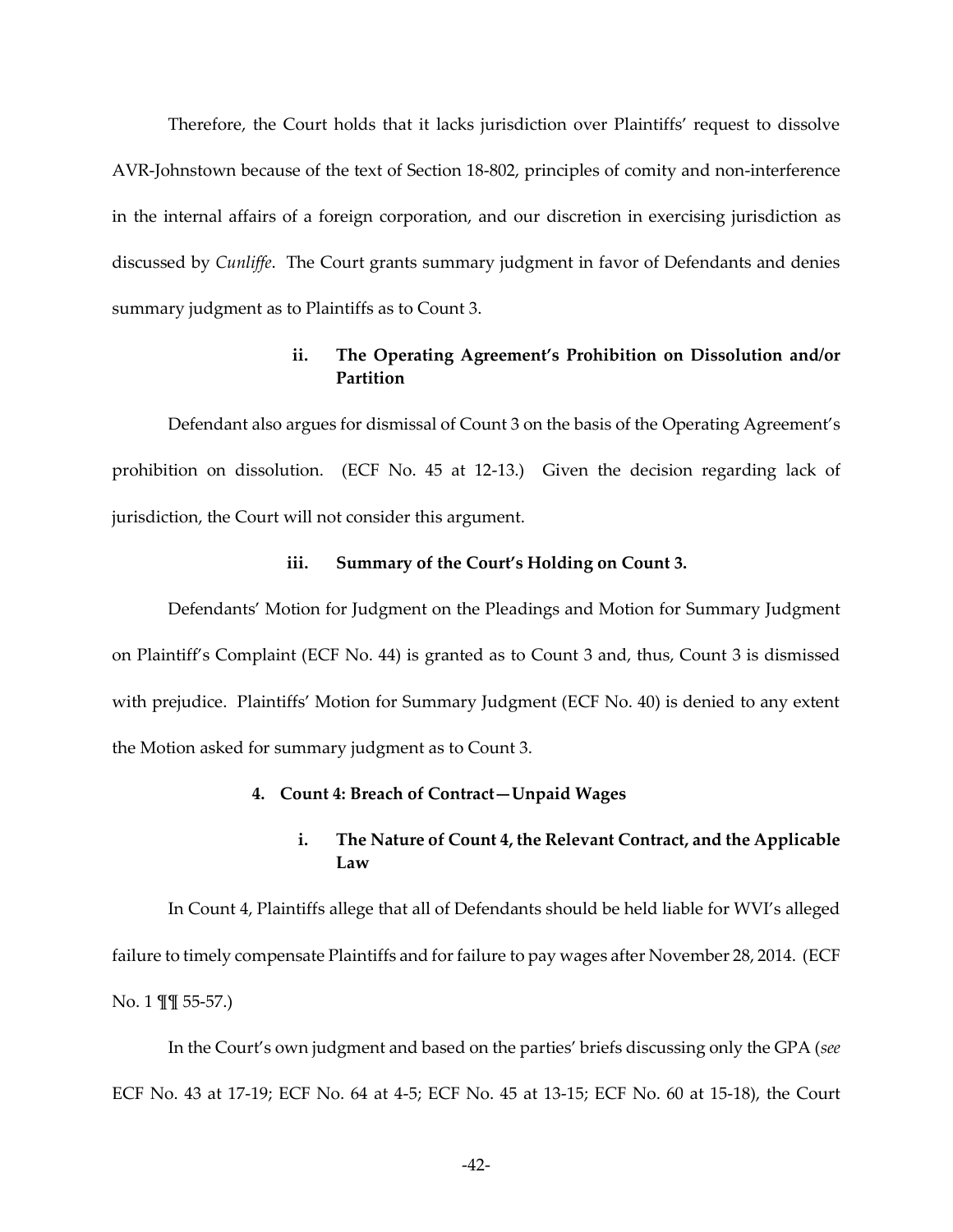concludes that Count 4 alleges Defendants breached the GPA and does not allege violations of the various other contracts for the purposes of Count 4. The GPA is a contract between JHVC and WVI and is governed by Maryland law.31 (*See* ECF No. 67-10.)

### **ii. The Appropriate Parties for Count 4**

As just stated, the GPA was executed by and between JHVC and WVI; no other parties to this suit were parties to the GPA. (*Id.*) In the Complaint, Plaintiffs make a fleeting allegation that the remaining Defendants were third-party beneficiaries to the GPA. (ECF No. 1 ¶ 57.) However, Plaintiffs have not presented any legal authority or directed the Court to any undisputed facts to support this passing, mere allegation in the Complaint. Moreover, as admitted by Plaintiffs, the GPA expressly states that AVR-Johnstown is the only third-party beneficiary under the GPA. (ECF No. 67-10 at art. 9.13; ECF No. 46 ¶ 15; ECF No. 61 ¶ 15.)

Thus, because they are the only parties to the contract and no other basis for liability under the contract has been shown, it is clear that the only Plaintiff with an enforceable right under the contract is JHVC and the only Defendant potentially subject to liability under the GPA is WVI. *See Norfolk S. Ry. Co. v. Pittsburgh & W. Virginia R.R.*, 153 F. Supp. 3d 778, 806 (W.D. Pa. 2015), *aff'd*, 870 F.3d 244 (3d Cir. 2017). The Court grants summary judgment in favor of Defendants as

<sup>31</sup> The GPA is expressly governed by Maryland law. (*See* ECF No. 45 at 14; ECF No. 60 at 16.) Neither party contests the application of Maryland law to the GPA, and the Court holds that this contractual choice of law provision in the GPA is enforceable because WVI is a Maryland LLC, making Maryland law a reasonable choice of law by the parties. Nothing before the Court suggests that the fundamental policies of Pennsylvania or any other state overrides Maryland's interest. *See Kruzits v. Okuma Mach. Tool, Inc.*, 40 F.3d 52, 55 (3d Cir. 1994) (citing *Klaxon Co. v. Stentor Elec. Mfg. Co.*, 313 U.S. 487, 497 (1941)); *Schifano v. Schifano*, 471 A.2d 839, 843 n.5 (Pa. Super. Ct. 1984)); Restatement (Second) of Conflict of Laws § 187 (Am. Law. Inst. 1971).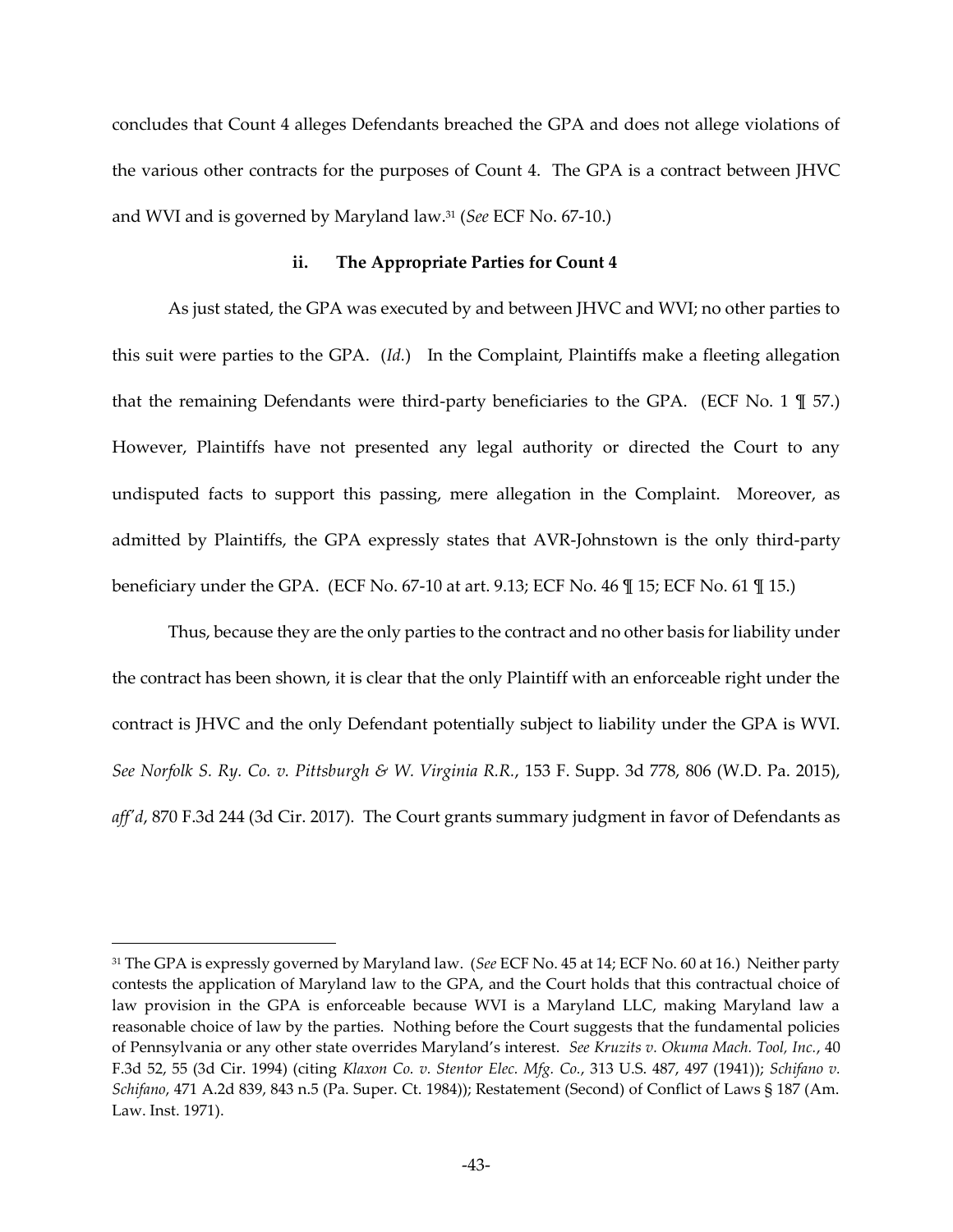to Count 4 such that the claim now consists of only JHVC alleging breach of the GPA against only WVI.

## **iii. Disputes of Material Fact Remain as to Count 4**

The Court will not copiously detail the parties' competing arguments, but the core of their dispute regarding Count 4 is whether the undisputed facts before the Court warrant summary judgment in favor of either party. (*See* ECF No. 43 at 17-19; ECF No. 64 at 4-5; ECF No. 45 at 13- 15; ECF No. 60 at 15-18.) The Court agrees that some material facts are not in dispute, such as the non-payment of any Plaintiffs after November 28, 2014, the practical end of the employment relationship between Plaintiffs and Defendants in November 2014, and JHVC's profitability in 2015. (*See* ECF No. 42 ¶¶ 106, 117-18, 120; ECF No. 63 ¶¶ 106, 117-18, 120; ECF No. 46 ¶¶ 8-11; ECF No. 61  $\mathbb{I}$  [ 8-11.) However, many other material facts remain in dispute as to the claim by JHVC against WVI for breach of the GPA.

The following material facts, *inter alia*, remain in dispute based on the record before the Court: (1) whether and to what degree payments were paid or not paid up to November 2014; (2) whether JHVC breached the GPA by seemingly discontinuing the provision of services under the GPA in November 2014, therein excusing non-payment for the 90 days following JHVC's notice of termination on November 3, 2014; (3) whether JHVC breached the GPA, therein not implicating Article 8.5 of the GPA to justify payment for one month of service; and (4) whether and, if so, to what extent JHVC wrongfully competed with Defendants' business such that JHVC was not harmed by WVI's potentially unjustified lack of payment under the GPA.

These and other disputed issues regarding Count 4 present a genuine and triable issue of fact for which a reasonable jury could render a verdict for either side. Thus, neither Plaintiffs nor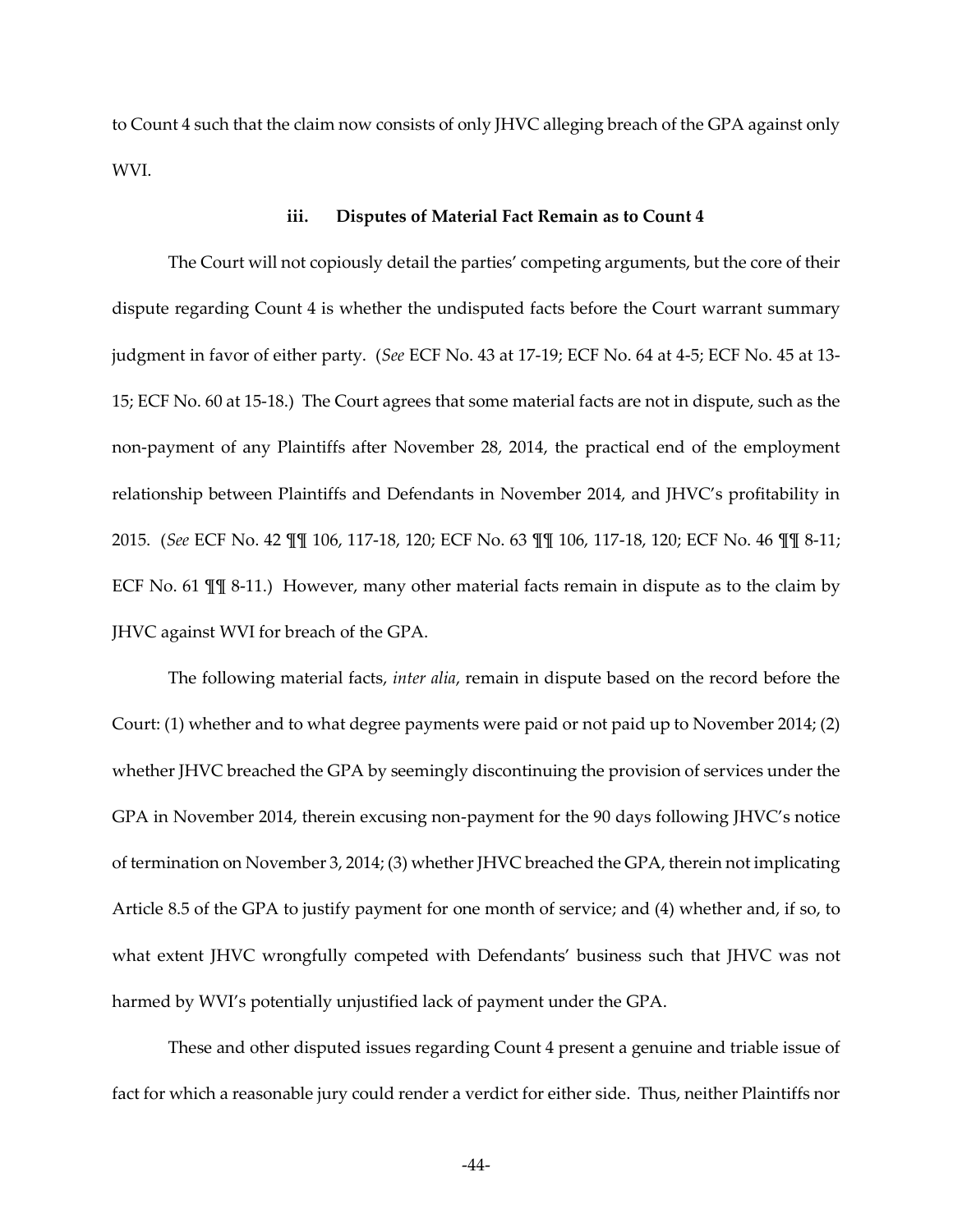Defendants are entitled to judgment as a matter of law regarding JHVC pursuit of Count 4 against WVI.

#### **iv. Plaintiffs' Request for Attorneys' Fees**

Lastly, Count  $4$ 's claim of damages includes "attorneys' fees and costs." (ECF No.  $1 \text{ } \mathcal{I}$  60.) As Defendants correctly point out, under Maryland law, attorneys' fees will not be awarded absent a statutory provision or special circumstances such as a provision in a contract. *In re Reinheimer*, 509 B.R. 12, 22 n.26 (Brank. D. Md. 2014) (citing *Empire Realty Co., Inc. v. Fleisher*, 305 A.2d 144, 148 (Md. 1973)).<sup>32</sup> Plaintiffs have not identified any statute or contractual provision that provides for attorneys' fees and, therefore, summary judgment is granted in favor of Defendants in regard to Count 4's request for attorneys' fees. This request is dismissed with prejudice.

## **v. Summary of the Court's Holding on Count 4**

Defendants' Motion for Judgment on the Pleadings and Motion for Summary Judgment on Plaintiff's Complaint (ECF No. 44) is granted in part and denied in part as to Count 4. Plaintiffs' Motion for Summary Judgment (ECF No. 40) is denied as to Count 4.

Count 4 remains only as a claim for breach of the GPA brought by JHVC against WVI. Plaintiffs' request for attorneys' fees is also dismissed. In addition, Plaintiffs' request for attorneys' fees is dismissed.

<sup>32</sup> Likewise, even if this contract was evaluated pursuant to Pennsylvania law, litigants "bear responsibility for their own attorneys' fees in the absence of express statutory authorization for fee awards, contractual fee-shifting, or some other recognized exception." *Herd Chiropractic Clinic, P.C. v. State Farm Mut. Auto. Ins. Co.*, 64 A.3d 1058, 1062-63 (Pa. 2013) (citing *Merlino v. Delaware County*, 728 A.2d 949, 951 (Pa. 1999)).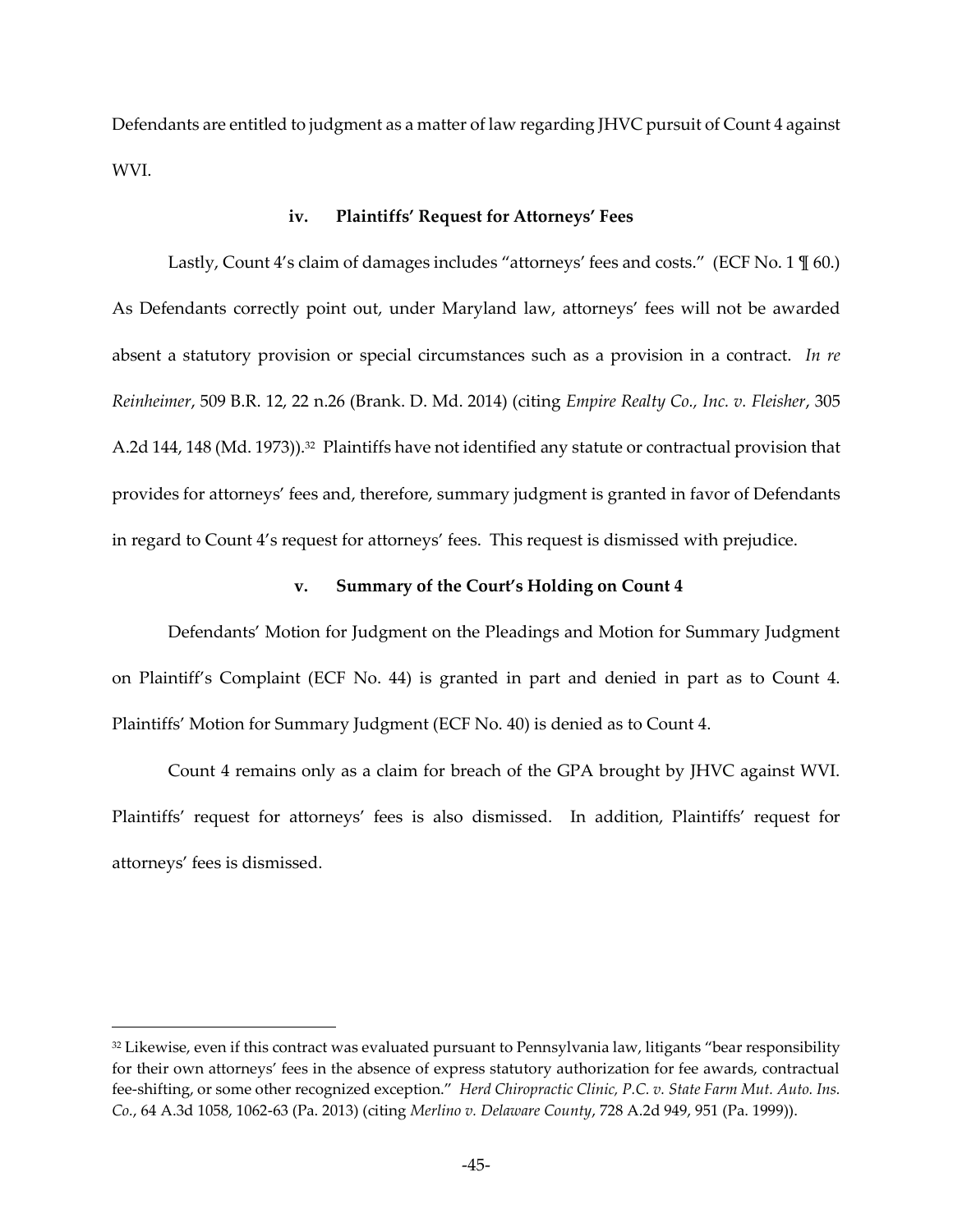#### **C. Remaining Counterclaims of the Answer<sup>33</sup>**

## **1. Count I: Breach of Contract**

# **i. Overview of Count I**

In Count I of the Answer, Defendants allege that Plaintiffs breached the Sublease and the GPA. (ECF No. 7 at ¶¶ 114-121.) In regard to the Sublease, Defendants assert that Plaintiffs breached paragraph 1 of the Sublease by failing to provide AVR-Management access to the vascular center premises and by "attempting to terminate the Sublease when no such right exists under the agreement." (Id. at \| 115.) Defendants contend that they have suffered damages "in excess of over one million dollars" through Plaintiffs' violations of the Sublease. (Id. *¶* 116.) Defendants also seek to recover legal costs pursuant to paragraph 15 of the Sublease. (*Id.* ¶ 117.)

 In regard to the GPA, Defendants allege that Plaintiffs violated, *inter alia*, paragraphs 2.5, 3.1, 7.3, 7.5, and 9.12 of the GPA by restricting AVR-Management's access to the premises, retaining AVR-Management's equipment and supplies, and performing surgeries in violation of the non-competition provisions of the GPA. (*Id.* ¶¶ 118-19.) The cited provisions of the GPA amount to a prohibition against JHVC operating a competing business and performing/offering competitive medical treatments for a period of two years after the termination of the GAP and within a thirty-mile radius of the premises of the vascular center.<sup>34</sup> Again, Defendants contend

 $33$  The Court notes again that only Plaintiffs—not Defendants—moved for summary judgment as to the counterclaims of the Answer. *See supra* note 9.

<sup>34</sup> This characterization of Defendants' counterclaim under the GPA is based on the Court's reading of the cited provisions of the GPA. (*See* ECF No. 67-10.) Moreover, Plaintiff's brief likewise characterized Defendants‒ counterclaim in this manner without objection by Defendants in their responsive brief. (*See*  ECF No. 43 at 22-23; ECF No. 64 at 7-12.)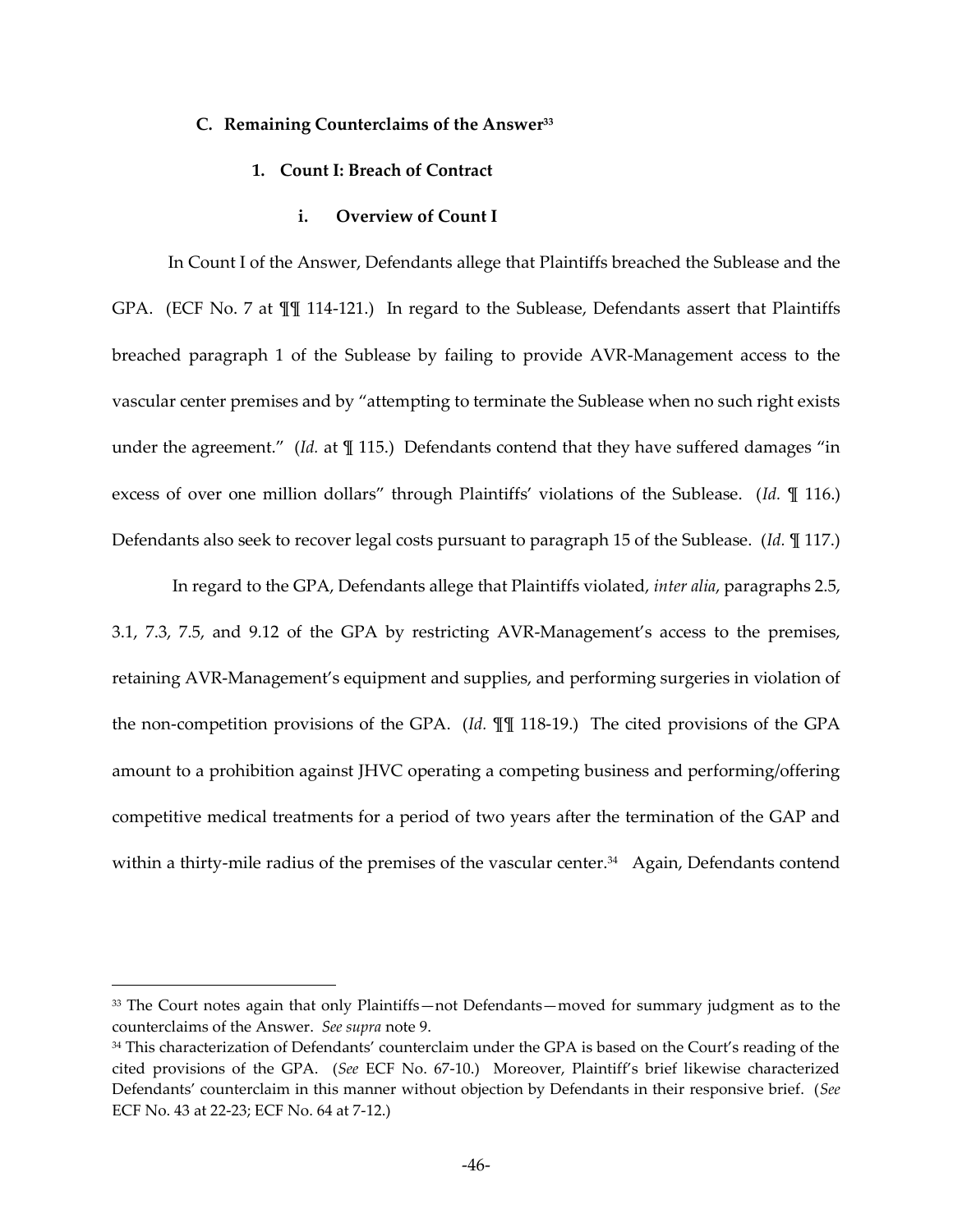that they have been damaged "in an amount presently valued in excess of over one million dollars" for the alleged breaches of the GPA. (*Id.*  $[$  121.)

Plaintiffs move for summary judgment as to Count I of the Answer on four grounds: (1) the Sublease was not breached due to abandonment of the vascular center premises by Defendants; (2) the non-competition provisions of the GPA are unenforceable because Defendants materially breached the GPA; (3) the non-competition provisions of the GPA are unenforceable due to Pennsylvania public policy; and (4) the non-competition provisions of the GPA are unenforceable because Defendants' business no longer exists. (See ECF No. 43 at 22-31.) The Court addresses each of these contentions in turn.

## **ii. Disputes of Material Fact Remain Regarding Abandonment**

Plaintiffs argue that, regardless of any termination provision in the Sublease, they were entitled to immediately repossess the premises because Defendants abandoned the property in December 2014. (*See* ECF No. 43 at 30.) To support their assertion that Defendants abandoned the vascular center premises, Plaintiffs suggest that Defendants removed all of their supplies, ceased conducting business, terminated all employees, and discontinued rent payments. (*Id.* at 30-31.) Plaintiffs interpret these purportedly undisputed facts to mean that Defendants intended to abandon the property and took actions to effectuate that abandonment. (Id. at 31.) Plaintiffs' argument fails for two primary reasons.

First, the breaches of the Sublease alleged by Defendants in the Answer occurred prior to Defendants' alleged abandonment of the property in December 2014. Defendants assert that Plaintiffs violated the Sublease's 120-day-notice termination provision by sending Defendants a letter on November 21, 2014 that terminated the lease effective December 1, 2014 and wrongfully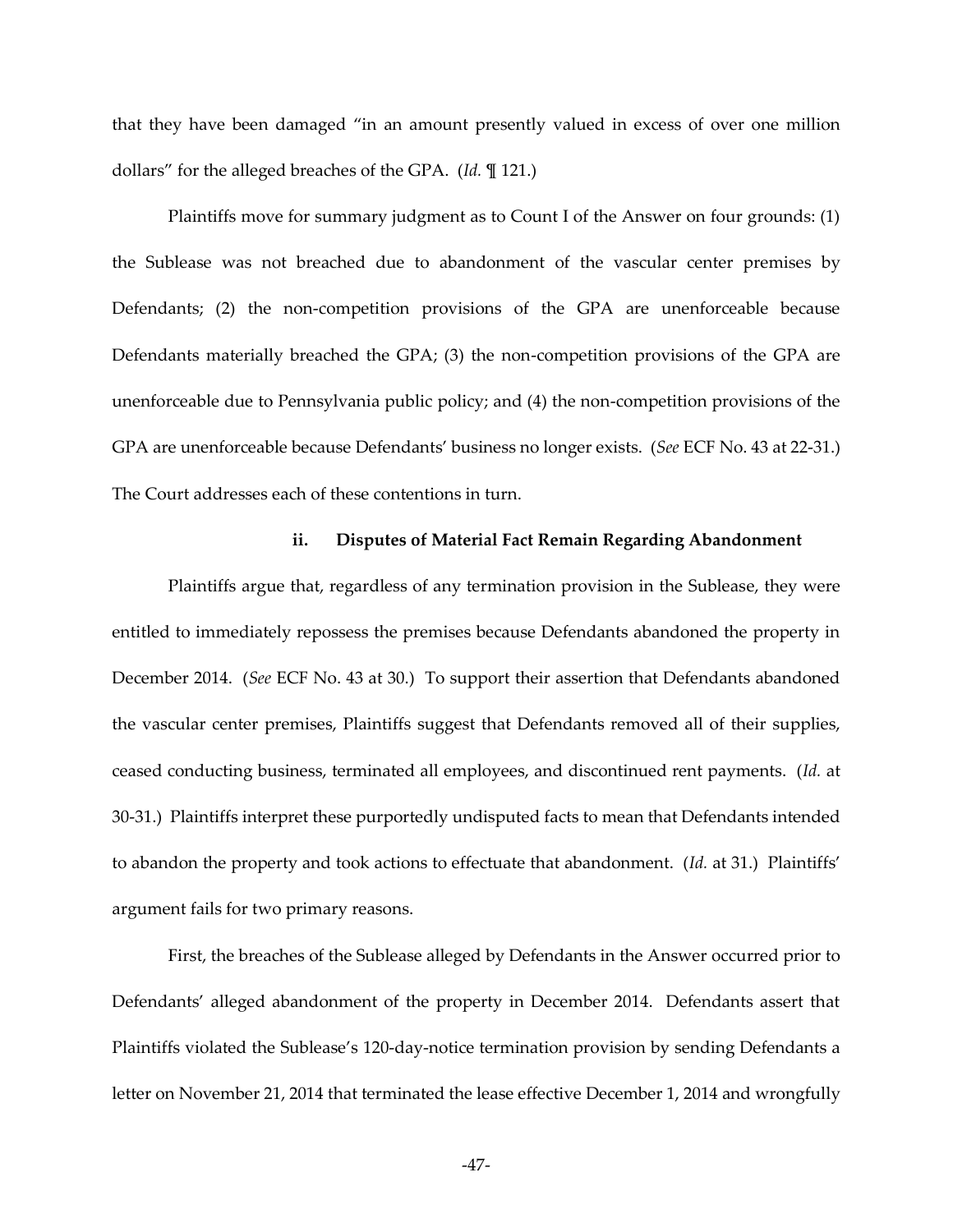excluded Defendants from the property by changing the locks before or in November 2014. (*See*  ECF No. 7 at ¶¶ 114-12; ECF No. 42 ¶ 119; ECF No. 63 ¶¶ 119, 140-44; ECF No. 64 at 13.) Even if Defendants abandoned the property, these underlying breaches occurred prior to this alleged abandonment in December 2014.

Second, as correctly noted by Plaintiffs, under Pennsylvania law, "abandonment of the premises by the tenant is a relinquishment which, as a matter of law, justifies immediate repossession by the landlord." Turnway Corp. v. Soffer, 336 A.2d 871, 877 (Pa. 1975). Furthermore, in instances where a tenant abandons the premises, the landlord has the right to reenter without the aid of legal process. *Ferrick v. Bianchini*, 69 A.3d 642, 655 (Pa. Super. Ct. 2013). However, a determination of abandonment requires a finding of both  $\degree$ (1) an intention to abandon and (2) conduct by which the intention is carried into effect." *Id.* 

The facts necessary to support the first of these two elements is disputed. Based on the facts presented to the Court, a reasonable jury could, among other conclusions, determine that Defendants were wrongfully excluded from the premises when the locks were changed or when the lease termination letter was sent. Thus, it is disputed whether Defendants possessed the intention to abandon because a reasonable factfinder could conclude that, rather than possessing an intent to abandon the premises, Defendants were wrongfully required to abandon the premises against their will. The Court denies Plaintiffs' request for summary judgment as to Defendants' counterclaim for breach of the Sublease.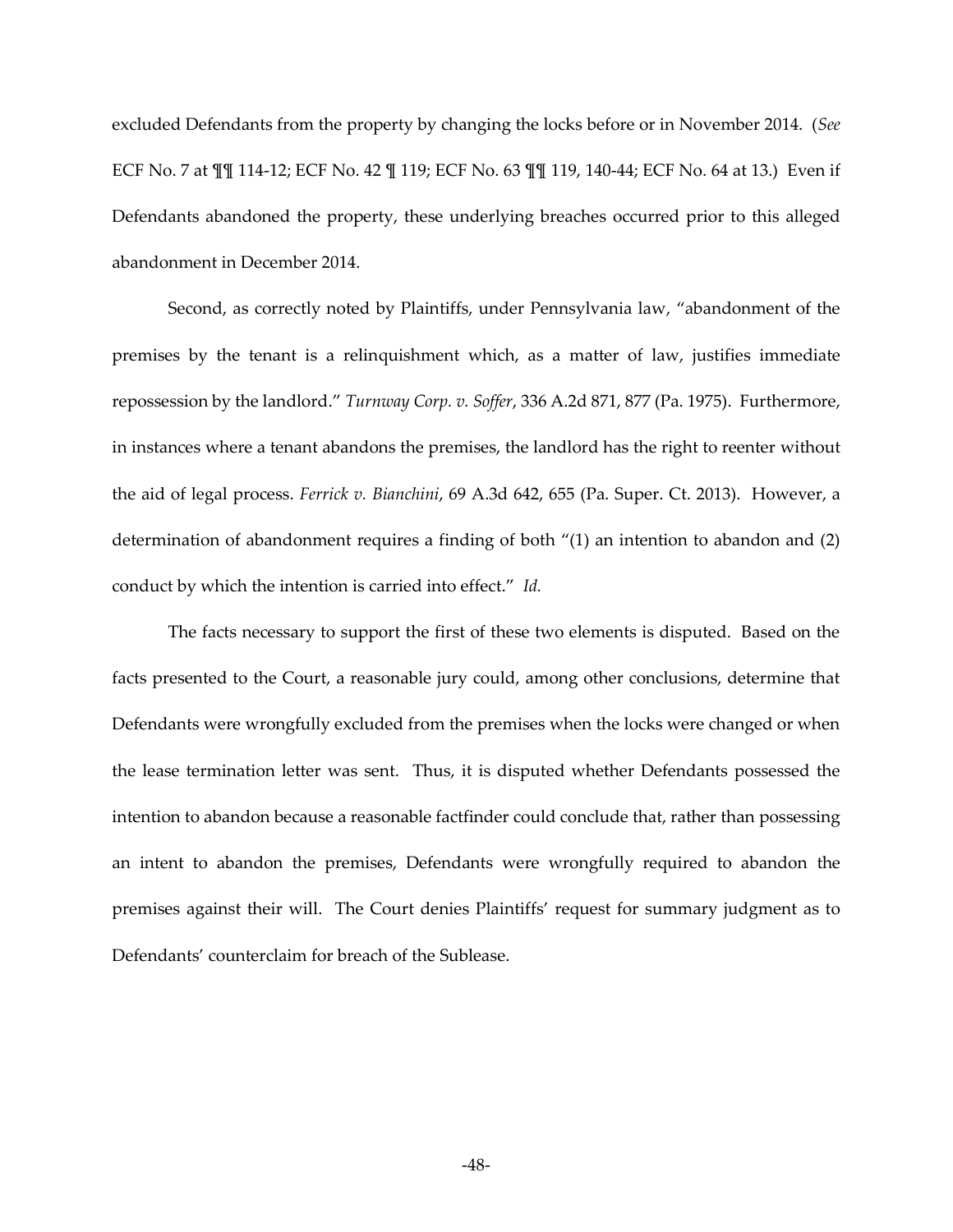# **iii. Disputes of Material Fact Remain Regarding the Materiality of Breach under Maryland Law**

In support of their argument for the dismissal of Defendants' counterclaim for breach of the GPA, Plaintiffs, citing numerous authorities, $35$  argue that the provisions they allegedly breached are not enforceable under Maryland law<sup>36</sup> because Defendants materially breached the GPA. (ECF No. 43 at 21-22.) Plaintiffs identify Defendants' alleged material breach as failing to timely compensate Plaintiffs and failing to compensate Plaintiffs at all after November 2014. (*Id.* at 24.)

Plaintiffs argument may eventually convince a jury. However, the underlying facts regarding the materiality of Defendants' breach(es) are in dispute. Maryland case law clearly establishes that whether a breach is material is ordinarily a question of fact. *Barufaldi v. Ocean City, Chamber of Commerce, Inc.*, 7 A.3d 643, 656 (Md. Ct. Spec. App. 2010) (citing *Speed v. Bailey*, 139 A. 534, 537 (Md. 1927)). The present case is not an exception; a jury must decide whether Defendants' actions and/or omissions were material breaches of the GPA.

As discussed in regard to Count 4 of the Complaint, some material facts are not in dispute, including the nonpayment of any Plaintiffs after November 28, 2014 and the practical end of the

<sup>35</sup> *See Jay Dee/Mole Joint Venture v. Mayor & City Council of Baltimore*, 725 F. Supp. 2d 513, 526 (D. Md. 2010); *Barufaldi v. Ocean City, Chamber of Commerce, Inc.*, 7 A.3d 643, 656 (Md. Ct. Spec. App. 2010); *CytImmune Scis., Inc. v. Paciotti*, No. PWG-16-1010, 2016 WL 3218726, at \*3 (D. Md. June 10, 2016); *Maternal-Fetal Med. Assocs. Of Md., LLC v. Stanley-Christian*, No. 0967 Sept. Term 2009, 2013 WL 3941970, at \*7 (Md. Ct. Spec. App. July 24, 2013); *Jorgensen v. United Commc'ns Grp. Ltd. P'ship*, No. 8:10-CV-00429-AW, 2011 WL 3821533, at \*10 (D. Md. Aug. 25, 2011).

<sup>&</sup>lt;sup>36</sup> The GPA's terms are governed by Maryland law. (See ECF No. 45 at 14; ECF No. 60 at 16.) Neither party contests the application of Maryland law to the terms of the GPA, and the Court holds that this contractual choice of law provision in the GPA is enforceable because WVI is a Maryland LLC, making Maryland law a reasonable choice of law by the parties. *See Kruzits v. Okuma Mach. Tool, Inc.*, 40 F.3d 52, 55 (3d Cir. 1994) (citing *Klaxon Co. v. Stentor Elec. Mfg. Co.*, 313 U.S. 487, 497 (1941)); *Schifano v. Schifano*, 471 A.2d 839, 843 n.5 (Pa. Super. Ct. 1984)); Restatement (Second) of Conflict of Laws § 187 (Am. Law. Inst. 1971).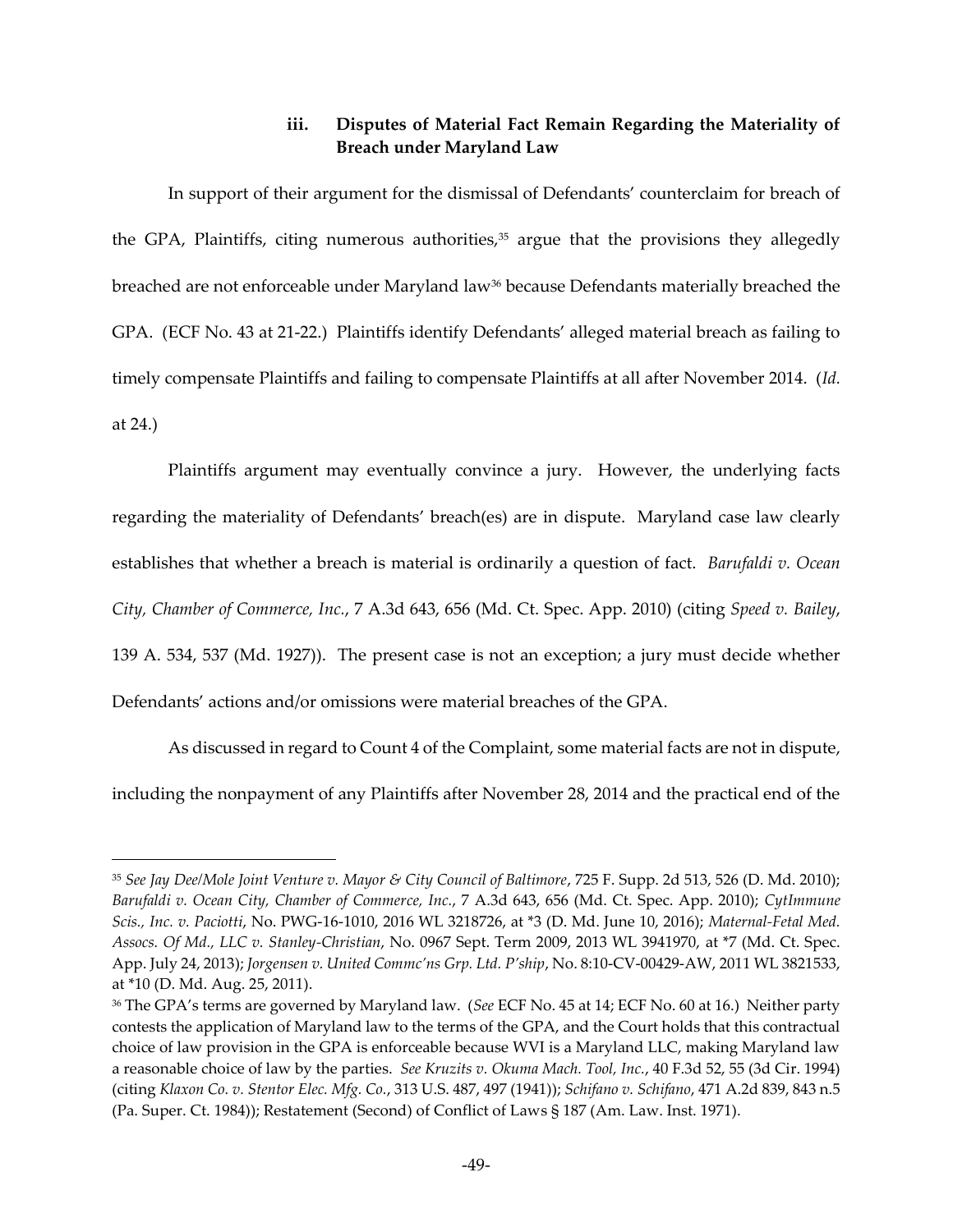employment relationship between Plaintiffs and Defendant in November 2014. (*See* ECF No. 42 ¶¶ 106, 117-18, 120; ECF No. 63 ¶¶ 106, 117-18, 120; ECF No. 46 ¶¶ 8-11; ECF No. 61 ¶¶ 8-11.)

However, many other material facts remain in dispute as to the opposing claims by Plaintiffs and Defendants regarding breach(es) of the GPA, including (1) whether and to what degree payments were timely paid or not paid up to November 2014; (2) whether JHVC breached the GPA by seemingly discontinuing the provision of services under the GPA in November 2014, therein excusing non-payment for the 90 days following JHVC's notice of termination on November 3, 2014; (3) whether JHVC breached the GPA, therein not implicating Article 8.5 of the GPA to justify payment for one month of service; and (4) whether and, if so, to what extent JHVC wrongfully competed with Defendants business such that JHVC was not harmed by WVI's potentially unjustified lack of payment under the GPA.

These disputed issues regarding the materiality of the Defendants' breach(es) of the GPA present a genuine and triable issue of fact. Thus, the Court denies Plaintiffs request for summary judgment as to Count I of the Answer.

# **iv. Plaintiffs Failed to Present Facts to the Court to Support their Argument that Pennsylvania Public Policy Invalidates the GPA's Non-Competition Provisions**

Plaintiffs next argue that they are entitled to summary judgment as to Count I of the Answer because the non-competition provisions in the GPA violate Pennsylvania public policy and, thus, are unenforceable. (ECF No. 43 at 26-31.)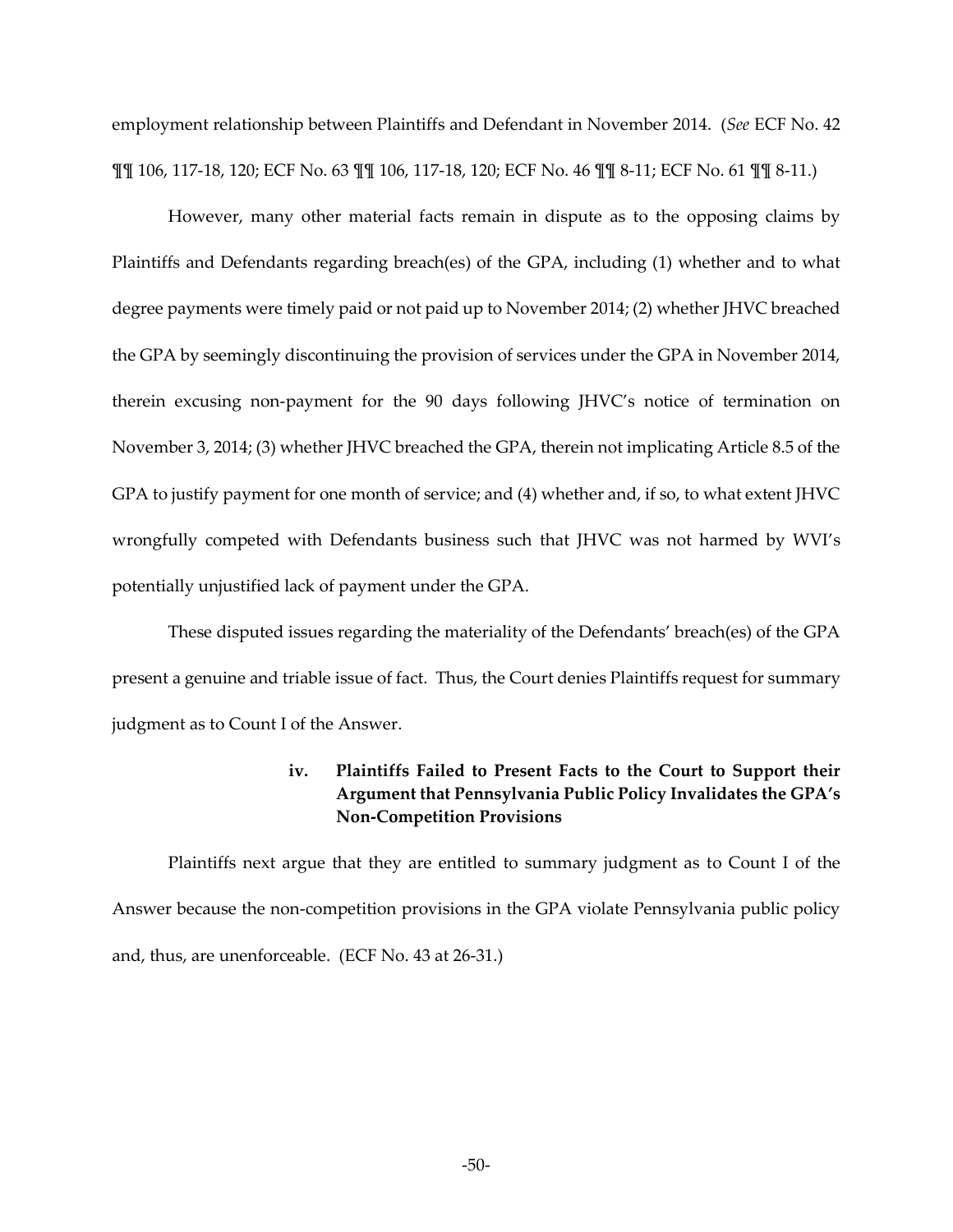The Court fully recognizes the great scrutiny with which Pennsylvania courts<sup>37</sup> approach physician non-competition covenants because of the immense value of physicians' services to public welfare. *See New Castle Orthopedic Assocs. v. Burns*, 392 A.2d 1338 (Pa. 1978); *WellSpan Health v. Bayliss*, 869 A.2d 990 (Pa. Super. Ct. 2005). However, the Court also recognizes that Pennsylvania law "requires a determination of the 'quantitative sufficiency of physicians practicing in the restricted area.<sup>77</sup> Wellspan, 869 A.2d at 1000 (citing *New Castle*, 392 A.2d at 1387).

In considering whether the interests of the public outweigh an employer's interest in enforcing a non-competition covenant, the Pennsylvania Supreme Court directs courts to look for evidence of long delays experienced by patients attempting to schedule appointments and the lack of physicians within the area to which the non-competition covenant applies. *New Castle*, 392 A.2d at 1387. The Pennsylvania Superior Court further provides that courts "must evaluate the likelihood that consumers could be adequately served by existing health care providers, including alternate health care providers that the employer has on staff or can readily hire to meet patient demand." WellSpan, 869 A.2d at 1000. "When patient demand in the geographical region in question exceeds the ability of appropriately trained physicians to provide expeditious treatment, then the public interest predominates over the right to enforce a non-competition covenant by injunction." *Id.* at 100 (citing West Penn Specialty MSO, Inc. v. Nolan, 737 A.2d 295, 300-01 (Pa. Super. Ct. 1999)).

Plaintiffs have presented no facts to the Court to show that the Johnstown area suffers from a shortage of physicians or vascular services. Plaintiffs' brief cursorily concludes, without

<sup>&</sup>lt;sup>37</sup> For the purposes of deciding Plaintiffs' Motion for Summary Judgment, the Court is assuming *arguendo* that Pennsylvania public policy applies to the non-competition provisions of the GPA.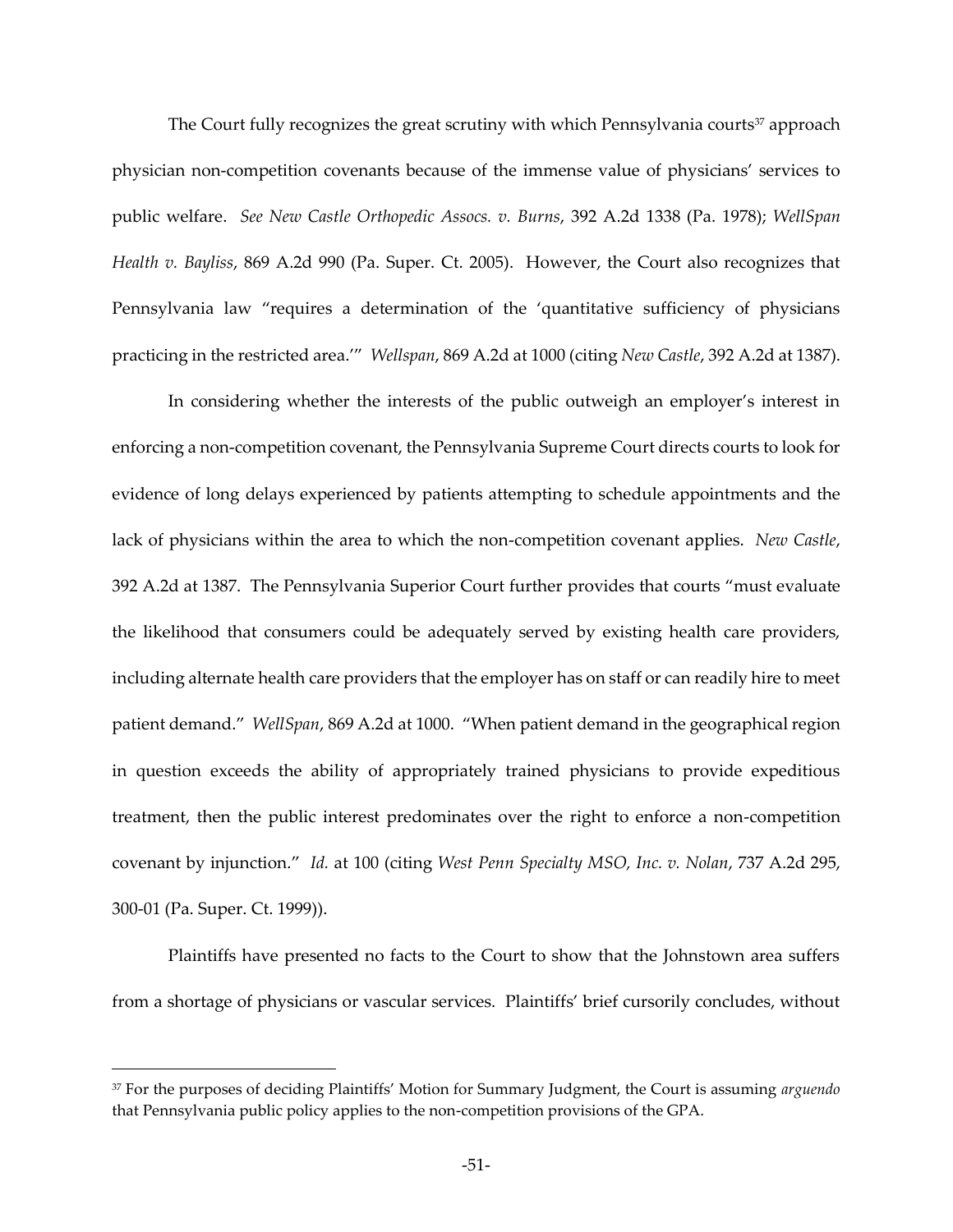citation, that Hadeed serves a ⦆rural area largely devoid of specialty medical practices and/or physicians" and that "the Johnstown, Pennsylvania geographic region has a high population of individuals who are in need of vascular intervention by a surgeon with Dr. Hadeed's credentials." (ECF No. 43 at 29.) These assertions may very well be true. However, when asking the Court to grant summary judgment, parties must support their assertions by "citing to particular parts of materials in the record." Fed. R. Civ. P.  $56(c)(1)(a)$ . Plaintiffs have failed to do so. And, the Court's independent review of the record has likewise not revealed undisputed facts necessary to show that the public interest predominates over Defendants' right to enforce the noncompetition provisions of the GPA.

The Court certainly does not question the value of Hadeed's services to the community. $38$ Nor does the Court offer any opinion as to sufficiency of physicians and providers of vascular services in the Johnstown area. Yet, the record is devoid of facts necessary to render the noncompetition provisions of the GPA unenforceable under the Pennsylvania case law cited supra. Thus, the Court cannot grant Plaintiffs' request to dismiss Count I of the Answer on the basis of Pennsylvania public policy.

# **v. Disputes of Material Fact Remain Regarding Whether AVR-Johnstown Ceased Operations Due to the Wrongful Actions of Plaintiffs**

Lastly, Plaintiffs, citing *Wound Care Centers, Inc. v. Catalane*, No. CIV.A 10-336, 2011 WL 553875 (W.D. Pa. Feb. 8, 2011) (Conti, C.J.) suggest that the non-competition provisions of the GPA cannot be enforced because the medical center in question no longer exists, making it

<sup>&</sup>lt;sup>38</sup> To the contrary, the Court observes that all parties directly attribute the immediate success of AVR-Johsnstown to Hadeed and recognize him as "one of the best" physicians. (ECF No. 42 \limes 70; ECF No. 46 \limes 6; ECF No. 61 ¶ 5; ECF No. 63 ¶ 70.)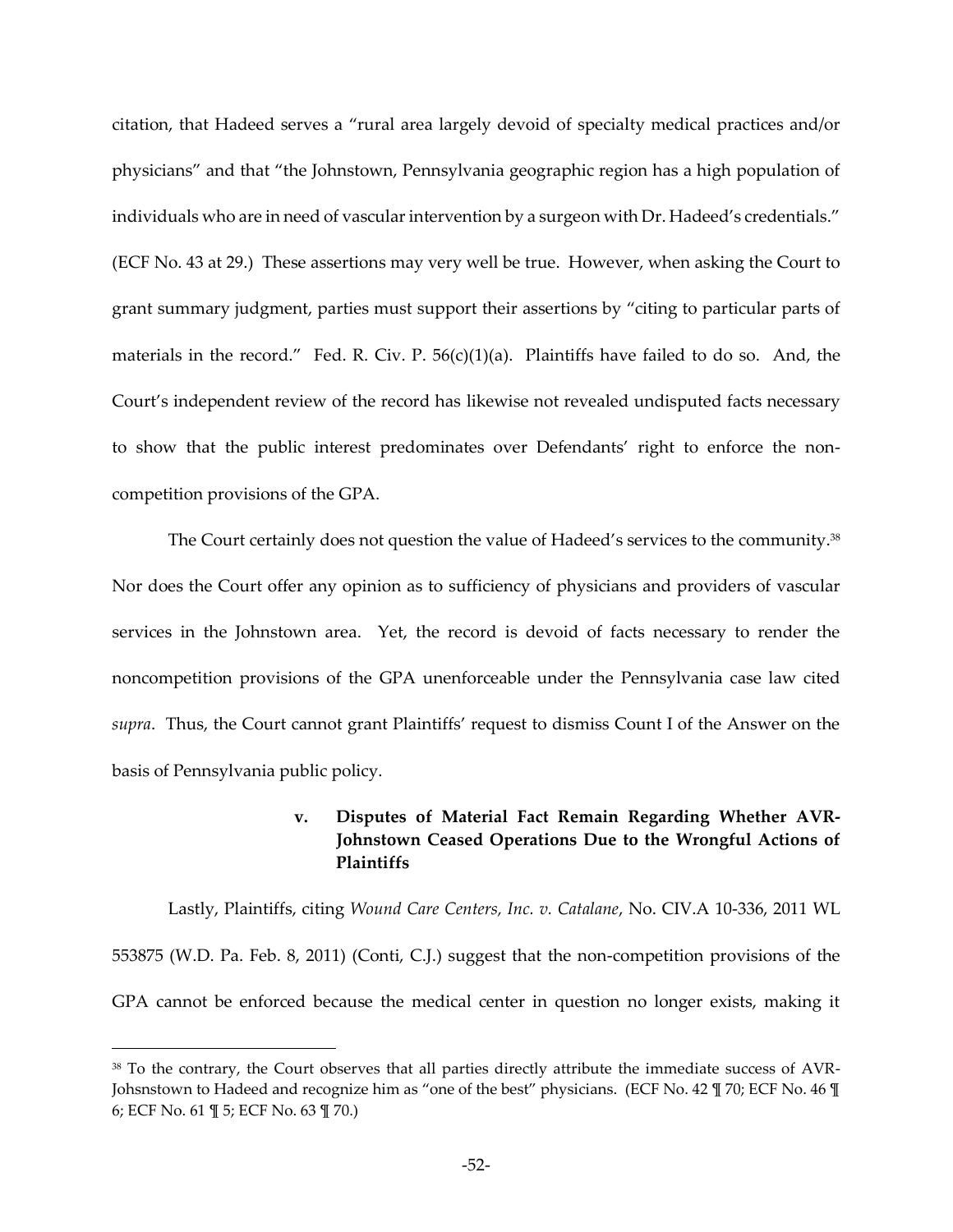impossible to measure the geographic scope of the covenant and removing the underlying purposes of the covenant. (ECF No. 43 at 28-29.)

Yet, the undisputed facts before the Court show that Plaintiffs changed the locks on the vascular center premises. (*See* ECF No. 42 ¶ 120; ECF No. 63 ¶ 120.) And, based on the facts presented to the Court, reasonable jurors could come to differing conclusions as to whether Defendants were wrongfully excluded from the business such that they could no longer participate in the business venture and as to whether Defendants or Plaintiffs materially breached their contractual obligations first. Unlike in *Wound Care*, a vascular center here admittedly continued to function in the same physical premises as AVR-Johnstown; Defendants, however, were, as practical matter, no longer involved in the business. (*See* ECF No. 46 ¶¶ 8-11; ECF No. 61 ¶¶ 8-11). Therefore, the parties and reasonable interpretations of the facts differ as to whether the entity that continued providing vascular services was JHVC or AVR-Johnstown and, if it was JHVC, whether AVR-Johnstown ceased operations because of Plaintiffs' wrongdoing. And, therefore, Plaintiffs' request for the summary judgment on the basis of *Wound Care's* "nonexistence" theory is denied.

### **vi. Summary of the Court's Holding on Count I**

Beyond the prior dismissal as to Hadeed and Choudry, see supra Part VI.A.3, Plaintiffs' Motion for Summary Judgment (ECF No. 40) as to Count I of the Answer is denied. Thus, Count I of the Answer remains as a counterclaim under the Sublease and the GPA by AVR-Johnstown, AVR-Management, and WVI against JHVC.<sup>39</sup>

<sup>&</sup>lt;sup>39</sup> The Court notes that Plaintiffs did not provide argument in favor of or ask the Court to grant summary judgment such that Defendants other than Choudry are dismissed from the counterclaims under the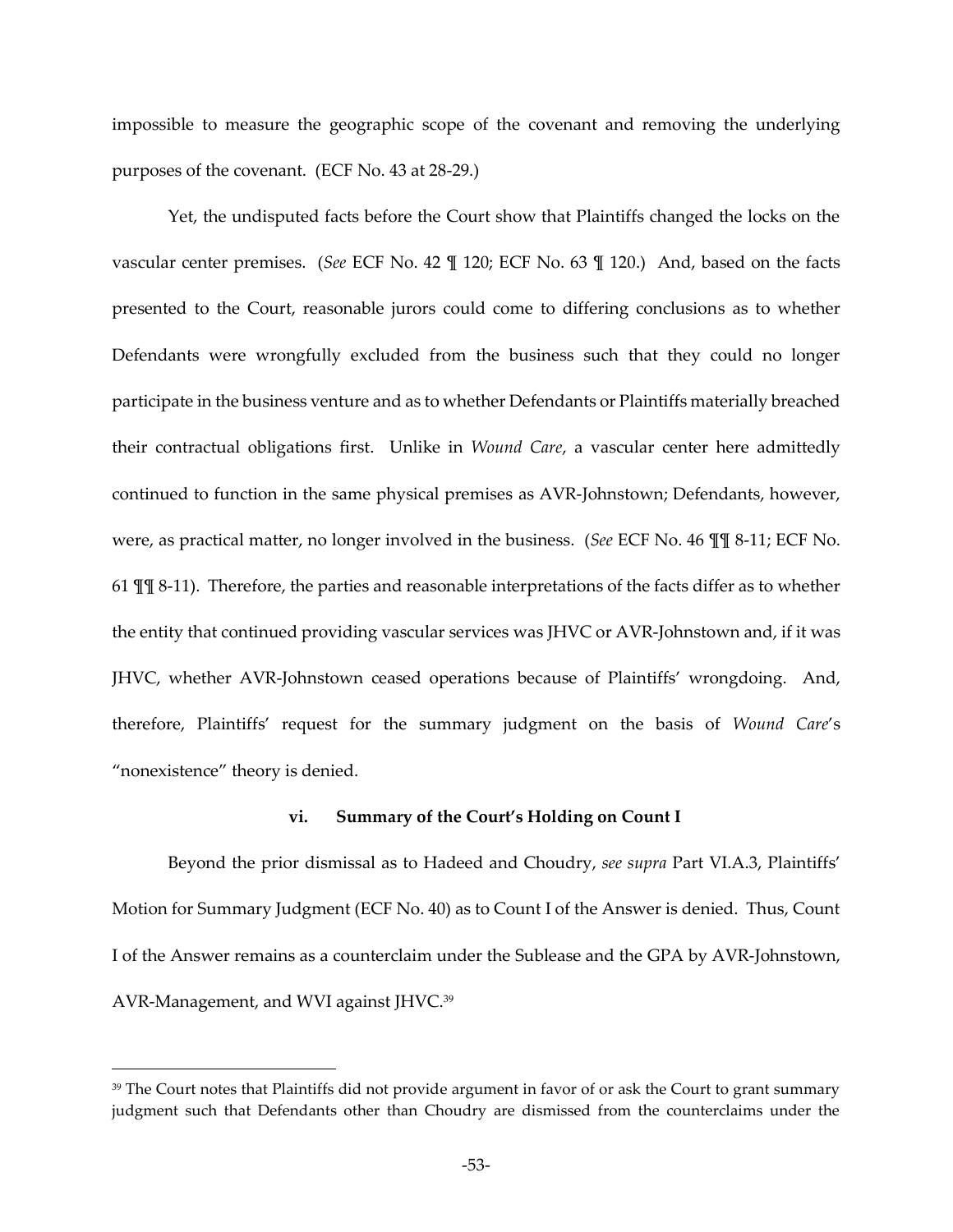### **2. Count IV: Unjust Enrichment**

In Count IV of the Answer, Defendants allege that Plaintiffs wrongfully received and retained benefits and did not pay value to Defendants for the receipt of such benefits. (ECF No. 7 at  $\P$ [ 129-132.) In a footnote in their Brief in Support of Plaintiffs' Motion for Summary Judgment, Plaintiffs cursorily ask the Court to dismiss Count IV because "Defendants have not, and cannot, set forth evidence of a benefit or benefits which they have conferred upon Plaintiffs." (ECF No. 43 at 22 n.192.)

The Court disagrees. Defendants have directed the Court to evidence in the record sufficient to create a triable issue of fact. The facts before this Court necessary to sustain Count IV of the Answer are disputed, but they are sufficient for Count IV to proceed.

To establish a claim for unjust enrichment under Pennsylvania law, a plaintiff must allege facts demonstrating (1) a benefit conferred on the defendant by the plaintiff, (2) appreciation of such benefit by the defendant, and (3) acceptance and retention of such benefit under circumstances such that it would be inequitable for the defendant to retain the benefit without payment to the plaintiff. *iRecycleNow.com v. Starr Indemnity & Liability Company*, 674 F. App'x 161, 162 (3d Cir. 2017) (citing *AmeriPro Search, Inc. v. Fleming Steel Co.*, 787 A.2d 988, 991 (Pa. Super. Ct. 2001)).<sup>40</sup> Plaintiffs' cursory argument in favor of summary judgment as to Count IV fails to

Sublease or the GPA. The Court declines to consider whether all three remaining Defendants are appropriate counter-claimants under both of these agreements *sua sponte*.

<sup>40 &</sup>quot;The most significant element of the doctrine is whether the enrichment of the defendant is unjust; the doctrine does not apply simply because the defendant may have benefited as a result of the actions of the plaintiff." *iRecycleNow.com v. Starr Indemnity & Liability Company*, 674 F. App<sup>y</sup>x 161, 162 (3d Cir. 2017) (citing *AmeriPro Search, Inc. v. Fleming Steel Co.*, 787 A.2d 988, 991 (Pa. Super. Ct. 2001)). Rather, the plaintiff ⦆must show that the party against whom recovery is sought either wrongfully secured or passively received a benefit that would be unconscionable for her to retain." *Id.* (citing cases).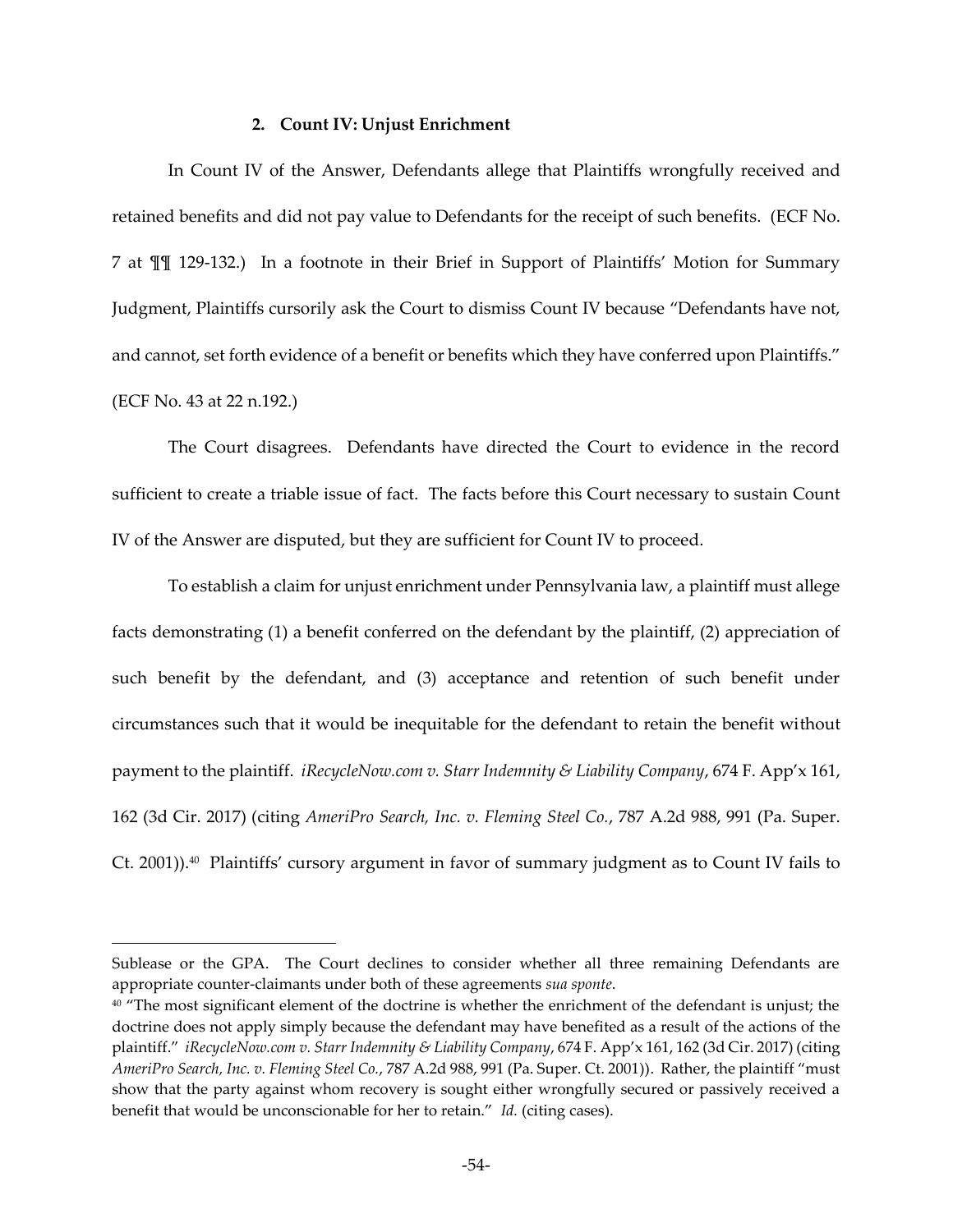cite these elements, relate its argument to these elements, or to otherwise elaborate why the Court should grant summary judgment as to Count IV. However, Plaintiffs appear to be questioning whether, at least, the first two of these elements are adequately shown by the material in the record.

Defendants have presented evidence that they developed a unique, proprietary, and confidential business model and/or developed innovative medical techniques that they shared with Plaintiffs as part of their business relationship. (*See* ECF No. 46 ¶¶ 3-5.) And, after disputes involving the various contracts between the parties arose and the practical end of Plaintiffs and Defendants' business relationship, it is undisputed that Plaintiffs continued to run a profitable business at the same physical location as AVR-Johnstown without Defendants' practical involvement or receipt of payment under the various agreements. (ECF No. 46 ¶¶ 8-11; ECF No. 61  $\P$  $\P$  8-11.) JHVC reported a "gross profit of \$5 million and a net income of \$2 million" in 2015, and Hadeed took a salary of "approximately \$900,000 instead of his \$450,000 salary under the GPA." (ECF No. 46  $\mathbb{I}$  10; ECF No. 61  $\mathbb{I}$  10.) These facts in the record are sufficient to suggest that Defendants may have conferred the benefit of their unique business model and/or medical techniques and other benefits related to their prior relationship with the vascular center facilities such that it was unjust for Plaintiffs to retain these benefits due to Plaintiffs' purportedly wrongful conduct during and after the parties' business relationship.

Plaintiffs dispute these underlying facts and disagree with an interpretation of these facts that characterizes Plaintiffs as having acted wrongfully, having received any actual benefit from Defendants, and having succeeded in their ongoing business at the expense of Defendants. (*See, e.g.*, ECF No. 61 ¶¶ 3-5.) Yet, these facts are in dispute.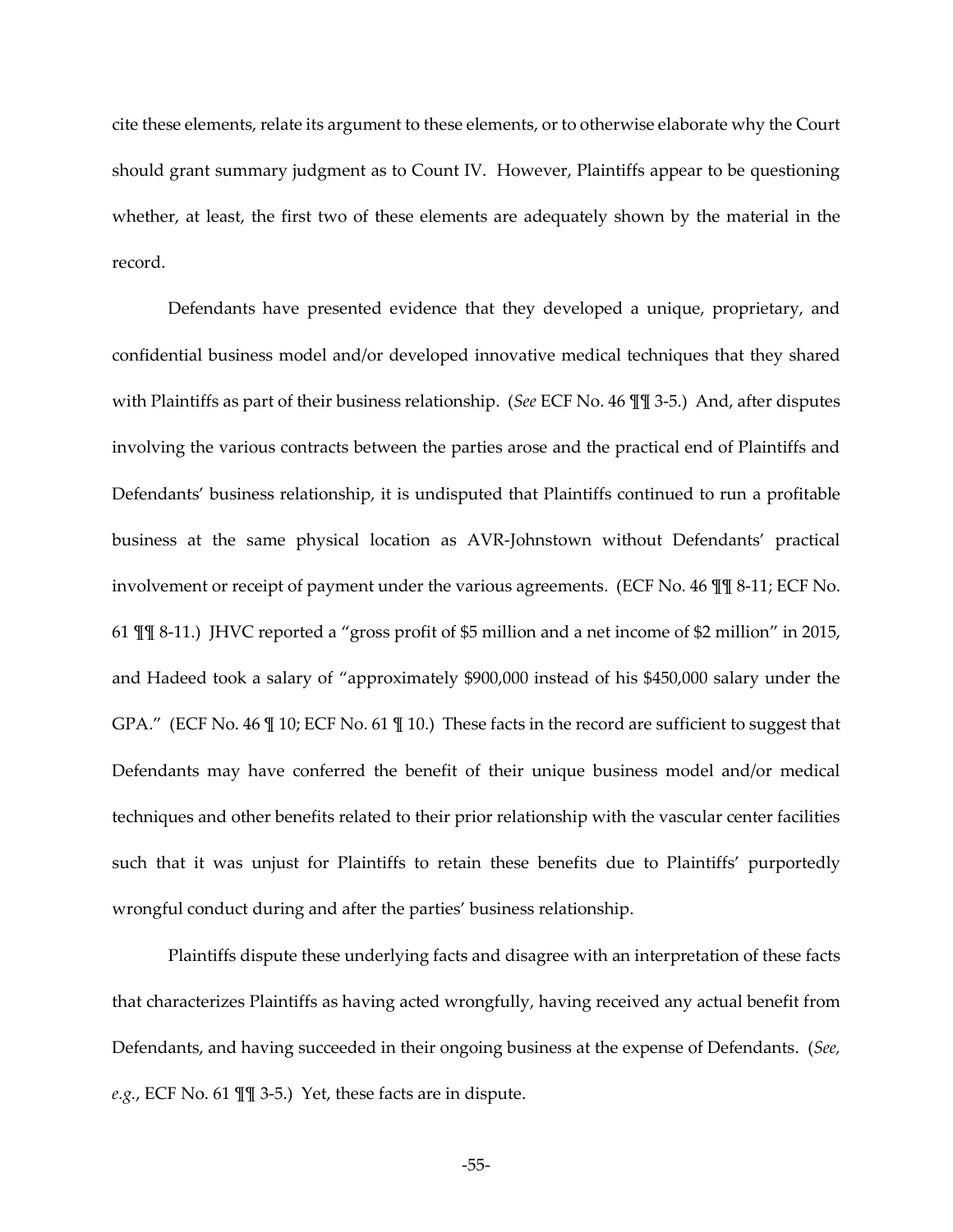Accordingly, the Court denies Plaintiffs' Motion for Summary Judgment (ECF No 40) as to this counterclaim. Count IV of the Answer remains as a counterclaim for unjust enrichment by AVR-Johnstown, AVR-Management, and WVI against JHVC and Hadeed.<sup>41</sup>

# **3. Count V: Breach of Fiduciary Duty/the Implied Covenant of Good Faith and Fair Dealing**

In Count V of the Answer, Defendants allege that as "shareholders" of "AVR," Plaintiffs owed fiduciary duties to "AVR" and breached those duties because they "negligently and/or intentionally failed to act in good faith and solely for the benefit of  $AVR."$  (ECF No. 7 at  $\mathbb{I}$  134.) Defendants assert that these non-specific alleged breaches caused Defendants to be damaged "in an amount presently valued in excess of over one million dollars" and asks for attorneys' fees and costs. (*Id.* at ¶ 136.)

Beyond its general lack of clarity and specificity, Count V of the Answer first requires the Court to charitably deduce the identity of the counterclaimant referred to as "AVR." As highlighted by Plaintiffs, the Answer clearly establishes that, within the Answer, the term "AVR" refers to AVR-Management. (*See id.* at ¶ 92.) Thus, based on the terminology clearly established by the Answer itself, the plain text of Count V alleges that Plaintiffs are shareholders of AVR-Management and breached fiduciary duties owed to AVR-Management. Based on the pleadings and the record before the Court, such a claim would be baseless and borderline absurd; Plaintiffs are not shareholders or owners of AVR-Management, and Defendants have offered no evidence

<sup>41</sup> As discussed *supra*, while Hadeed was dismissed from the present action for all other purposes, he remains as a Counter-Defendant to the unjust enrichment action because this counterclaim is an equitable claim that need not rely on Hadeed being a party to one of the agreements in this case. The Court also notes that Plaintiffs did not provide argument in favor of or ask the Court to grant summary judgment such that Defendants other than Choudry are dismissed from Count IV. The Court declines to consider whether all three remaining Defendants are appropriate counter-claimants *sua sponte*.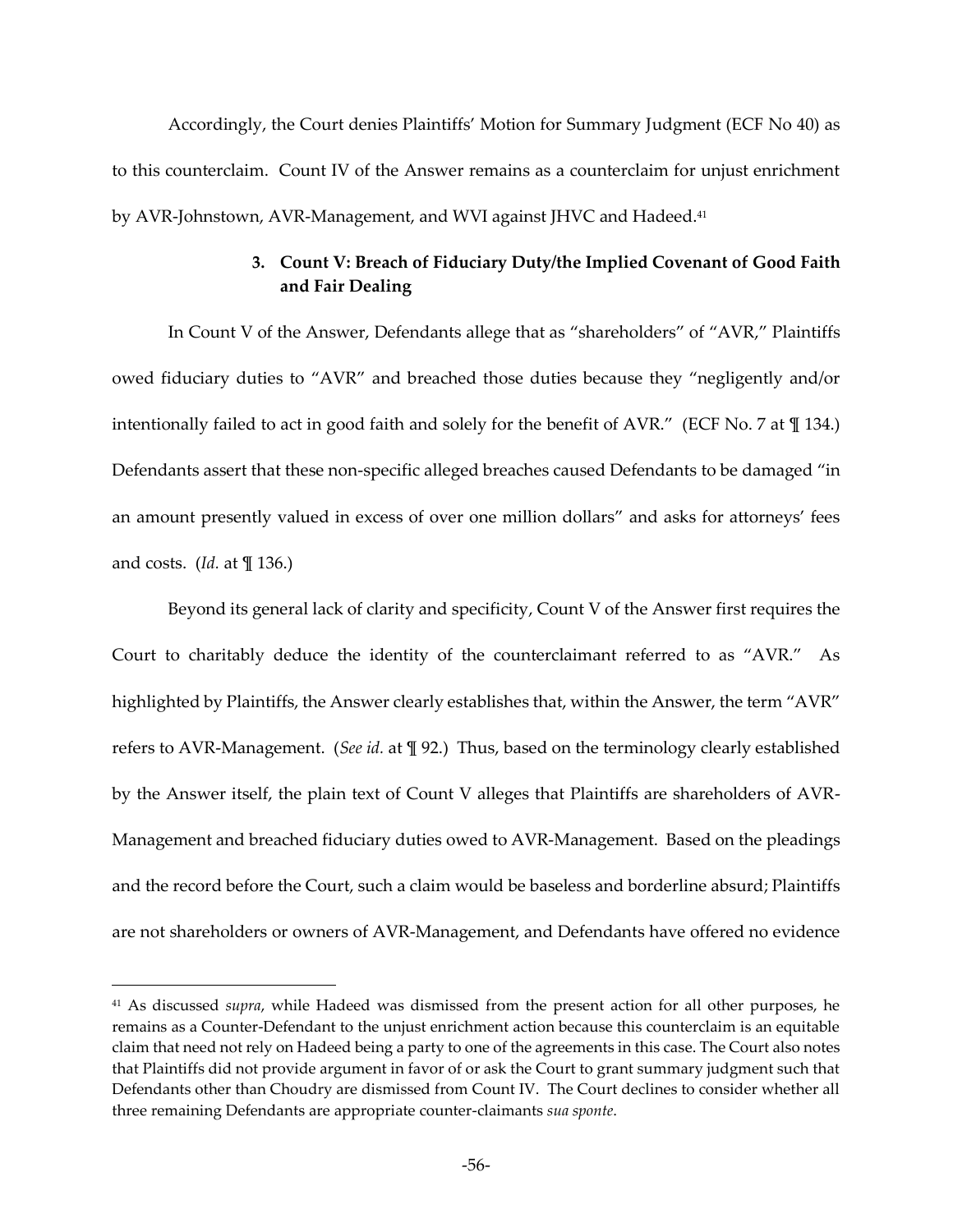or authority to suggest that Plaintiffs owe fiduciary duties to AVR-Management. (*See* ECF No. 43 at 33 n. 216.) Rather than interpreting Count V literally, the Court can only assume that, for the purposes of Count V, the Answer suddenly changed its established terminology such that " $AVR$ " now refers to  $AVR$ -Johnstown — an entity which, under the Operating Agreement, JHVC is a 55% owner and AVR<sup>42</sup> is a 45% owner. (ECF No. 46  $\parallel$  17; ECF No. 61  $\parallel$  17.)

However, even this favorable interpretation of Count V quickly runs afoul of the express terms of AVR-Johnstown's Operating Agreement. As Plaintiffs emphasize, the Operating Agreement provides:

4.10 Fiduciary Duty. Any duties (including fiduciary duties) of a Covered Person to the Company or to any other Covered Person that would otherwise apply at law or in equity are hereby eliminated to the fullest extent permitted under the Act and all other applicable law; provided, that (i) the foregoing shall not eliminate the obligation of each Covered Person to act in compliance with the express terms of this Agreement and (ii) the foregoing shall not be deemed to eliminate the implied contractual covenant of good faith and fair dealing.

(ECF No. 1-6 at 13.) Article 4.7 of the Operating Agreement further defines "Covered" Person" as a "current or former Member or Manager." (Id.) Thus, by the terms of the Operating Agreement, even if Count V of the Answer is construed to be brought by AVR-Johnstown, all fiduciary duties are "eliminated to the fullest extent permitted" under the Delaware Limited Liability Company Act. (*Id.*)

The Delaware Limited Liability Company Act and Delaware law permits an LLC's operating agreement to greatly restrict or even eliminate fiduciary duties. *See* 6 Del. Code

<sup>&</sup>lt;sup>42</sup> As established *supra*, in the Courts' terminology, "AVR," by itself, refers to Advanced Vascular Resources, LLC, which is not a party to the present action, but is an owner of AVR-Johnstown and AVR-Management. (ECF No. 42  $\P$  9; ECF No. 63 at  $\P$  9.) Choudry was the Chief Medical Officer and 90% owner of AVR. (ECF No. 42 ¶ 10; ECF No. 63 ¶ 10.)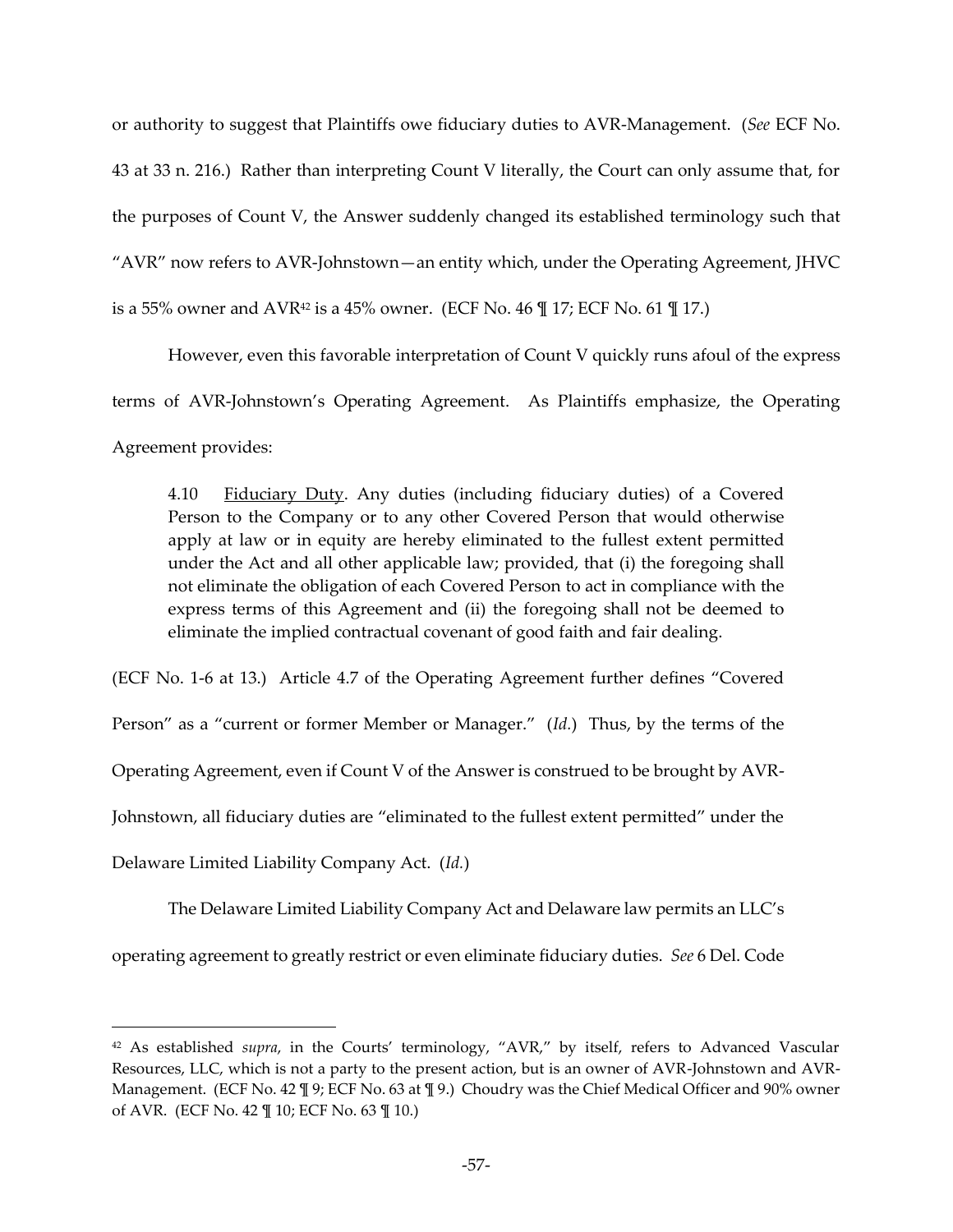Ann. tit. 6, § 18-1101(c); *Kyle v. Apollomax, LLC*, 987 F. Supp. 2d 519, 524 (D. Del. 2013) ("Delaware's Limited Liability Company Act places a premium on the parties' freedom of contract, and the fiduciary duties of any person bound by an LLC agreement 'may be expanded or restricted or eliminated by provisions in the limited liability company agreement."") (quoting Del. Code Ann. tit. 6,  $\S$  18-1101(c)); *Abry Partners V, L.P. v. F & W Acquisition LLC*, 891 A.2d 1032, 1063 (Del. Ch. 2006) ("In the alternative entity context, where it is more likely that sophisticated parties have carefully negotiated the governing agreement, the General Assembly has authorized even broader exculpation, to the extent of eliminating fiduciary duties altogether."); *Fisk Ventures, LLC v. Segal*, No. CIV.A. 3017-CC, 2008 WL 1961156, at \*11 (Del. Ch. May 7, 2008) (dismissing claims for breach of fiduciary duties where "the LLC Agreement, in accordance with Delaware law, greatly restricts or even eliminates fiduciary duties); *Olson v. Halvorsen*, 986 A.2d 1150, 1160 (Del. 2009) (emphasizing the guiding principle of allowing for the maximum freedom of contract in limited liability company agreements under the Delaware Limited Liability Company Act). Therefore, the Court holds that the Operating Agreement's elimination of fiduciary duties is enforceable and that these duties are eliminated in regard to the current and former members and managers of AVR-Johnstown.

In their Memorandum of Law in Opposition to Plaintiffs' Motion for Summary Judgment, Defendants concede that the Operating Agreement precludes their breach of fiduciary duty claim and "withdraw their breach of fiduciary duty claim." See ECF No. 64 at 14.) However, Defendants purport to "continue to assert that by converting the business and thereby frustrating the Operating Agreement of its essential purpose,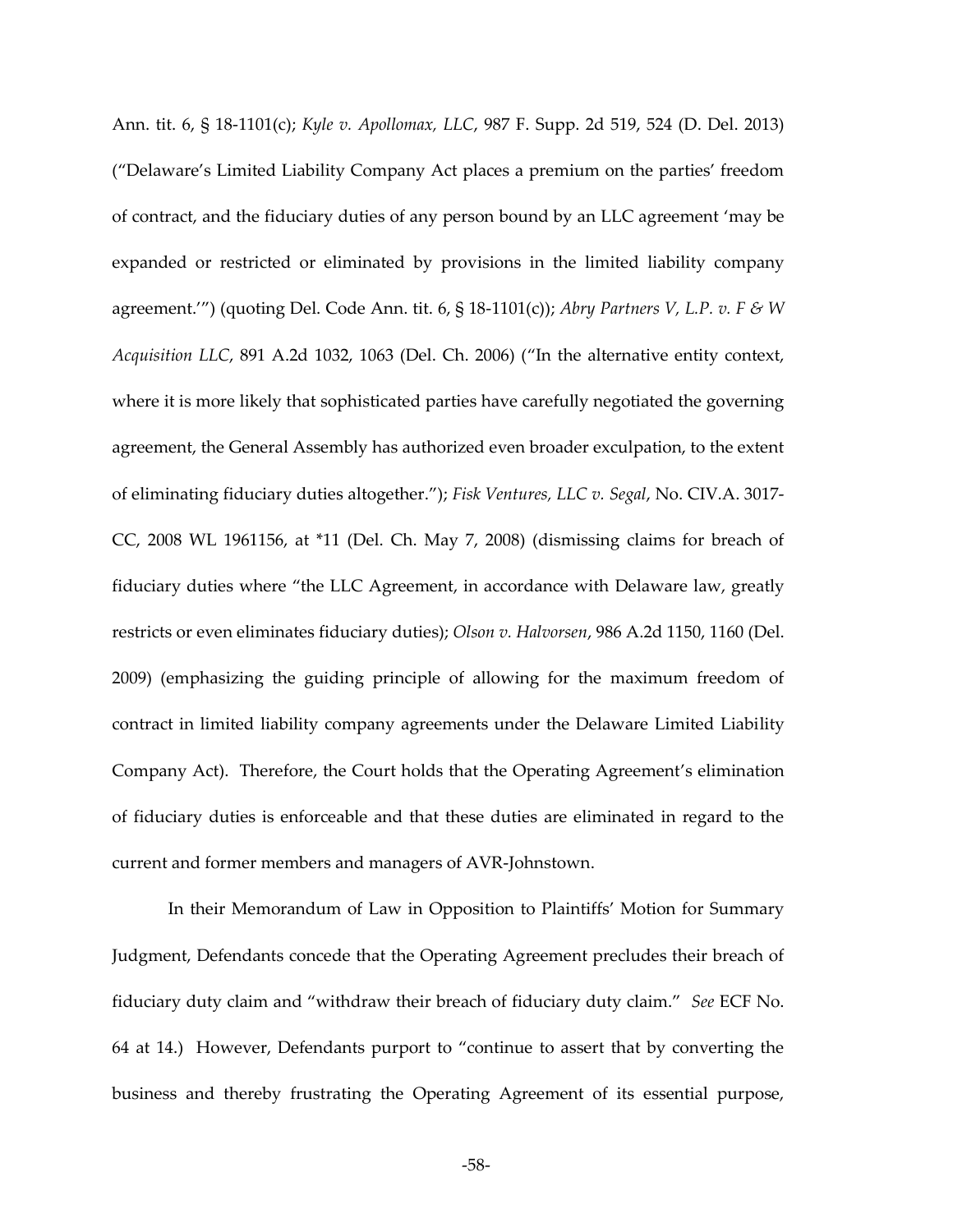Plaintiffs breached the implied covenant of good faith and fair dealing, which was not contractually waived." (Id. at 14.) In support of their argument, Defendants cite a decision by the Delaware Court of Chancery and a provision of the Delaware Limited Liability Company Act to demonstrate that the implied covenant of good faith and fair dealing cannot be eliminated by an operating agreement. (*Id.* at 14.) (citing *Cont'l Ins. Co. v. Rutledge & Co.*, 750 A.2d 129, 1234 (Del. Ch. 2000); Del. Code. Ann. tit. 6, § 18-1101(c)).

The Court agrees that Delaware law does not permit the implied contractual covenant of good faith and fair dealing to be eliminated in a limited liability company agreement.<sup>43</sup> However, Defendants never brought such a counterclaim in their Answer, and they cannot amend their Answer to add a new counterclaim via their Memorandum of Law in Opposition to Plaintiffs' Motion for Summary Judgment.

There is a fundamental distinction between the counterclaim alleged in Count V of the Answer and the new, never-before-alleged counterclaim sought to be added by Defendants' Memorandum of Law in Opposition to Plaintiffs' Motion for Summary Judgment. The former is a breach of fiduciary duty claim arising out of principles of business entity law. *See Stone v. Ritter*, 911 A.2d 362 (Del. 2006). The latter is an implied covenant arising out of contract law that is used to infer contract terms "when the party asserting the implied covenant proves that the other party has acted arbitrarily or

<sup>43</sup> Even beyond the *Continental Insurance* decision by the Delaware Court of Chancery cited by Defendants, the Delaware Supreme Court recently held that the implied contractual covenant of good faith and fair dealing cannot be eliminated by a contract in the context of a limited partnership. *See Dieckman v. Regency GP LP*, 155 A.3d 358, 366-67 (Del. 2017).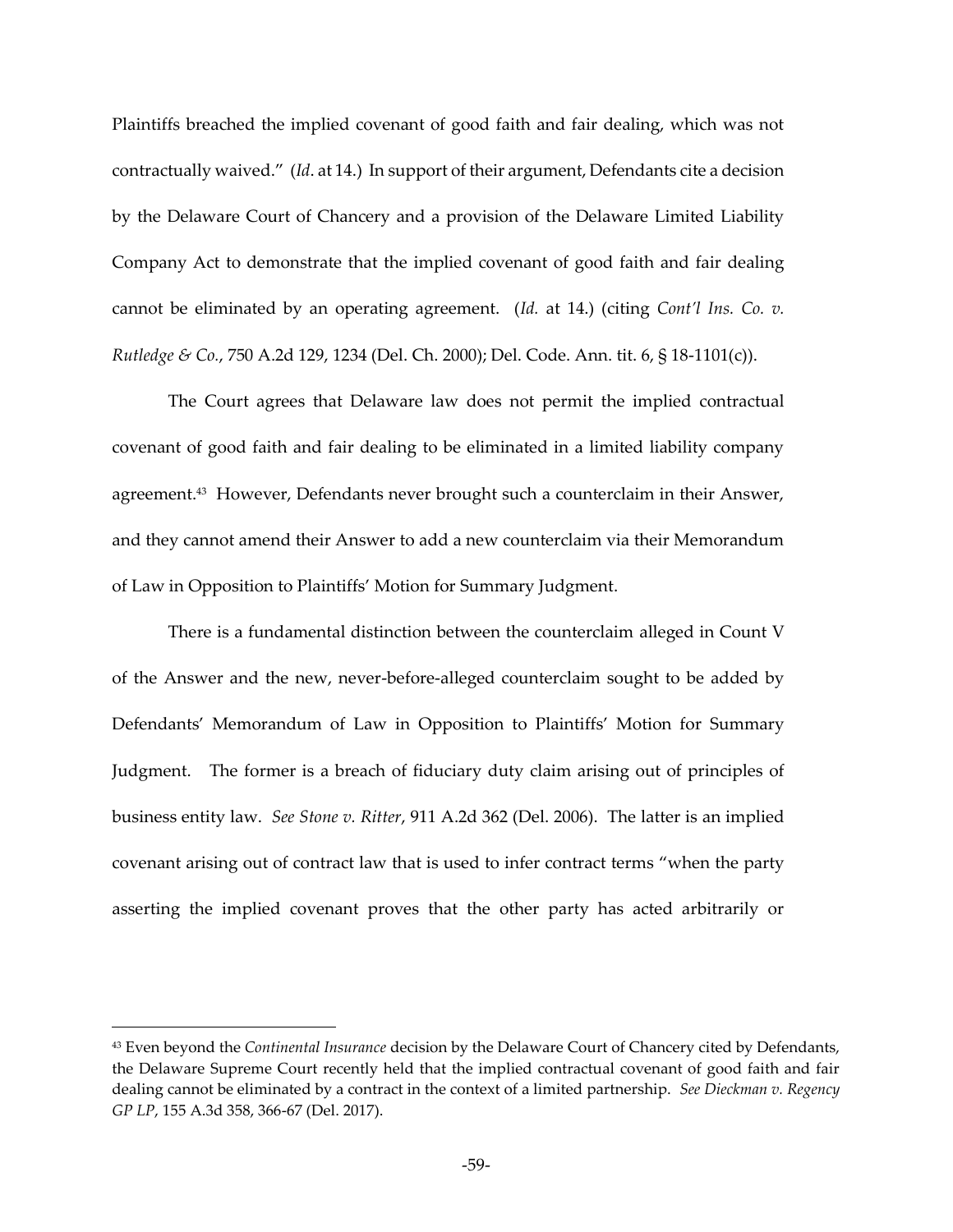unreasonably, thereby frustrating the fruits of the bargain that the asserting party reasonably expected." See Dieckman v. Regency GP LP, 155 A.3d 358, 367 (Del. 2017).

This fundamental distinction between the counterclaim actually pleaded and the counterclaim Defendants seek to add is revealed by Defendants' own citations. The *Continental Insurance* case cited by Defendants clearly identifies the implied covenant of good faith and fair dealing as "contractual," see Cont' Ins., 750 A.2d at 1234, and Section  $18-1101(c)$  provides that "the limited liability company agreement may not eliminate the implied *contractual* covenant of good faith and fair dealing." Del. Code Ann. tit. 6, § 18- $1101(c)$  (emphasis added). The inclusion of "contractual" was no accident; this modifier distinguishes between two similarly-named, but fundamentally distinct theories in two different fields of law.

If the Court construes Defendants' request in their Memorandum of Law in Opposition to Plaintiffs‒ Motion for Summary Judgment as a counterclaim for the breach of the fiduciary duty of good faith, then the counterclaim fails because it is waived under the Operating Agreement, as addressed supra.<sup>44</sup> If the Court construes Defendants' request as deriving from the implied contractual covenant of good faith and fair dealing, then this request fails because Defendants are alleging a counterclaim for the first time in their Memorandum of Law in Opposition to Plaintiffs' Motion for Summary Judgment.

<sup>44</sup> The Court further notes that the Delaware Supreme Court has extensively detailed the doctrinal nature of the business-entity-law-based fiduciary duty of good faith and established that, unlike the fiduciary duties of care and loyalty, the fiduciary duty of good faith is not a standalone or independent fiduciary duty. *See Stone v. Ritter*, 911 A.2d 362, 369-70 (Del. 2006). Therefore, even beyond the elimination of fiduciary duties in the Operating Agreement, Delaware law does not recognize a standalone claim for a breach of fiduciary duties for lack of good faith. *See id.*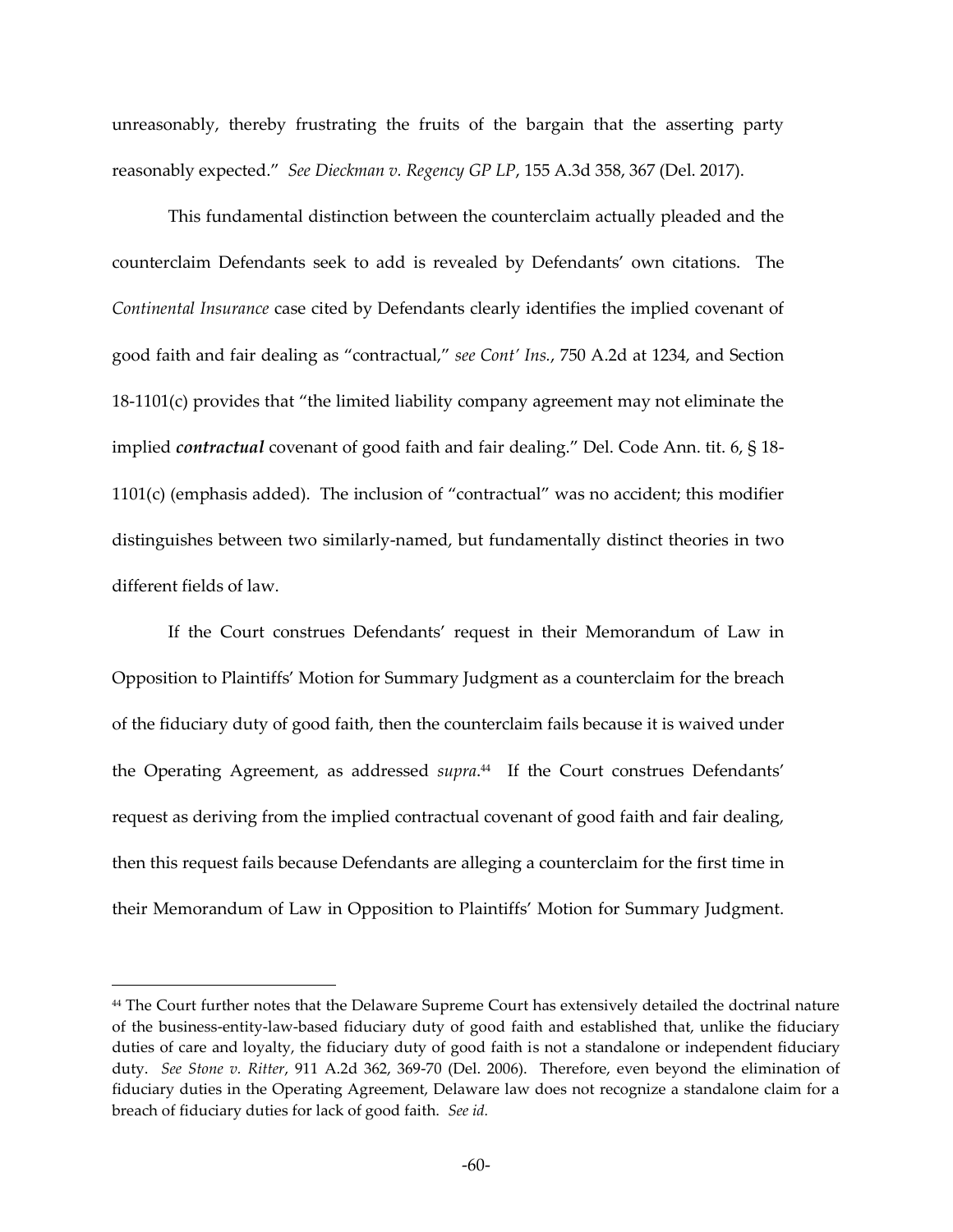Defendants can argue that Plaintiffs "convert[ed] the business and thereby frustrat[ed] the Operating Agreement" as a factual issue in regard to Count I or, perhaps, even Count IV of the Answer. Yet, Defendants cannot now add a new counterclaim and certainly cannot do so through a sentence in a responsive brief to Plaintiff's Motion for Summary Judgment.<sup>45</sup>

Consequently, the Court grants Plaintiffs' Motion for Summary Judgment (ECF No. 40) as to Count V of the Answer and dismisses it with prejudice.

## **VII. Conclusion**

 $\overline{a}$ 

For the foregoing reasons, Plaintiffs' Motion for Summary Judgment (ECF No. 40) is granted in part and denied in part, and Defendants' Motion for Judgment on the Pleadings and Motion for Summary Judgment on Plaintiffs' Complaint (ECF No. 44) is granted in part and denied in part.

To summarize the result of the Court's disposition of these motions in regard to the Complaint, Count 1 remains as a claim brought by only JHVC against only AVR-Management and only as to breach(es) of the Operating Agreement regarding mismanagement;<sup>46</sup> Count 2 remains as a remedy dependent on Count 1; Count 3 is dismissed in its entirety for lack of jurisdiction; Count 4 remains as a claim brought by only JHVC against only WVI;<sup>47</sup> and Count 5 was withdrawn by Plaintiffs and is dismissed in its entirety.

<sup>45</sup> The Court adds that Defendants moved to amend their Answer (ECF No. 47), which the Court denied in its Memorandum Order and Opinion of September 26, 2017 (ECF No. 77). But, even in this denied motion to amend, Defendants did not seek to amend an existing claim or add a new count based on the implied contractual covenant of good faith and fair dealing.

<sup>&</sup>lt;sup>46</sup> Additionally, Plaintiffs' request for attorneys' fees as to Count 1 is dismissed.

<sup>&</sup>lt;sup>47</sup> Additionally, Plaintiffs' request for attorneys' fees as to Count 4 is dismissed.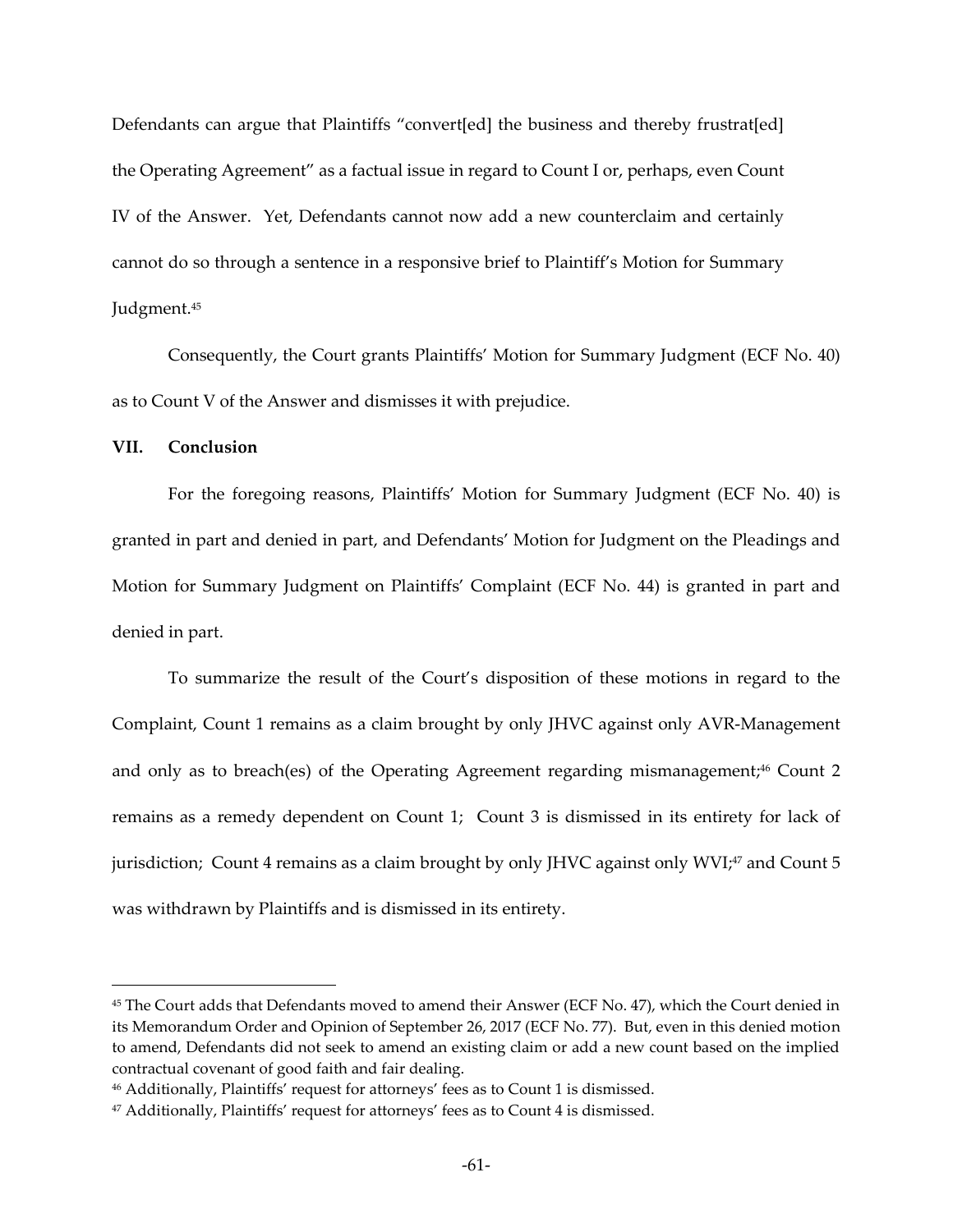In regard to the counterclaims of the Answer, Count I remains as a counterclaim under the Sublease and the GPA by AVR-Johnstown, AVR-Management, and WVI against JHVC; Count II was withdrawn and is dismissed in its entirety; Count III was withdrawn and is dismissed in its entirety; Count IV remains as a counterclaim for unjust enrichment by AVR-Johnstown, AVR-Management, and WVI against JHVC and Hadeed; and Count V is dismissed in its entirety due to the elimination of fiduciary duties by the Operating Agreement.

A corresponding order follows.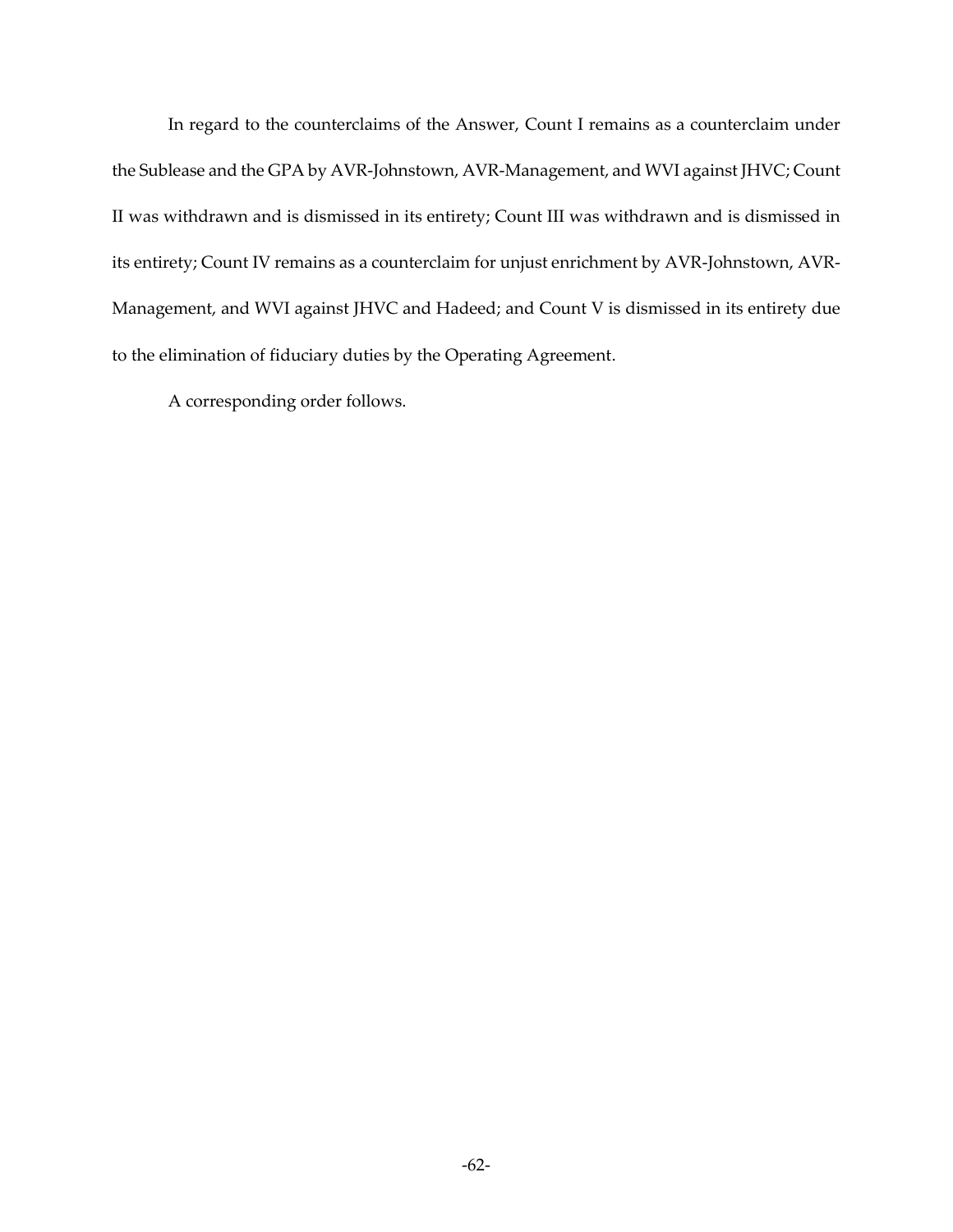# **IN THE UNITED STATES DISTRICT COURT FOR THE WESTERN DISTRICT OF PENNSYLVANIA**

| SAMIR HADEED, MD, and               | Case No. 3:15-cv-22        |
|-------------------------------------|----------------------------|
| <b>JOHNSTOWN HEART AND VASCULAR</b> |                            |
| CENTER, INC.,                       | <b>JUDGE KIM R. GIBSON</b> |
|                                     |                            |
| Plaintiffs,                         |                            |
|                                     |                            |
| v.                                  |                            |
|                                     |                            |
| <b>ADVANCED VASCULAR RESOURCES</b>  |                            |
| OF JOHNSTOWN, LLC, AVR              |                            |
| MANAGEMENT, LLC, WASHINGTON         |                            |
| VASCULAR INSTITUTE, LLC, and        |                            |
| MUBASHAR CHOUDRY, MD,               |                            |
|                                     |                            |
| Defendants.                         |                            |
|                                     |                            |

#### **ORDER**

**NOW**, this 30th day of October, 2017, upon consideration of Plaintiffs' Motion for Summary Judgment (ECF No. 40) and Defendants' Motion for Judgment on the Pleadings and Motion for Summary Judgment on Plaintiffs' Complaint (ECF No. 44) and for the reasons set forth in the Memorandum Opinion accompanying this Order, it is HEREBY ORDERED that Plaintiffs' Motion for Summary Judgment (ECF No. 40) is **GRANTED IN PART** and **DENIED IN PART**, and Defendants' Motion for Judgment on the Pleadings and Motion for Summary Judgment on Plaintiffs' Complaint (ECF No. 44) is **GRANTED IN PART** and **DENIED IN PART**.

As detailed in the accompanying Memorandum Order, it is ORDERED that Plaintiffs and Defendants' motions are **GRANTED IN PART** and **DENIED IN PART** as follows:

> • Plaintiffs' Motion and Defendants' Motion are granted such that all claims and counterclaims brought by or against Choudry are dismissed with prejudice.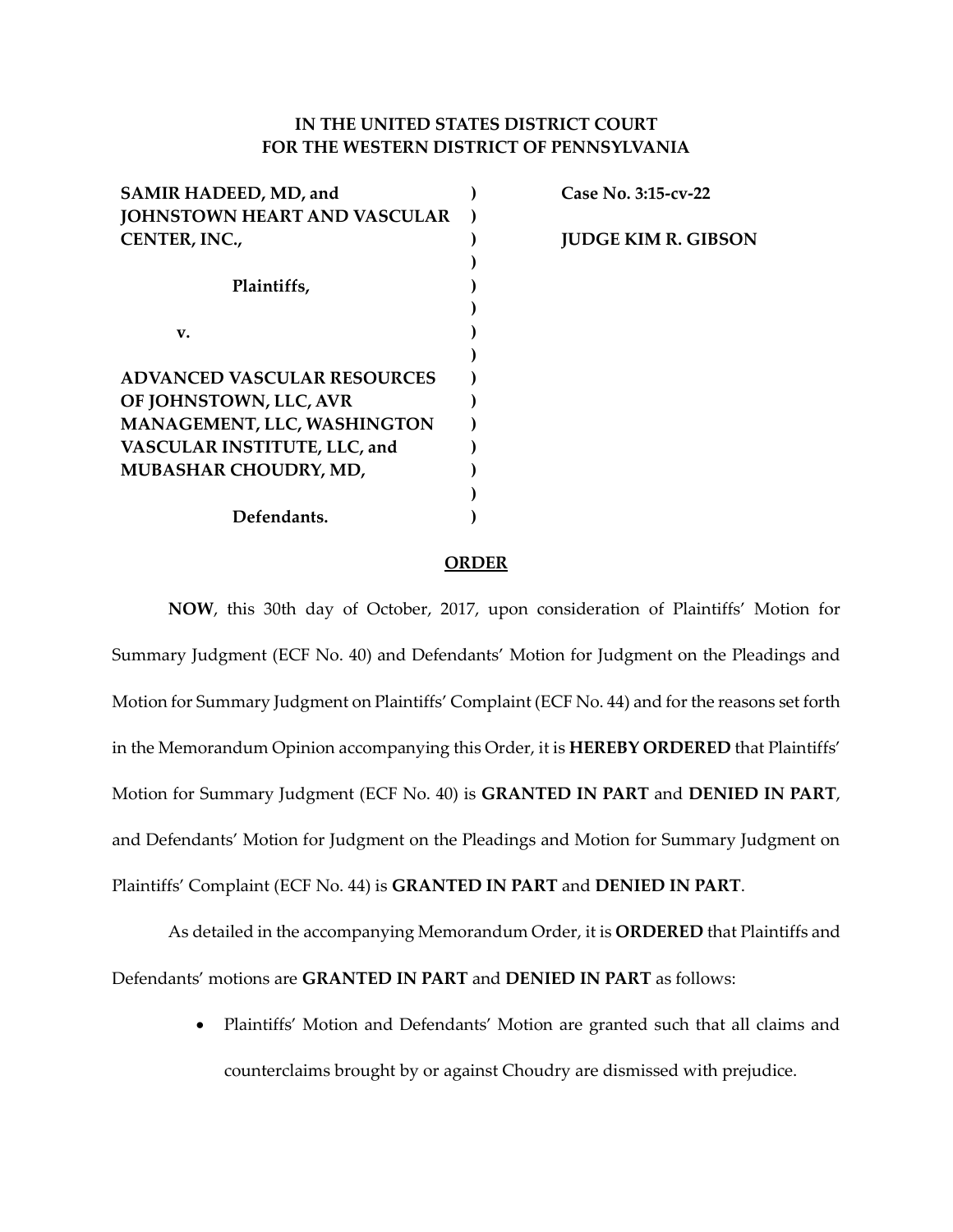- Plaintiffs' Motion and Defendants' Motion are granted such that, with the exception of Count IV of the Answer, all claims and counterclaims brought by or against Hadeed are dismissed with prejudice.
- Defendants' Motion is granted such that Count 1 of the Complaint remains as a claim brought by only JHVC against only AVR-Management and only as to breach(es) of the Operating Agreement regarding mismanagement. Defendants' Motion is granted regarding Plaintiffs' request for attorneys' fees as to Count 1 of the Complaint and this request for attorneys' fees is dismissed with prejudice. Otherwise, Defendants' Motion regarding Count 1 is denied. Plaintiffs' Motion as to Count 1 is denied.
- Defendants' Motion is granted such that Count 2 of the Complaint remains as a remedy dependent on Count 1. Otherwise, Defendants' Motion regarding Count 2 is denied. Plaintiffs' Motion as to Count 1 is denied.
- Defendants' Motion is granted such that Count 3 of the Complaint is dismissed in its entirety with prejudice. Plaintiffs' Motion as to Count 3 is denied.
- Defendants' Motion is granted such that Count 4 of the Complaint remains as a claim brought by only JHVC against only WVI under the GPA. Defendants' Motion is granted regarding Plaintiffs' request for attorneys' fees as to Count 4 and this request for attorneys' fees is dismissed with prejudice. Otherwise, Defendants' Motion regarding Count 4 is denied. Plaintiffs' Motion as to Count 4 is denied.